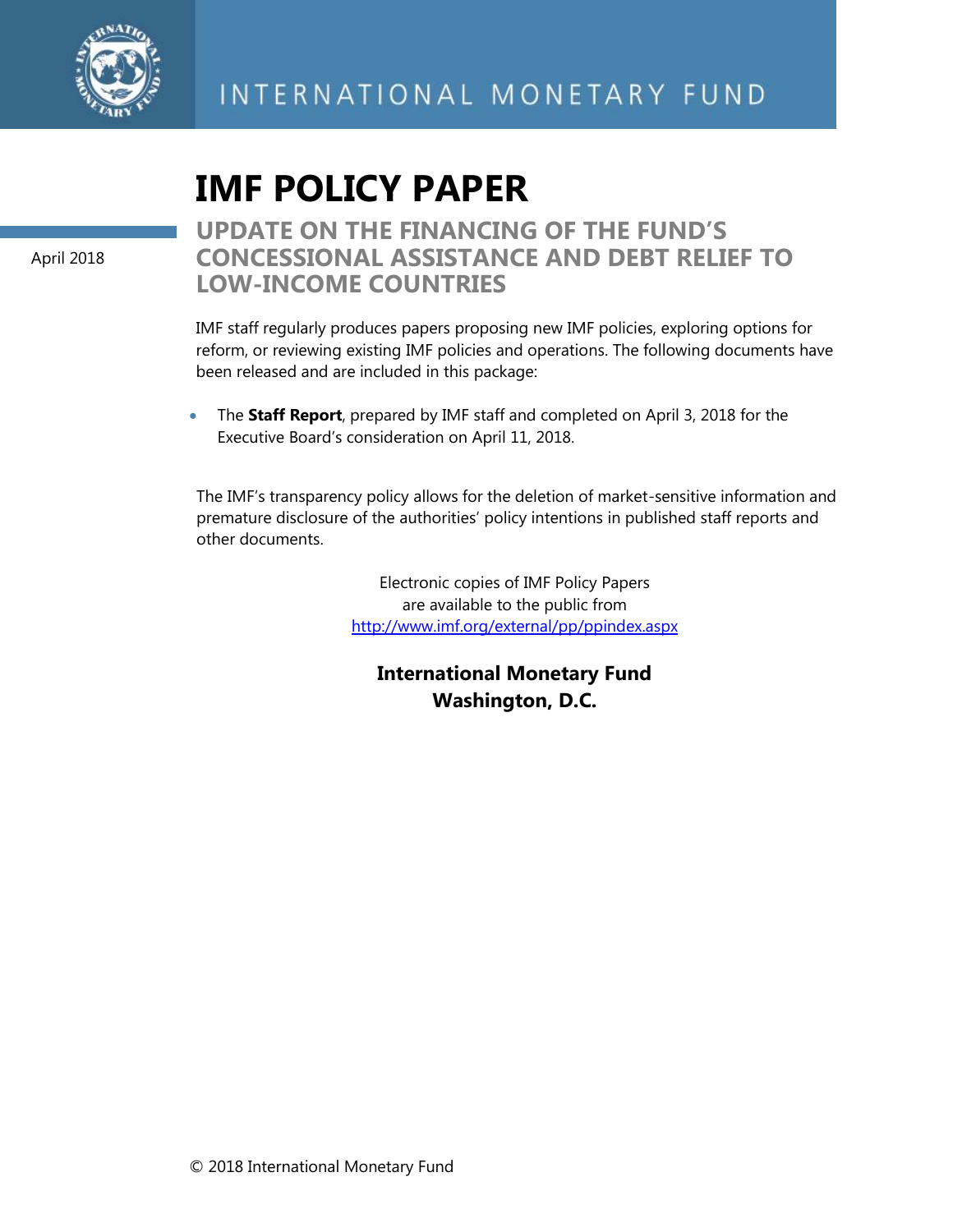

April 3, 2018

## **UPDATE ON THE FINANCING OF THE FUND'S CONCESSIONAL ASSISTANCE AND DEBT RELIEF TO LOW-INCOME COUNTRIES**

# **EXECUTIVE SUMMARY**

**The Fund is adapting its framework for providing support to low-income countries (LICs) amid rising vulnerabilities**. Despite a global economic upswing, many LICs continue to face difficult fiscal and external positions, aggravated by increasing debt levels and natural disasters in many countries. In this context, the Executive Board approved in May 2017 higher annual access limits under the Rapid Credit Facility (RCF) for balance of payment needs arising from large natural disasters and in May 2017 decided to keep the list of Poverty Reduction and Growth Trust (PRGT)-eligible countries unchanged notwithstanding rising per capita income levels. A comprehensive review of PRGT facilities is underway to consider potential adaptations of program modalities and access policies.

**PRGT demand in 2017 was above the historical average for the third year in a row**. New commitments totaled SDR 1.7 billion, the highest level since the global financial crisis. Demand is expected to moderate somewhat in 2018. Longer-term demand estimates are broadly unchanged from last year's update, and remain generally consistent with the self-sustaining PRGT financing framework adopted in 2012.

**Loan resources have been successfully replenished, while subsidy contributions remain somewhat below pledged amounts**. The 2015 fundraising round mobilized slightly more than the initial target of SDR 11 billion in new loan resources from 15 PRGT lenders, which should provide adequate loan resources into the next decade. By contrast, progress has been limited in collecting the remaining pledged resources for subsidizing the interest on PRGT credit.

**The PRGT self-sustained capacity remains intact**. The PRGT's self-sustained long-term average annual lending capacity is estimated at SDR 1.31 billion, broadly unchanged from last year' estimate. While capacity estimates are sensitive to a variety of factors, they remain relatively close to the target of SDR 1¼ billion under a number of shocks.

**The Catastrophe Containment and Relief Trust (CCR Trust) remains underfunded**. Funding is below the original targeted amount of new bilateral contributions totaling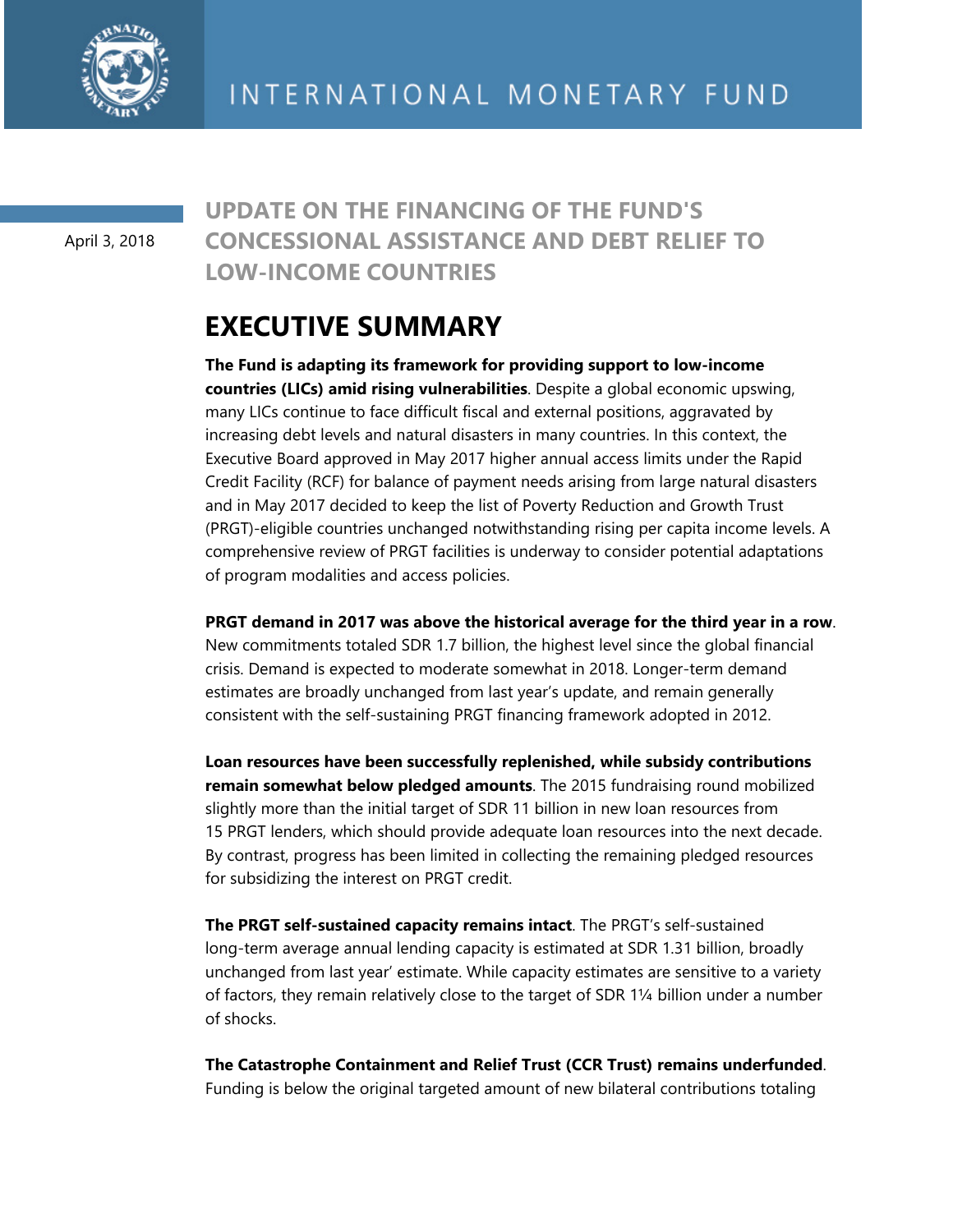US\$150 million, and the gap is more sizeable when considering the increase of members' quotas under the 14<sup>th</sup> General Review of Quotas. To meet funding needs for future qualifying catastrophe relief, it is important that countries with outstanding pledges fulfill their commitments and for additional countries to come forward.

**Additional financing would be required to provide debt relief to members with protracted arrears**. Debt relief under the Heavily Indebted Poor Counties (HIPC) Initiative is winding up, with only two potentially eligible countries left with outstanding Fund credit. These are the protracted arrears cases of Somalia and Sudan. Additional resources would be required to finance the Fund's participation in debt relief when these countries are ready to undertake the HIPC Initiative process.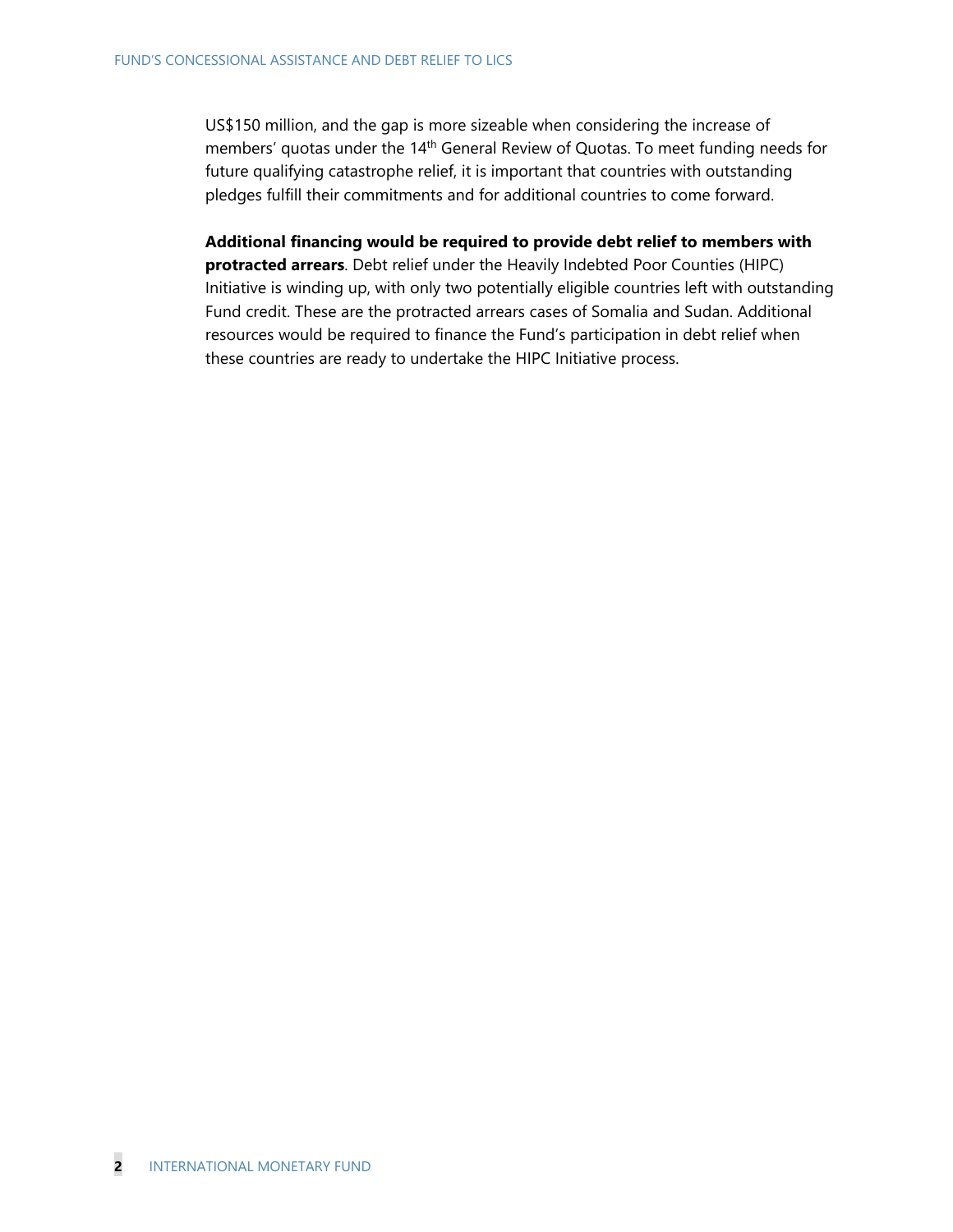## Approved By **Andrew Tweedie**

Prepared by the Finance Department in consultation with the Strategy, Policy and Review and Legal Departments. The staff team was led by Sandra Marcelino and Marta Spinella, and comprised of Ali Al-Sadiq, Constance De Soyres, Christopher Faircloth, Gilda Fernandez, Ivetta Hakobyan, Izabela Rutkowska, and Randa Sab; production assistance by Shanika Jayakody and Amy Miranda (all FIN). Overall guidance was provided by Christian Mumssen and Olaf Unteroberdoerster.

# **CONTENTS**

| THE PRGT: SUPPORTING LICs AMID RISING VULNERABILITIES ____________________________6         |  |
|---------------------------------------------------------------------------------------------|--|
|                                                                                             |  |
|                                                                                             |  |
| A. Loan Accounts 13                                                                         |  |
|                                                                                             |  |
|                                                                                             |  |
| PRGT CAPACITY: ASSESSING ADEQUACY AND SELF-SUSTAINABILITY ______________________ 16         |  |
|                                                                                             |  |
|                                                                                             |  |
|                                                                                             |  |
|                                                                                             |  |
| <b>BOXES</b>                                                                                |  |
|                                                                                             |  |
| 2. Three-Pillar Strategy of the Self-Sustaining PRGT Financing Framework 2008 2014          |  |
| <b>FIGURES</b>                                                                              |  |
|                                                                                             |  |
|                                                                                             |  |
|                                                                                             |  |
|                                                                                             |  |
|                                                                                             |  |
| 6. Self-Sustained Capacity and Reserve Account Coverage Under Peak Demand_______________ 18 |  |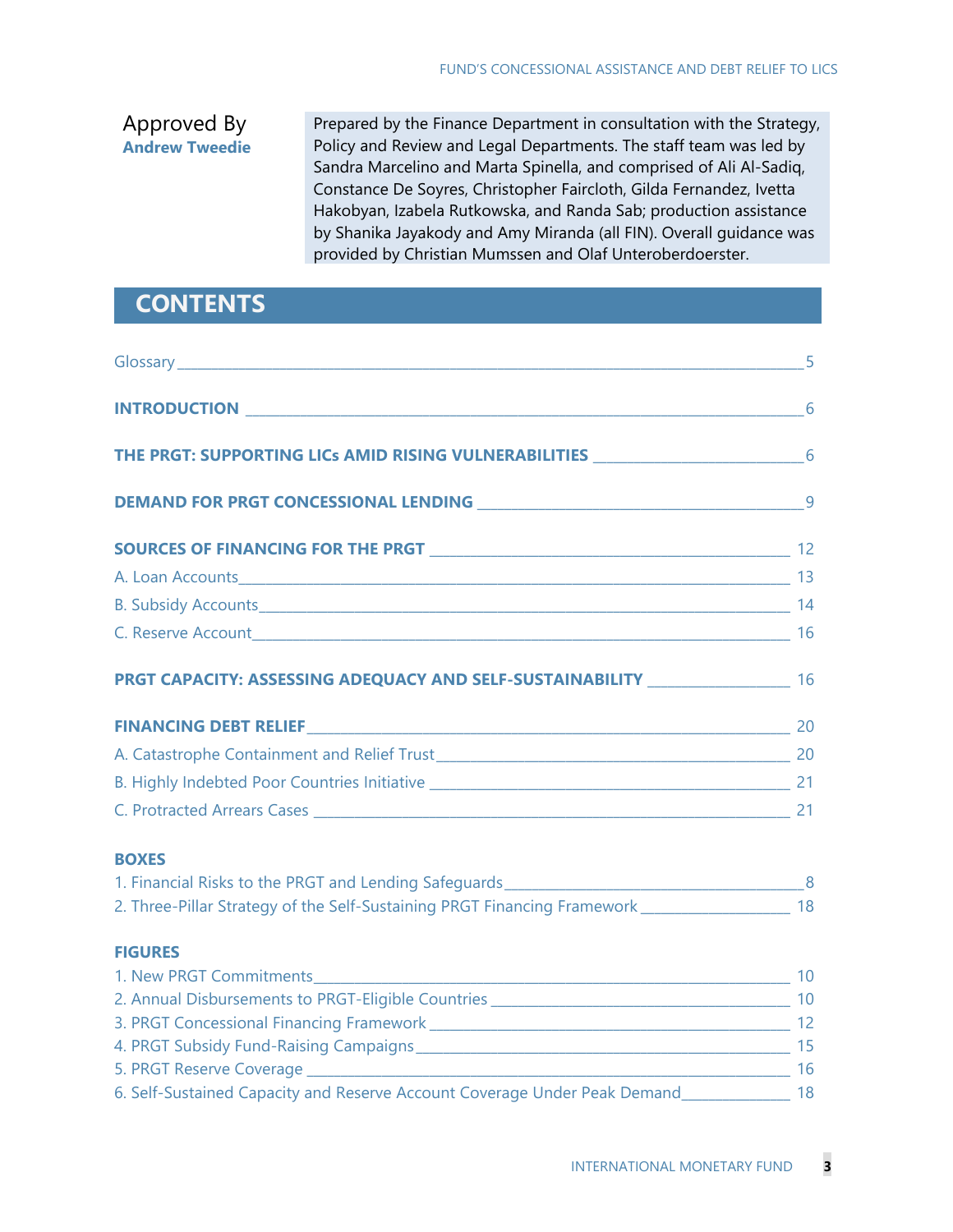#### **TABLES**

| 1. New PRGT Commitments in 2017                                    |    |
|--------------------------------------------------------------------|----|
| 2. Projected Demand for PRGT Resources Under Alternative Scenarios | 11 |
| 3. New PRGT Loan Agreements                                        | 14 |
| 4. Balances of PRGT Accounts                                       | 14 |
| 5. Sensitivity of Self-Sustained Capacity _                        | 19 |
| 6. Pending Disbursements to Finance Debt Relief to Liberia         |    |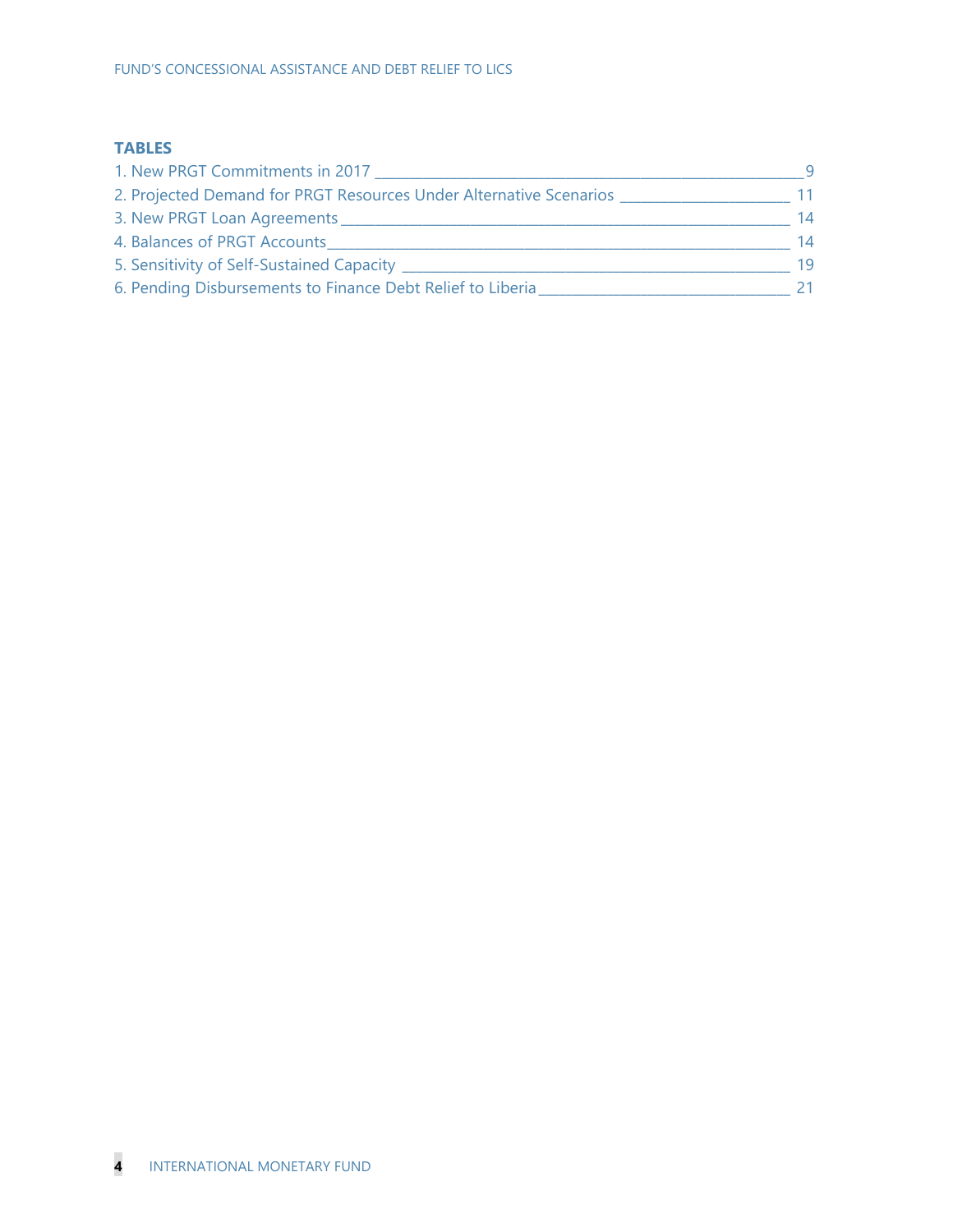# **Glossary**

| Catastrophe Containment and Relief Trust                                           |
|------------------------------------------------------------------------------------|
| Debt Sustainability Analysis                                                       |
| <b>Extended Credit Facility</b>                                                    |
| <b>Exogenous Shock Facility</b>                                                    |
| <b>General Loan Account</b>                                                        |
| <b>General Resources Account</b>                                                   |
| <b>General Subsidy Account</b>                                                     |
| <b>Heavily Indebted Poor Countries</b>                                             |
| International Monetary Fund                                                        |
| Low Income Countries                                                               |
| Multilateral Debt Relief Initiative                                                |
| Note Purchase Agreement                                                            |
| <b>Net Present Value</b>                                                           |
| Post Catastrophe Disaster Relief Trust                                             |
| Trust for Special Poverty Reduction and Growth Operations for the Heavily Indebted |
| Poor Countries and Interim ECF Subsidy Operations                                  |
| Poverty Reduction and Growth Trust                                                 |
| Rapid Credit Facility                                                              |
| Rapid Financing Instrument                                                         |
| <b>Structural Adjustment Facility</b>                                              |
| <b>First Special Contingent Account</b>                                            |
| <b>Standby Credit Facility</b>                                                     |
| <b>Special Drawing Rights</b>                                                      |
| Special Loan Accounts                                                              |
|                                                                                    |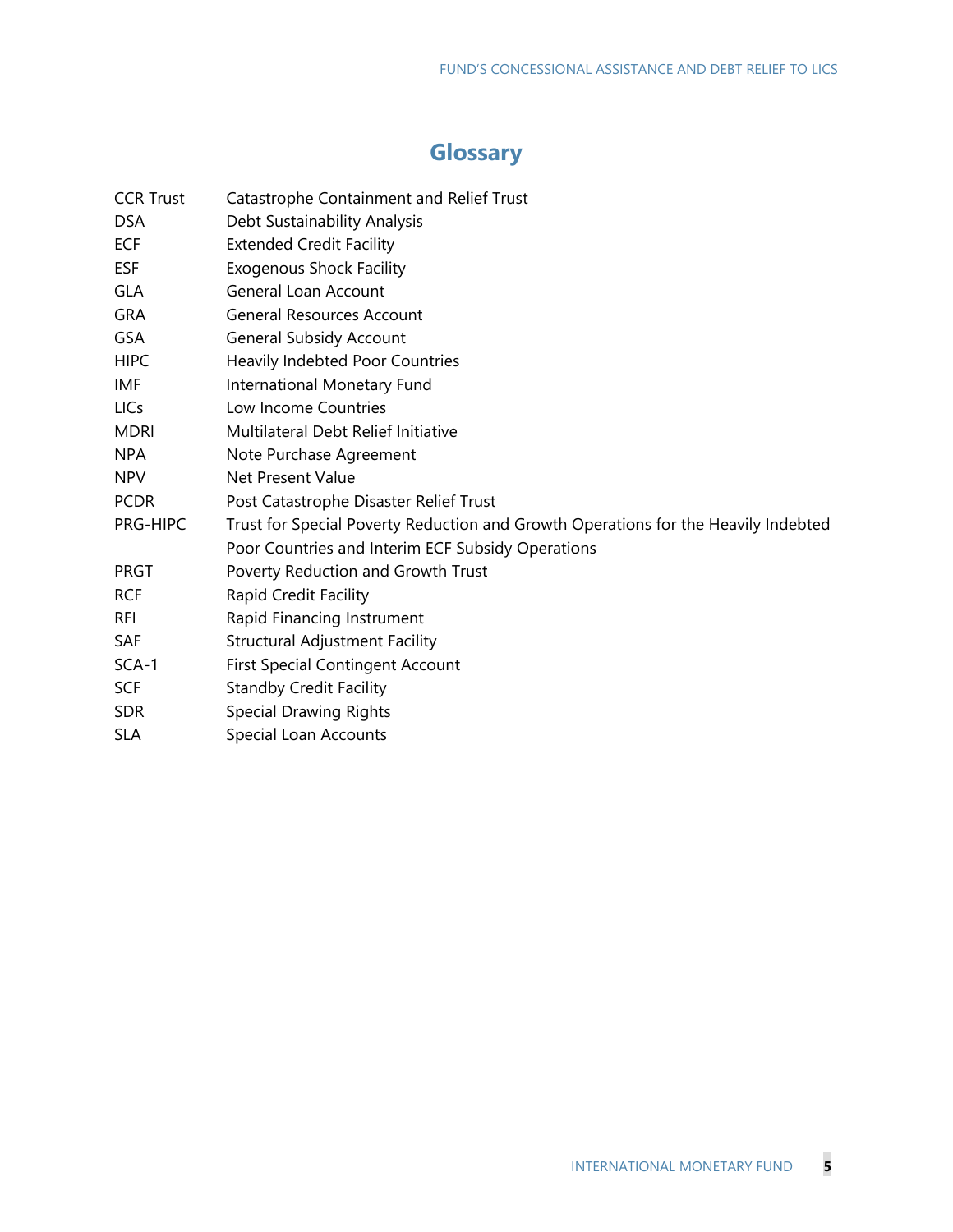# **INTRODUCTION**

**1. This paper reviews recent developments in the financing of the Fund's concessional lending and debt relief operations since the last update in April 2017**. It reports the latest available data on pledges and contributions to the Poverty Reduction and Growth Trust (PRGT) subsidy and loan accounts, including an update on the recent loan mobilization round and the related increase in the PRGT borrowing limit.<sup>1</sup> The paper also informs the stocktaking and identification of options in the context of the 2018 Review of Facilities for Low-Income Countries (LICs).

**2. The paper is organized as follows**. The first section presents recent developments of the Fund's concessional lending instruments and the associated financing framework in the context of the current global environment. The following section describes recent PRGT loan commitments and disbursements and updates staff's longer-term demand projections. The paper then examines PRGT resources, updating on efforts to mobilize loan and subsidy contributions. Consistent with the three-pillar strategy, the next section reports on estimates and the robustness of the self-sustained lending capacity under different scenarios. The last section highlights the shortfall of resources for the financing of debt relief under the Catastrophe Containment and Relief Trust (CCR Trust) and provides an update on arrears monitoring, clearance, and debt relief to Somalia and Sudan. The paper concludes with a proposed decision completing the annual review of the financing of the Trust's concessional assistance and debt relief to LICs.<sup>3</sup>

# **THE PRGT: SUPPORTING LICs AMID RISING VULNERABILITIES**

#### **Key messages:**

- *Despite a global economic upswing, many LICs continue to face difficult fiscal and external positions, aggravated by shocks and rising debt levels.*
- *In light of these vulnerabilities, no LIC was removed from the list of PRGT-eligible countries during the 2017 review, and the Executive Board approved higher annual access limits under the Rapid Credit Facility (RCF).*
- *While providing the needed support to member countries, it is important to safeguard scarce financing resources amid growing risks.*

**3. Despite a global upswing, many LICs continue to face economic imbalances and a challenging outlook**. Growth prospects for LICs are generally improving, supported by a

<sup>1</sup> See Modifying the Poverty Reduction Growth Trust (PRGT) Cumulative Borrowing Limit

 $3$  The decisions adopting both the PRG-HIPC Trust and MDRI Trust Instruments require that the Executive Board conducts annual reviews of the financing of these Trusts (Decision No. 11436-(97/10), ; Decision No. 13588-(05/99); and Decision No. 15765-(15/39)).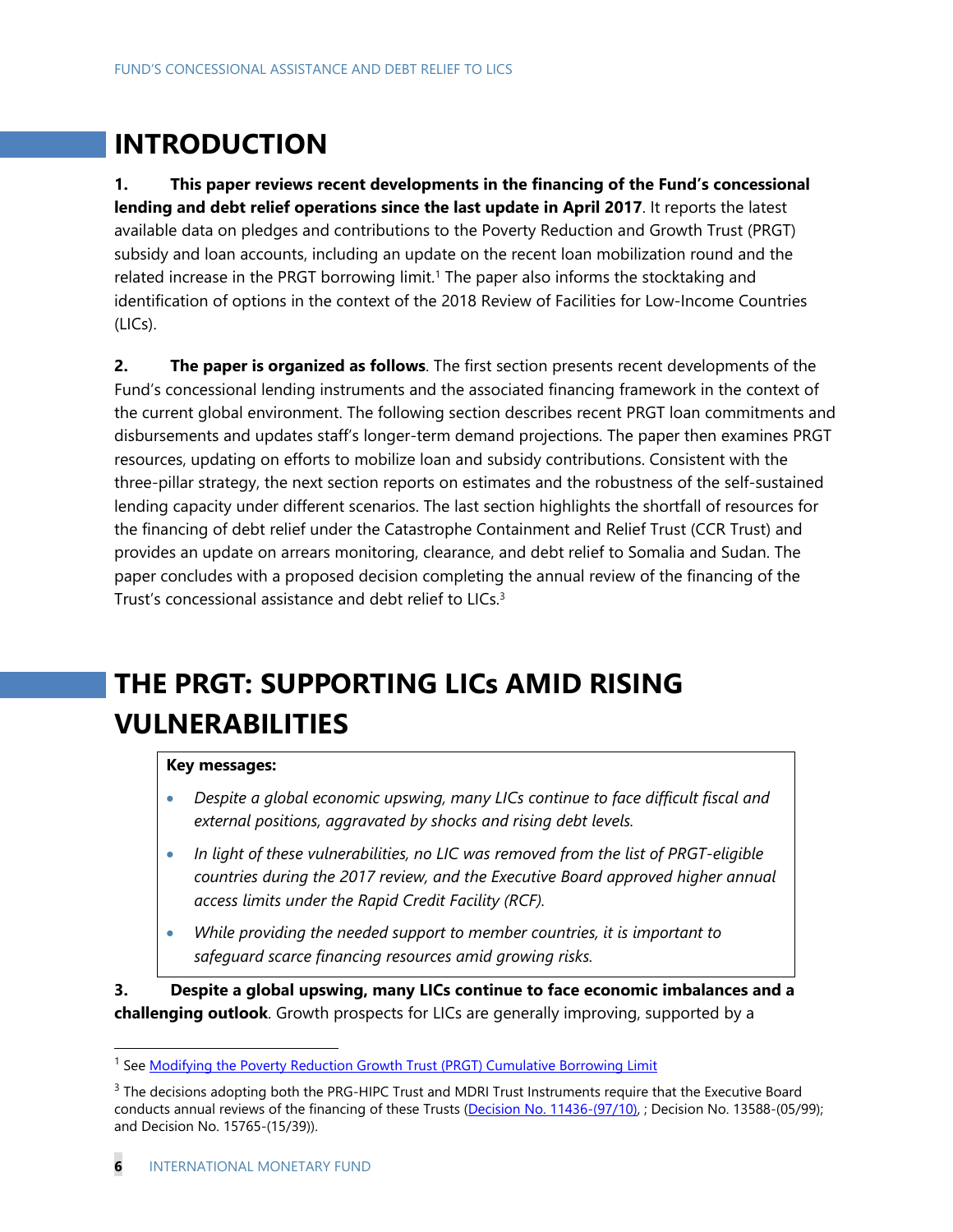strengthening global recovery. However, this more favorable outlook is subject to a range of risks, potentially including a reversal of the recovery in commodity prices, an unexpectedly sharp tightening of global financial conditions, domestic policy slippages, internal conflict, weather shocks, and financial sector stress. Moreover, there has been a broad-based weakening of fiscal positions in LICs in recent years. Total public debt and debt service have continued to rise, with almost half of PRGT-eligible countries now at high risk of debt distress or in debt distress, and one-third at "moderate" risk. Policy challenges are further exacerbated for those LICs that continue to experience conflict and security disruptions or are increasingly hit by severe weather events such as the recent drought-related food shortages in parts of sub-Saharan Africa or hurricanes in the Caribbean.

**4. Against a backdrop of rising vulnerabilities, the Fund's framework for concessional assistance has continued to adapt to better support eligible members**. With the view of enhancing the financial safety net for developing countries, the Executive Board approved in May 2017 the establishment of a large natural disaster window within the RCF and Rapid Financing Instrument (RFI)<sup>4</sup>, with a new annual access limit of 60 percent of quota for urgent balance of payments needs arising from large natural disasters.<sup>5</sup> In the most recent biennial PRGT eligibility review, the Board assessed the current eligibility framework to ensure it remains appropriate, and agreed to keep the list of PRGT-eligible countries unchanged, as those countries meeting the income and/or market access graduation criteria<sup>6</sup> were assessed to be facing serious short-term vulnerabilities.<sup>7</sup> In addition, a comprehensive review of the concessional facilities is expected to be completed this year to ensure continued adequate financial support to LICs.

**5. Growing financial risks from rising debt vulnerabilities highlight the need for maintaining adequate lending standards** (Box 1). The share of PRGT credit to countries at high risk of debt distress or in debt distress has risen to about 30 percent, the highest level since the global financial crisis. While it may increase further based on programs in the pipeline and the recent downgrades of Debt Sustainability Analysis (DSA) risks ratings of potentially large borrowers, lending safeguards under the Fund's multilayered risks management framework will play an important role in mitigating financial risks for the PRGT.

<sup>&</sup>lt;sup>4</sup> See Large Natural Disasters—Enhancing the Financial Safety Net for Developing Countries and Decision No. 16182-(17/35).

<sup>5</sup> A natural disaster, for this purpose, is considered "large" if it caused damage assessed to be equivalent to or to exceed 20 percent of the relevant member's gross domestic product (GDP).

 $<sup>6</sup>$  Under the current framework, members without serious short-term vulnerabilities that meet the income and/or</sup> market access criteria may graduate from the PRGT list. However, countries with serious short-term vulnerabilities may still graduate if their income level is at least 50 percent higher than the applicable income graduation threshold. See Eligibility to Use the Fund's Facilities for Concessional Financing.

<sup>&</sup>lt;sup>7</sup> See Eligibility to Use the Fund's Facilities for Concessional Financing.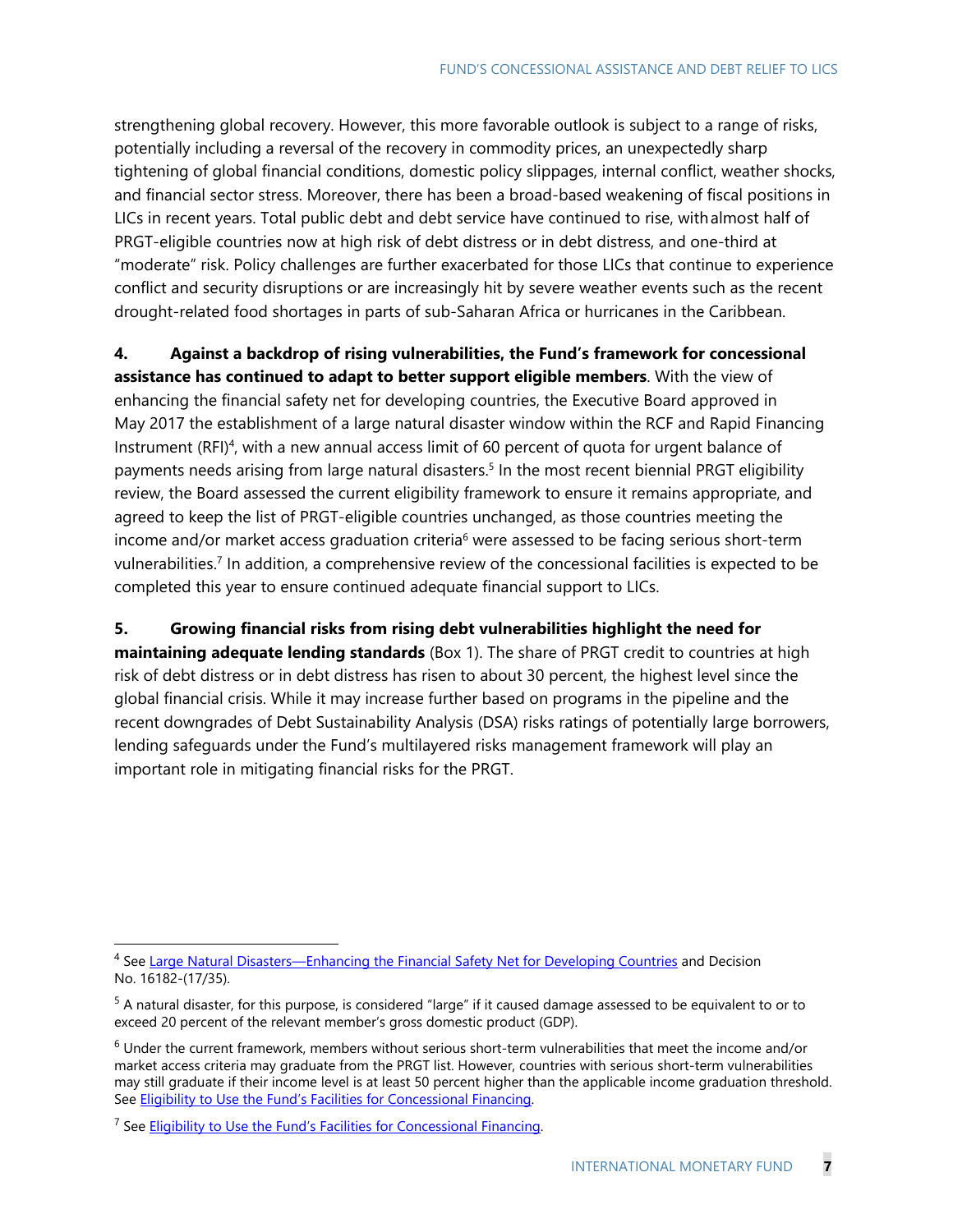#### **Box 1. Financial Risks to the PRGT and Lending Safeguards**

**PRGT country debt burdens and vulnerabilities have increased sharply in recent years**. The fallout from the 2014 commodity price shock alongside delayed corrective policies have contributed to rising debt burdens in many LICs. $1/$ This is reflected in the marked deterioration in debt distress risk ratings among PRGT-eligible countries. The proportion of PRGT countries either at high risk of debt distress or in debt distress has nearly doubled since 2013, increasing from 25 percent to 45 percent at end 2017. At the same time, the demand for PRGT resources has increased sharply to average about

SDR 1.3 billion during 2014–17, some 30 percent

higher than the annual average before the global financial crisis.

**Rising debt vulnerabilities and sustained high demand for concessional resources pose financial risks to the PRGT**. The total share of PRGT credit outstanding to vulnerable PRGT countries (i.e., countries at high

risk of debt distress or in debt distress) has nearly tripled since 2013 increasing to about 30 percent at end 2017 (SDR 1.9 billion). This exceeds the peak observed following the 2008 global financial crisis and amounts to roughly half the PRGT reserve account balance. Moreover, credit risks within the group of vulnerable PRGT countries are increasingly concentrated in a small number of relatively large borrowers. Financial risks to the PRGT may increase further with potentially large program requests in the pipeline and fewer PRGT-eligible members presumed to use blended PRGT/GRA financing due to heightened debt vulnerabilities.



**Against this backdrop, the Fund's multilayered risk management framework plays an important role in safeguarding scarce concessional resources while providing the needed support to member** 

**countries**. While credit risk is inherent to IMF operations, a comprehensive set of measures exist to mitigate such risk and safeguard the Fund's limited concessional resources. In addition to the Fund's *de facto* preferred creditor status, the IMF's lending policies on access are central to minimizing risks to the PRGT's lending portfolio. Beyond access norms and limits, mitigation tools when new arrangements are considered include phasing, program design, conditionality, assessments of central bank safeguards, non-concessional borrowing limits, and policies on arrears resolution. Financing requests include assessments of members' capacity to implement adjustment policies and repay the Fund.

Note: Risks ratings are from the most recent Bank-Fund Debt Sustainability Analysis (DSA) for each PRGT-eligible country.

<sup>1/</sup> See **Macroeconomic Developments and Prospects in Low-Income Developing Countries.** 

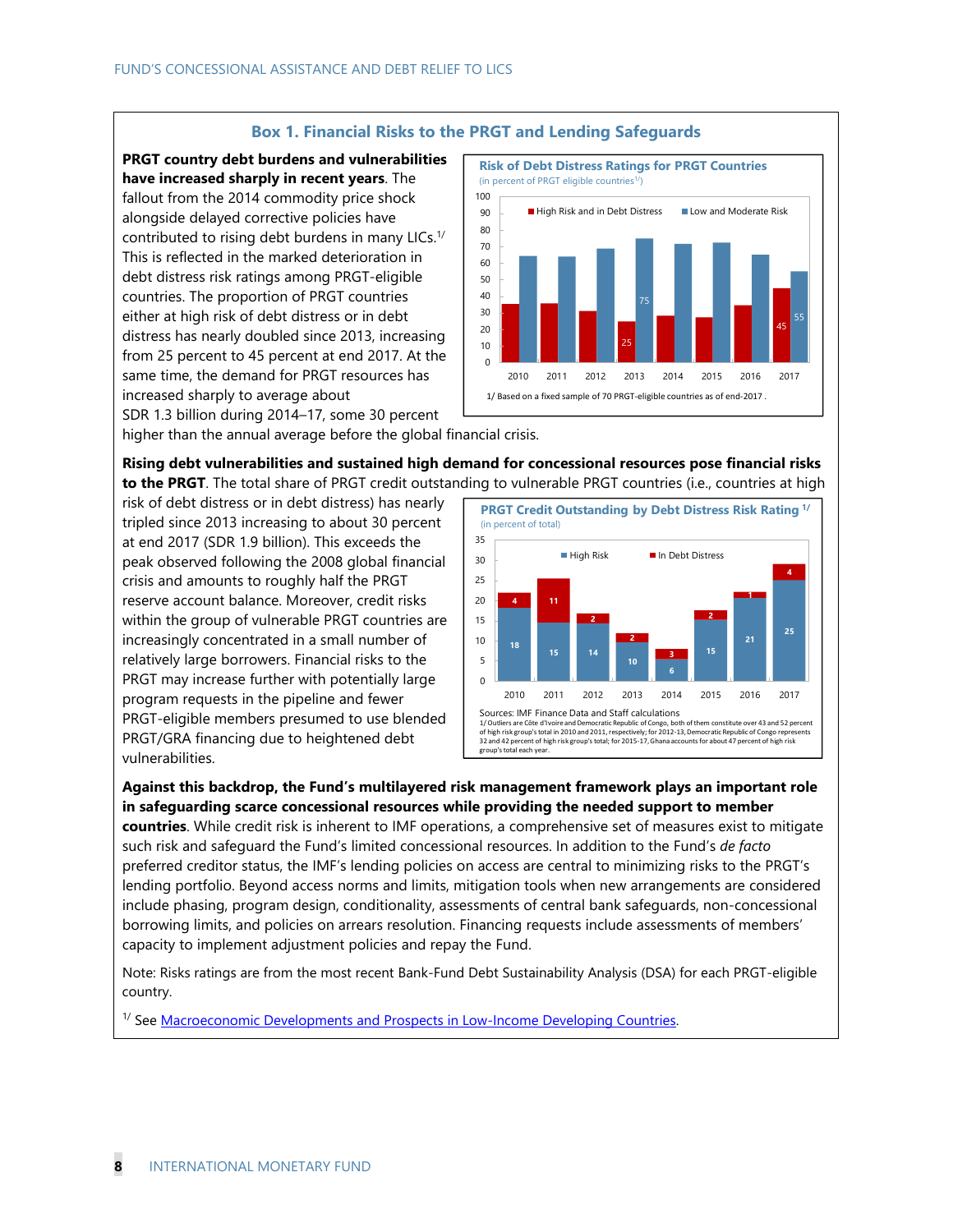# **DEMAND FOR PRGT CONCESSIONAL LENDING**

#### **Key messages:**

- *Demand for PRGT resources remained elevated in 2017, but may moderate somewhat in 2018.*
- *Updated longer-term demand estimates are broadly unchanged from last year, and remain generally consistent with resources under the self-sustaining PRGT financing framework adopted in 2012.*

**6. Demand for PRGT resources in 2017 was elevated for the third year in a row** (Table 1). While multi-year program commitments and observed annual disbursements are both measures of demand, Fund resources are managed on a commitment basis to ensure fulfillment of resource

obligations. On either basis, the demand for concessional resources is historically very volatile and tends to move with economic cycles (Figures 1 and 2).

- Total PRGT commitments in 2017 rose to SDR 1.7 billion, the highest amount since the global financial crisis in 2009. Eight new Extended Credit Facility (ECF) arrangements were concluded for a total of SDR 1.5 billion, five augmentations of access under PRGT arrangements were approved for SDR 223 million, and one RCF emergency loan of SDR 11.7 million was granted.
- Disbursements in 2017, under a total of 20 financing arrangements and RCFs, amounted to SDR 724 million, compared with SDR 677 million in 2016, and the ten-year average of SDR 0.9 billion.9

| <b>Table 1. New PRGT Commitments in 2017</b>                  |                       |         |
|---------------------------------------------------------------|-----------------------|---------|
| (In millions of SDRs; as of end-December 2017)                |                       |         |
| Country                                                       | <b>Board Approval</b> | Amount  |
| <b>ECF Arrangements</b>                                       |                       | 1,491.8 |
| <b>Benin</b>                                                  | 04/07/2017            | 111.4   |
| Cameroon                                                      | 06/26/2017            | 483.0   |
| Chad                                                          | 06/30/2017            | 224.3   |
| Guinea                                                        | 12/11/2017            | 120.5   |
| Mauritania                                                    | 12/06/2017            | 115.9   |
| Niger                                                         | 01/23/2017            | 98.7    |
| Sierra Leone                                                  | 06/05/2017            | 161.8   |
| Togo                                                          | 05/05/2017            | 176.2   |
| <b>ECF Augmentations</b>                                      |                       | 223.5   |
| Central African Republic                                      | 12/15/2017            | 39.0    |
| Central African Republic                                      | 07/17/2017            | 11.1    |
| Cote d'Ivoire 1/                                              | 06/19/2017            | 54.2    |
| Madagascar                                                    | 06/28/2017            | 30.6    |
| Mali                                                          | 07/07/2017            | 88.6    |
| <b>RCF Disbursements</b>                                      |                       | 11.7    |
| Gambia                                                        | 06/26/2017            | 11.7    |
| Total for 2017                                                |                       | 1,726.9 |
| 1/ Blended GRA arrangement for an additional SDR 108 million. |                       |         |

 $9$  Disbursements are usually tranched over several years, implying less volatility from year to year. Moreover, to the extent that not all committed financing may be ultimately disbursed, for instance because of programs going off track, total disbursements can fall short of total commitments.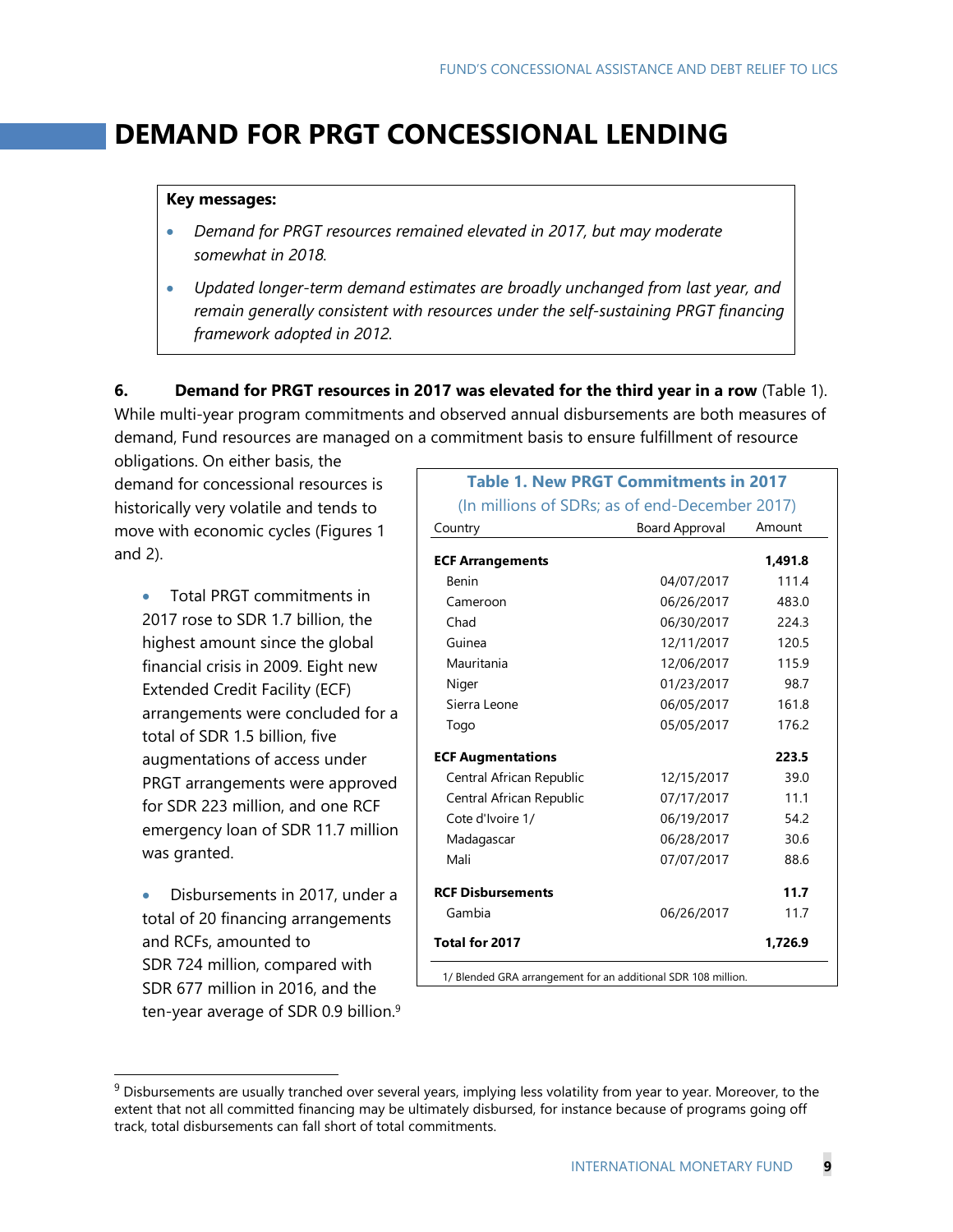

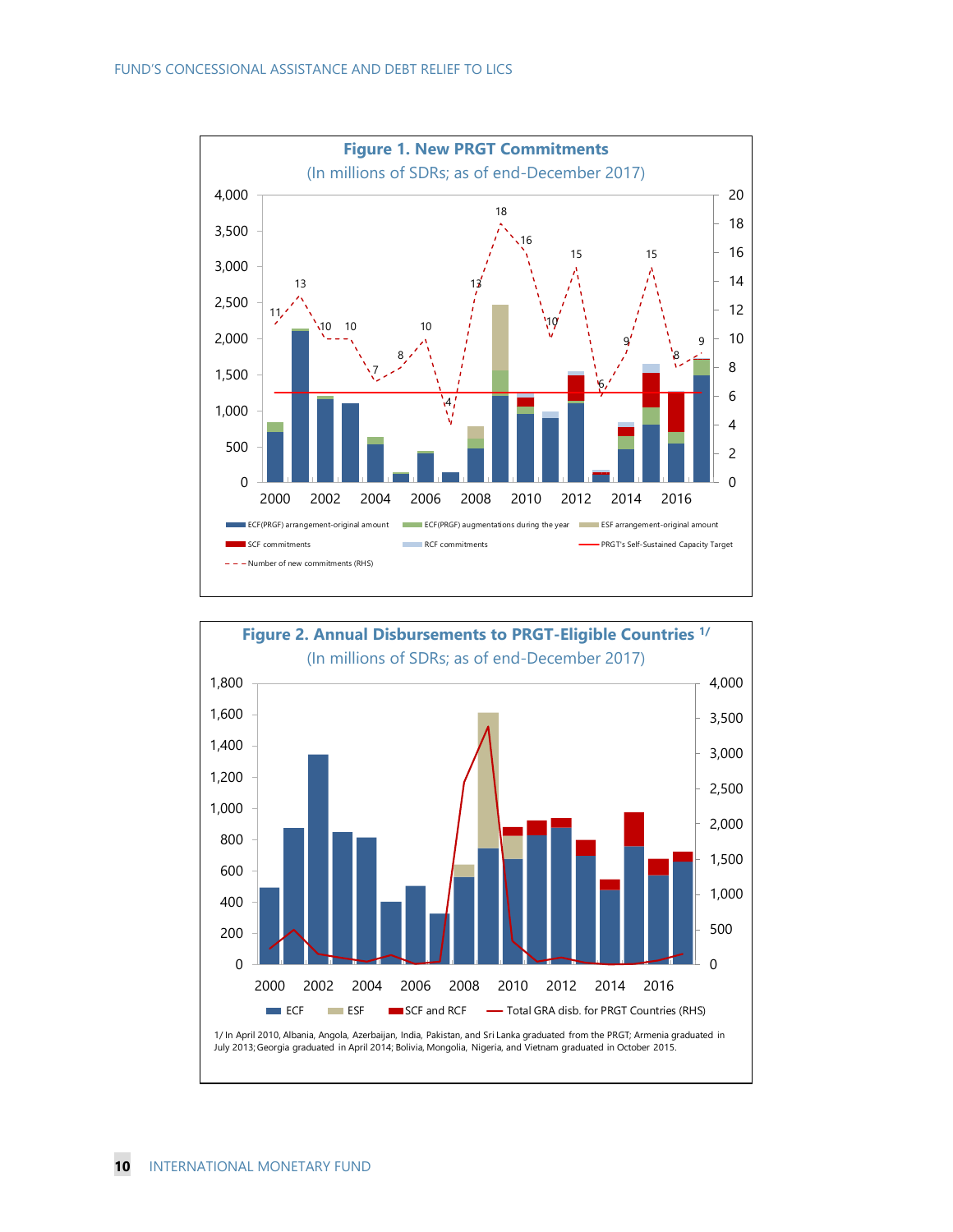**7. Demand in 2018 is expected to moderate somewhat**. New commitments are projected to reach about SDR 1.2 billion in 2018 based on a staff survey and actual commitments data through end-March 2018. This compares to average annual commitments of SDR 1.3 billion over the past ten years. Mainly as a result of strong demand in recent years, disbursements would continue rising and could reach SDR 1.3 billion in 2018. However, these near-term demand projections are subject to considerable uncertainties surrounding the program pipeline and possible requests for high access or augmentations of access in the event of shocks.

#### **8. Longer-term demand estimates are broadly unchanged from the previous update**

(Table 2). Given the considerable uncertainties around longer-term economic developments and use of PRGT resources, demand is projected using two benchmark scenarios (a low case and a high case). As in past years, the demand estimates reflect assumptions about countries' rising income levels that affect the use of blending and eventual graduations from PRGT eligibility. They also take into account current policies on access, the effect on future demand of the new large natural disaster window under the RCF, and factor in periodic general increases in access norms and limits across facilities in the long run that broadly match projected GDP developments and potential financing needs of PRGT-eligible countries.<sup>10</sup> Based on this analysis, annual demand is projected to average between SDR 1.0 and 1.7 billion over the next ten years, broadly consistent with the self-sustaining PRGT financing framework, which targets a long-run annual lending capacity of about SDR 1¼ billion (see section on *PRGT Capacity* below).11 Looking over a twenty-year horizon, the range of demand estimates is somewhat higher, although subject to even greater uncertainty.

| (In billions of SDRs)                         |          |                                |          |                                |
|-----------------------------------------------|----------|--------------------------------|----------|--------------------------------|
|                                               |          | 2018-27                        |          | 2018-37                        |
|                                               | scenario | Low-case High-case<br>scenario | scenario | Low-case High-case<br>scenario |
| Average annual demand <sup>2/</sup>           |          |                                |          |                                |
| 2017 Update paper scenarios 3/                | 0.88     | 1.60                           | 1.17     | 2.11                           |
| Updated scenarios with RCF policy change $4/$ | 0.90     | 1.62                           | 1.19     | 2.13                           |
| Current scenarios 4/                          | 1.00     | 1.68                           | 1.18     | 2.07                           |

# **Table 2. Projected Demand for PRGT Resources Under Alternative Scenarios 1/**

1/ Based on historical data, the low-case scenario assumes that 30 percent of PRGT-eligible countries would resort to Fund financing, while the high-case scenario assumes 55 percent, in any given year.

2/ For outer years assumes access level increases in nominal SDR terms by 24.2 percent every three years, starting in 2020. 3/ Data from Update on the Financing of the Fund's Concessional Assistance and Debt Relief to Low-Income Countries, adjusted for the specified projection time ranges.

4/ Includes projected RCF demand for large natural disasters (see Large Natural Disasters-Enhancing the Financial Safety Net for Developing and Decision No. 16182-(17/35).

 $10$  Long-term forecasts of graduation from the PRGT are based on the per capita income criteria. Hence, demand could be lower than projected if PRGT-eligible countries acquired market access in the future, or higher when short-term vulnerabilities delay graduation from the PRGT.

<sup>&</sup>lt;sup>11</sup> If the range of estimates were to fall clearly above (or below) the PRGT lending capacity, this would indicate that policies governing the PRGT (in particular eligibility, blending, access, and/or financing terms) are not sustainable over the longer-term (or overly restrictive) and changes would need to be considered, possibly together with other contingency measures under the three-pillar strategy (See Box 2).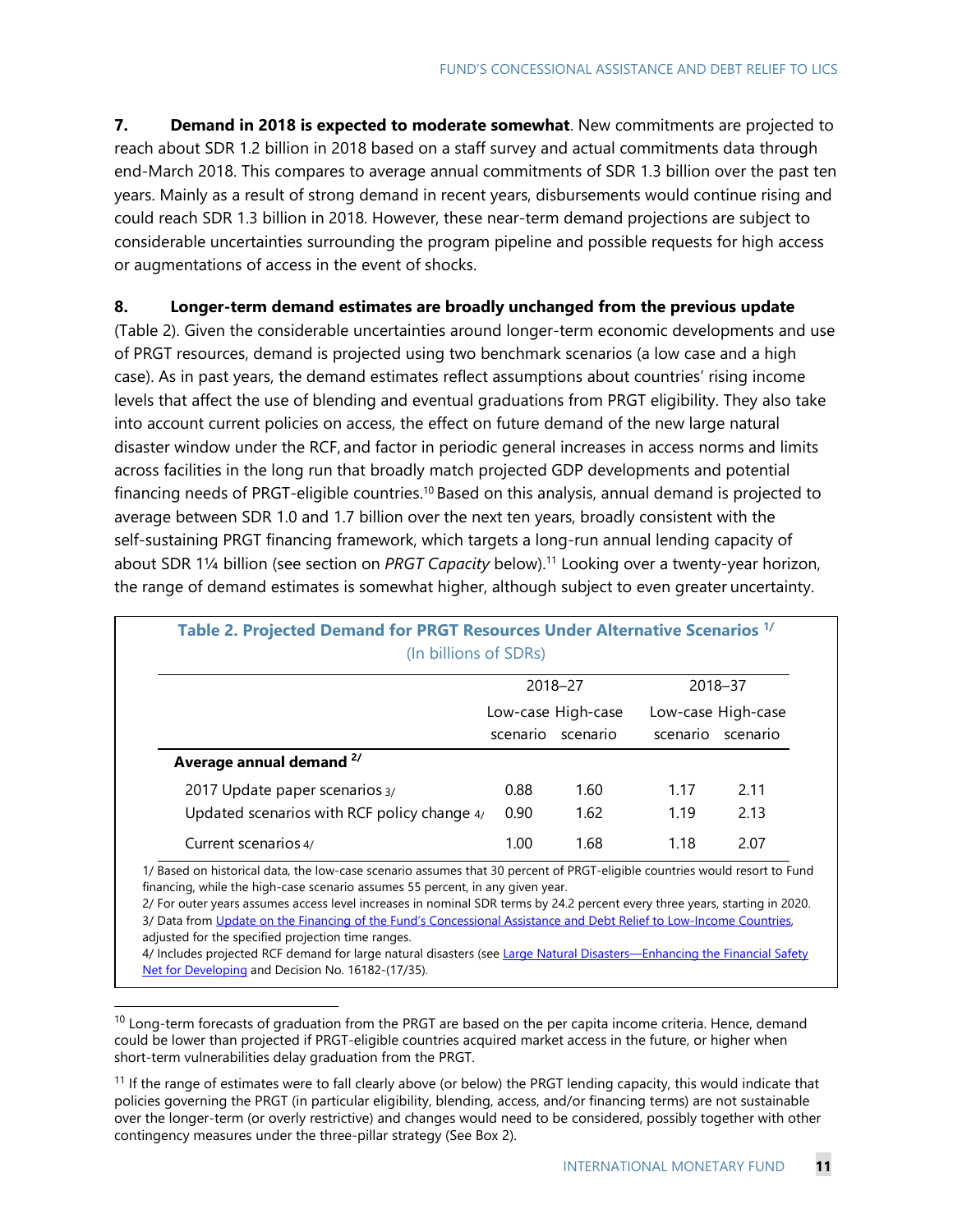# **SOURCES OF FINANCING FOR THE PRGT**

#### **Key messages:**

- *The 2015 loan mobilization campaign has exceeded the target of SDR 11 billion, and the PRGT borrowing limit was increased accordingly.*
- *Progress has been limited on securing the remaining pledged subsidy contributions from past fund-raising rounds.*

**9. The operations of the PRGT are conducted through four Loan Accounts, four Subsidy Accounts, and the Reserve Account** (Figure 3). Unlike lending under the General Resources Account (GRA), the PRGT operations are financed using an endowment model based on loan and subsidy resources. The balances accumulated in these accounts ensure the PRGT's ability to provide concessional assistance on a self-sustained basis, its lending capacity, and financial strength.



 **Bilateral lenders provide loan resources**. Loan accounts contain resources borrowed at three-month SDR interest rates or the six-month derived SDR interest rates from official creditors that are on-lent on a pass-through basis to PRGT-eligible countries. There are loan accounts dedicated to finance each PRGT facility (RCF, Standby Credit Facility (SCF), and ECF loan accounts), and a General Loan Account (GLA), which can finance any of the facilities.

 **The self-sustained trust provides subsidy resources**. Subsidy accounts contain bilateral contributions from members, from the Fund's own resources, and returns from the investment of their balances. The accounts provide the resources that enable the PRGT to extend loans to eligible members at below market interest rates although it acquires its loan resources at market interest rates. There are subsidy accounts dedicated to subsidizing interest payments for each PRGT facility (RCF, SCF, and ECF subsidy accounts), in addition to the General Subsidy Account (GSA), which may subsidize any of the facilities. The interest rate paid by member countries borrowing from the PRGT is subject to a mechanism that currently provides for zero interest on all PRGT credit.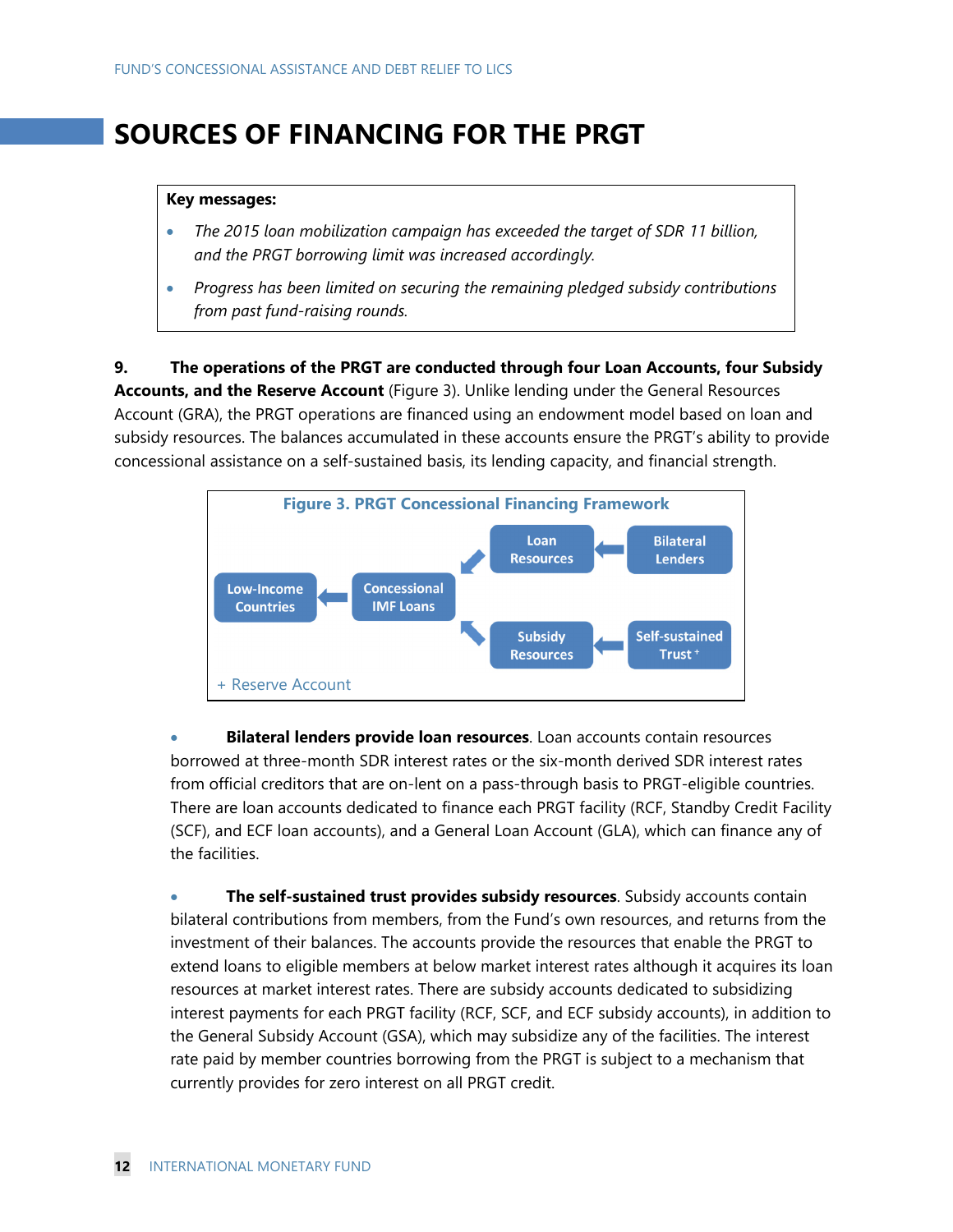**The Reserve Account (RA) provides security to lenders**. The RA was originally financed by the profits of gold sales in the late 1970s, reflows of the Trust Fund and Structural Adjustment Facility (SAF) repayments, as well as investment returns on balances held in it. The RA provides security to lenders to the PRGT and can meet obligations in the event of delayed payments by PRGT borrowers. It is also used to meet the Fund's cost of administering PRGT operations. Under the self-sustained PRGT framework, once subsidy accounts are fully drawn (which is expected to take about two decades), the balance in the RA, including investment income, will be used to subsidize concessional lending.

### **A. Loan Accounts**

-

## **10. Against a target of SDR 11 billion, the 2015 fund-raising round so far mobilized**

**SDR 11.4 billion in new loan resources from 15 PRGT lenders, including two new lenders (Brazil and Sweden)**.<sup>12</sup> Loan providers have committed these new resources through traditional loan agreements, Note Purchase Agreements (NPAs) and augmentations of existing agreements (Table 3). Nine lenders participate in the encashment regime of the PRGT.13 Five loan agreements are denominated in SDRs, five in euros, four in U.S. dollars, and one in renminbi. In January 2018, the cumulative borrowing limit under the PRGT was raised by SDR 1 billion to SDR 38.5 billion to accommodate the above-target level of new loan resources mobilized.<sup>14</sup>

**11. Uncommitted PRGT loan resources, from both existing and new loan agreements,** 

**totaled SDR 13.9 billion at end-February 2018**. While the bulk of loan resources (SDR 8.8 billion) are in the GLA, the rest is allocated among facility-specific accounts: ECF loan account (SDR 4.8 billion), the SCF loan account (SDR 150 million), and the RCF loan account (SDR 150 million). Uncommitted PRGT loan resources, net of a liquidity buffer of SDR 3.3 billion for possible encashment calls, are deemed sufficient to meet expected demand well into the next decade. Based on the amended PRGT Instrument, loan resources from previous mobilization rounds will be drawn before new resources are activated.<sup>15</sup>

<sup>&</sup>lt;sup>12</sup> The current PRGT loan mobilization round was endorsed by the Executive Board in 2014 with the objective to raise additional borrowing capacity for the PRGT of up to SDR 11 billion, which would be adequate to meet demand for loan resources over the medium term (Update on the Financing of the Fund's Concessional Assistance and Proposed Amendments to the PRGT Instrument).

<sup>&</sup>lt;sup>13</sup> Under the encashment regime, the PRGT provides participating lenders with the right to request early repayment of outstanding claims in case of balance of payments need. The Fund repays the requesting lender by drawing down resources committed to the PRGT by other participating lenders, by means of a liquidity buffer of 20 percent of the loan amounts committed by lenders in the encashment regime.

<sup>&</sup>lt;sup>14</sup> Borrowing limits have been in place for the PRGT since 1989 to ensure that new PRGT borrowing would not take place without prior consultation with loan account creditors regarding the justification for such borrowing and the adequacy of the Reserve Account. See Modifying the Poverty Reduction Growth Trust (PRGT) Cumulative Borrowing Limit and Decision No. 16323-(18/1).

<sup>&</sup>lt;sup>15</sup> Decision No. 16051-(16/86), adopted September 20, 2016, amended the drawing mechanism under the PRGT Instrument to prioritize the use of resources from agreements effective earlier than May 31, 2014, before drawing on new resources. This amendment took effect on December 20, 2016, following consents from all affected PRGT lenders with undrawn loan balances.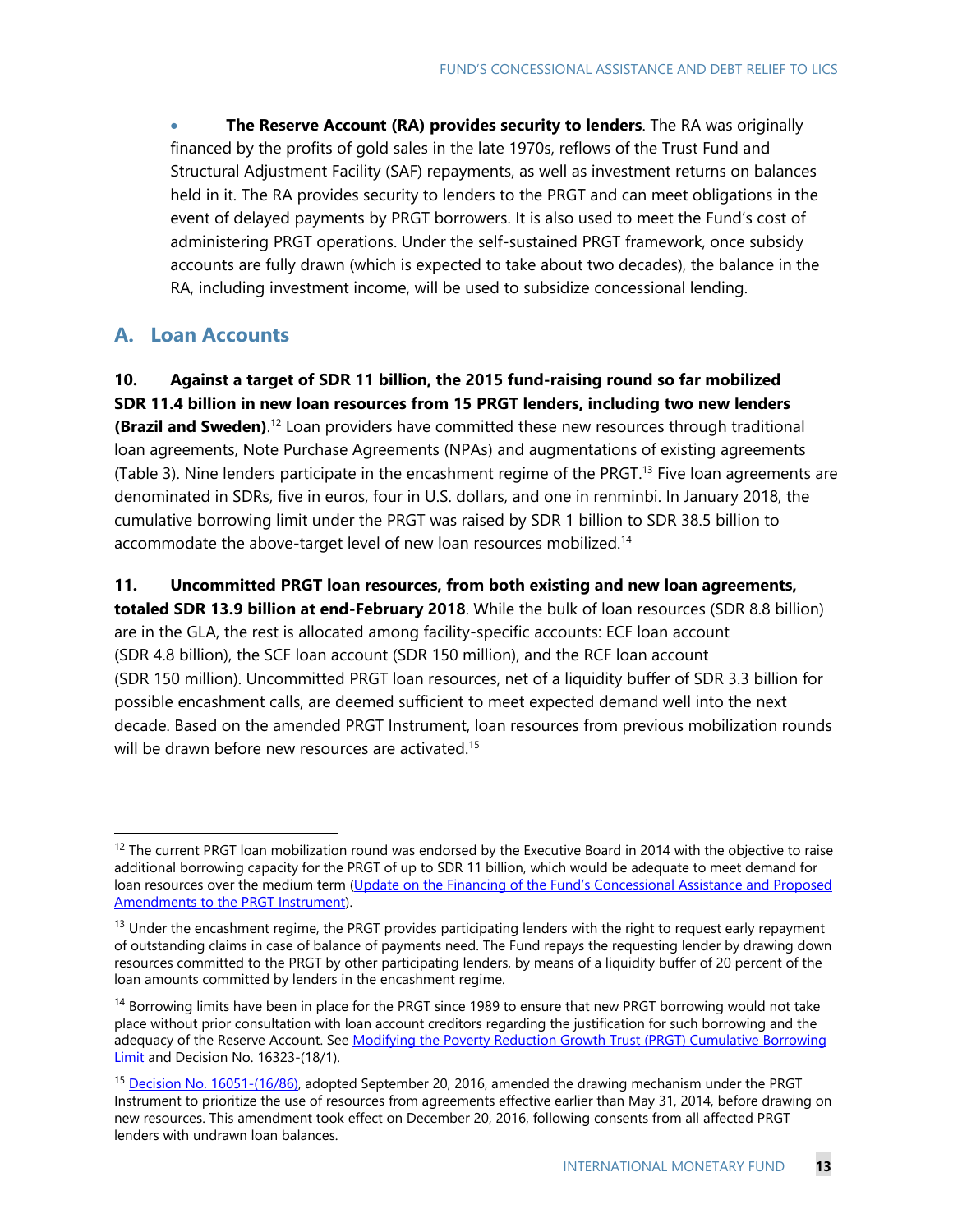|                    | <b>Table 3. New PRGT Loan Agreements</b><br>(In millions of SDRS; as of end-February 2018) |                   |            |            |                |            |  |
|--------------------|--------------------------------------------------------------------------------------------|-------------------|------------|------------|----------------|------------|--|
| Country            | Amount                                                                                     | Effective<br>Date | Media      | Type       | Account        | Encashment |  |
| Belgium            | 350                                                                                        | 8/30/2017         | <b>EUR</b> | Loan       | <b>ECF</b>     | No         |  |
| Brazil             | 500                                                                                        | 6/1/2017          | <b>USD</b> | <b>NPA</b> | GLA            | Yes        |  |
| Canada             | 500                                                                                        | 1/10/2017         | <b>USD</b> | Loan       | GLA            | No         |  |
| China              | 800                                                                                        | 4/21/2017         | <b>RMB</b> | <b>NPA</b> | GLA            | Yes        |  |
| Denmark            | 300                                                                                        | 11/17/2016        | <b>EUR</b> | Loan       | GLA            | No         |  |
| France             | 2,000                                                                                      | 2/1/2018          | <b>SDR</b> | Loan       | <b>ECF</b>     | Yes        |  |
| Italy              | 400                                                                                        | 7/17/2017         | <b>SDR</b> | Loan       | <b>ECF</b>     | Yes        |  |
| Japan              | 1,800                                                                                      | 4/20/2017         | <b>SDR</b> | <b>NPA</b> | GLA            | Yes        |  |
| Korea              | 500                                                                                        | 12/20/2016        | <b>SDR</b> | Loan       | GLA            | Yes        |  |
| <b>Netherlands</b> | 500                                                                                        | 12/20/2016        | <b>EUR</b> | Loan       | GLA            | No         |  |
| Norway             | 300                                                                                        | 11/17/2016        | <b>USD</b> | Loan       | <b>RCF/SCF</b> | No         |  |
| Spain              | 450                                                                                        | 2/22/2017         | <b>EUR</b> | Loan       | GLA            | Yes        |  |
| Sweden             | 500                                                                                        | 11/17/2016        | <b>USD</b> | Loan       | GLA            | Yes        |  |
| Switzerland        | 500                                                                                        | 8/30/2017         | <b>EUR</b> | Loan       | GLA            | No         |  |
| United Kingdom     | 2,000                                                                                      | 1/23/2017         | <b>SDR</b> | <b>NPA</b> | <b>ECF</b>     | Yes        |  |
| Total              | 11,400                                                                                     |                   |            |            |                |            |  |

## **B. Subsidy Accounts**

#### **12. At end-December 2017, total balances in the PRGT Subsidy Accounts amounted to**

**SDR 3.6 billion** (Table 4). In addition, SDR 239 million is presumed to be available from the PRG-HIPC Trust (see below).<sup>16</sup> The Subsidy Accounts are financed through IMF and bilateral contributions from members, the latter being in the form of distributions of the windfall gold sale profits, grants or income on investments (Appendix Tables 6–7). PRGT Subsidy Account balances do not include amounts pledged but not yet received under various fund-raising rounds (Appendix Tables 2‒5).

## **13. At end-February 2018, total pending subsidy contributions amounted to about**

| <b>Table 4. Balances of PRGT Accounts</b>      |        |
|------------------------------------------------|--------|
| (In billions of SDRs; as of end-December 2017) |        |
| Account                                        | Amount |
| <b>Subsidy Accounts</b>                        | 3.58   |
| <b>General Subsidy Account</b>                 | 2.50   |
| <b>ECF Subsidy Account</b>                     | 1.03   |
| <b>RCF Subsidy Account</b>                     | 0.02   |
| <b>SCF Subsidy Account</b>                     | 0.03   |
| <b>Reserve Account</b>                         | 3.82   |
| Memorandum item:                               |        |
| <b>PRG-HIPC Trust</b>                          |        |

**SDR 178 million from 27 countries** (Figure 4 and Appendix Table 8). Since the April 2017 Update paper, the Netherlands disbursed the last installment of SDR 1.4 million to complete its pledge

<sup>&</sup>lt;sup>16</sup> The PRG-HIPC Trust was established in 1997 to provide assistance to LICs by making grants and/or loans to reduce external debt burden to sustainable levels and to subsidize the interest payments. Upon liquidation, surplus funds shall be made available for self-sustained PRGT operations unless contributors request otherwise. See Section III bis and Section V, paragraph 2 of the PRG-HIPC Trust Instrument, as annexed to Decision No. 11436-97/10 and as amended.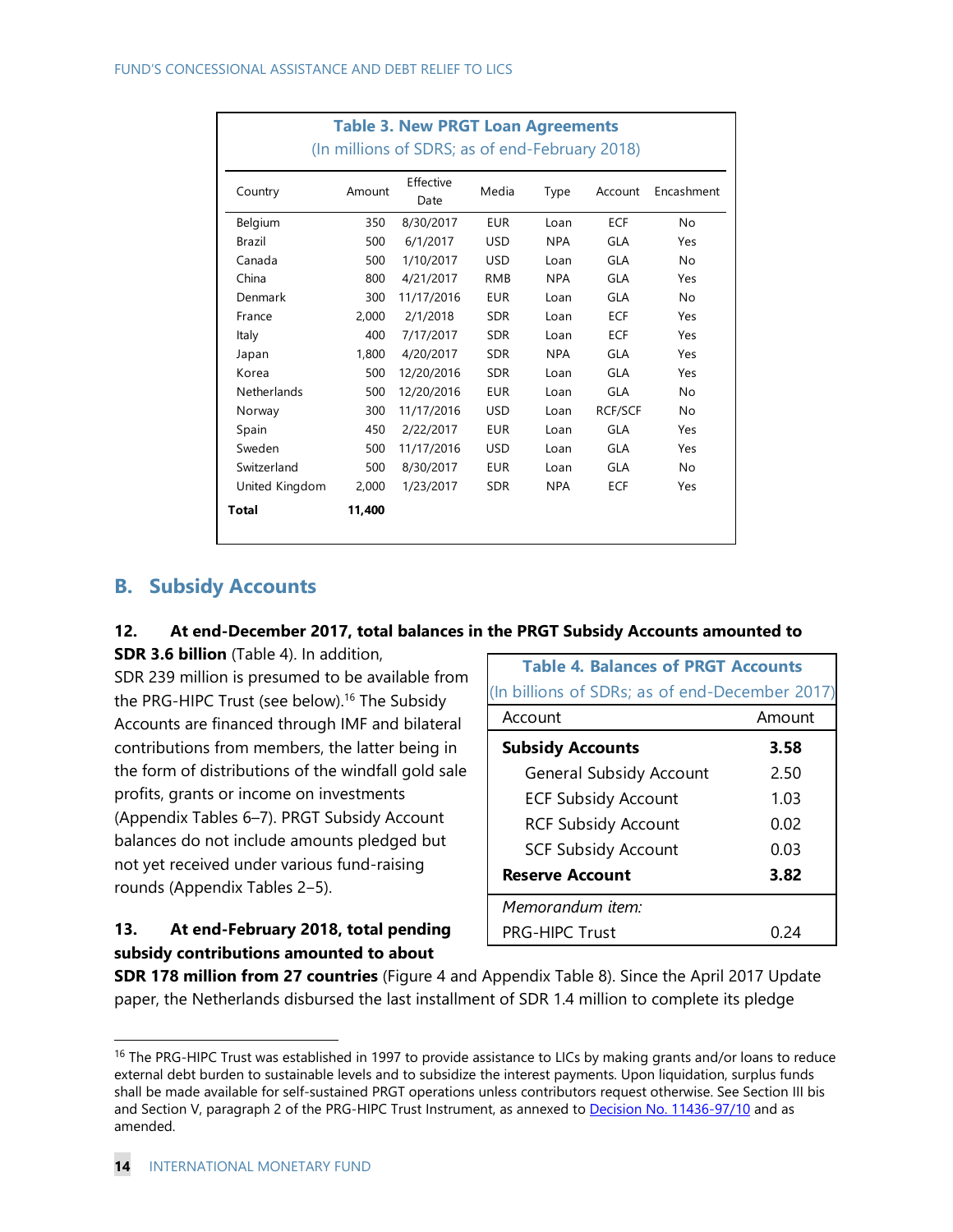under the 2009 fundraising round and SDR 39.6 million were received from Ireland, South Africa and Switzerland to meet pledges of subsidy contributions related to the distributions of the remaining reserves attributable to the windfall gold sale profits (Appendix Table 5). As of end-February 2018, about 89 percent of the total distributions of the general reserve attributable to windfall profits of the gold sales has been received, compared with the 95 percent pledged by 165 countries.



**14. Income from bilateral deposit and investment agreements is still falling well short of pledged amounts**. Seven member countries have pledged contributions to the PRGT to be fulfilled from investment returns on bilateral deposit and investment agreements. At end-2017, contributions generated from investment agreements reached only SDR 10.4 million in NPV terms compared with total pledges to the PRGT of SDR 61.4 million in NPV terms.17 In the context of the implementation of the new investment strategy for PRGT assets,<sup>18</sup> investment agreements with Botswana, China, Morocco and Peru have been extended to allow for generating earlier pledged amounts that have not materialized due to the low return environment (Appendix Table 4). There are also twenty bilateral deposit agreements for the benefit of the PRG-HIPC trust that will expire in December 2018 (Appendix Table 7). Staff will contact the respective authorities in due course to discuss options for extension or repurposing of these agreements in order to generate additional subsidy contributions.<sup>19</sup>

<sup>&</sup>lt;sup>17</sup> The investment provided by Trinidad and Tobago has been repaid at maturity before generating the pledged amount of contribution.

<sup>&</sup>lt;sup>18</sup> See Decision No. 16253-(17/70), adopted July 28, 2017.

<sup>&</sup>lt;sup>19</sup> One of these twenty (with Saudi Arabia) has been already repurposed for the benefit of the PRGT.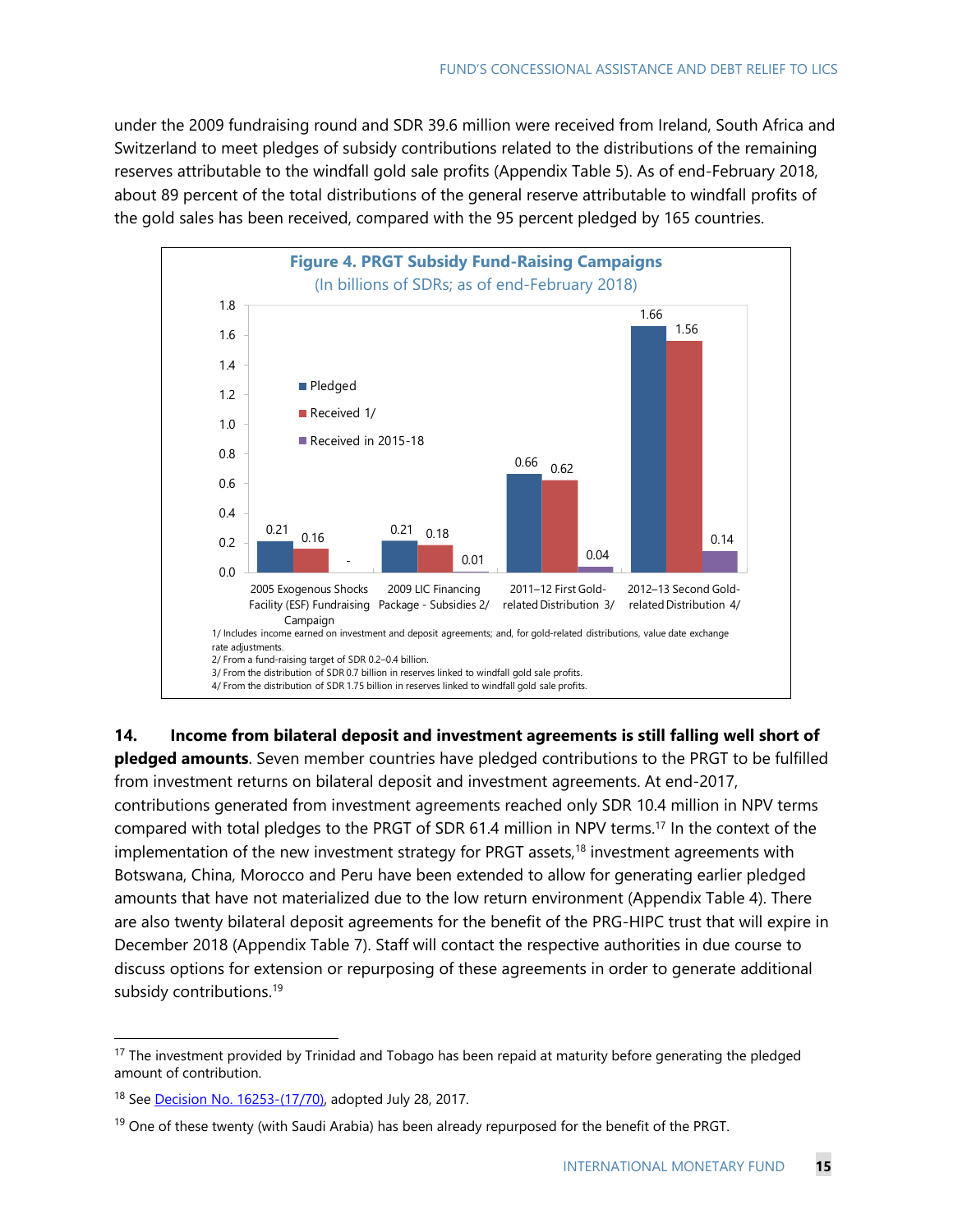## **C. Reserve Account**

#### **15. The PRGT Reserve Account continues to provide adequate security to PRGT loan**

**providers**. As of end-December 2017, the Reserve Account balance stood at SDR 3.8 billion, about SDR 64 million lower than at end-2016 as administrative fees reimbursed to the GRA exceeded net investment returns. The Reserve Account balance covers about 59 percent of total PRGT obligations and remains substantially higher than total PRGT repayments falling due in 2018 (Figure 5 and

Appendix Table 9). The reserve ratio remains well above the 40 percent historical average prior to the delivery of debt relief through the HIPC and Multilateral Debt Relief Initiative (MDRI), and, absent large shocks to PRGT demand or credit portfolio (see below), is expected to gradually increase over the medium to long term.21



# **PRGT CAPACITY: ASSESSING ADEQUACY AND SELF-SUSTAINABILITY**

#### **Key messages:**

- *The PRGT self-sustained capacity remains intact, at an estimated SDR 1.31 billion in annual lending capacity.*
- *The PRGT's lending capacity is generally robust to short-term demand shocks, but can be more sensitive to factors affecting the PRGT endowment, which requires regular monitoring.*

<sup>&</sup>lt;sup>21</sup> As noted above, income from investments will allow the RA balance to increase until subsidy account resources are fully drawn.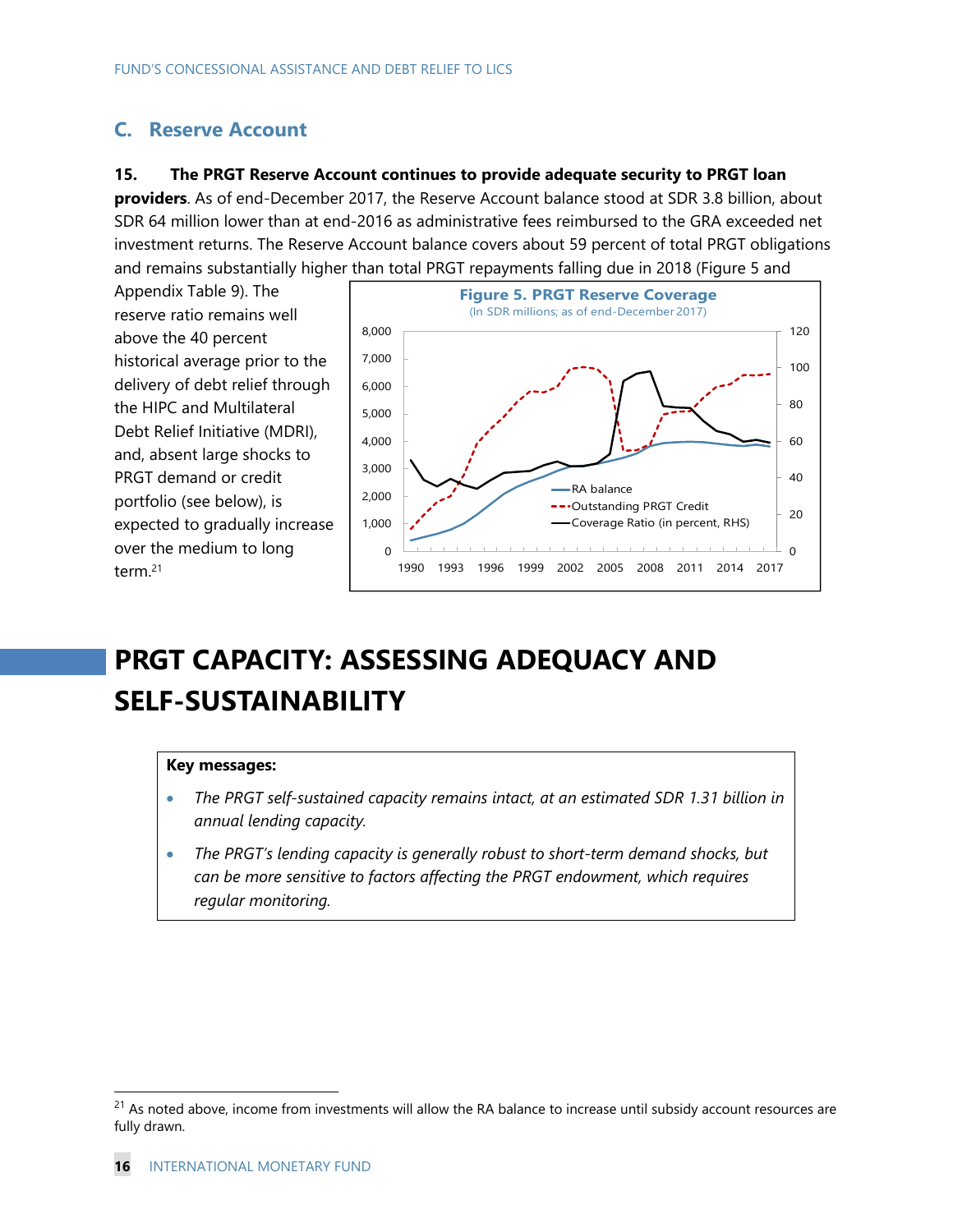#### **16. In 2012, the Executive Board adopted a three-pillar strategy to make the PRGT's**

**concessional lending self-sustaining** (Box 2). The strategy enables the IMF to provide assistance to LICs on a concessional basis without the need for regular grant fundraising rounds from its members. The resources to subsidize the interest on PRGT credit are derived from the balances and investment income in the Subsidy and Reserve Accounts as discussed above. The self-sustained PRGT framework requires regular monitoring of capacity and demand, and a set of policies―including on access, financing terms, blending, and PRGT eligibility―that are consistent with the principle of self-sustainability.

**17. The PRGT's self-sustained capacity is intact, with an estimated annual lending capacity of SDR 1.31 billion**. This is broadly in line with the April 2017 Update. The self-sustained capacity is estimated based on a range of factors that impact both subsidy needs and available resources over the long-run. These include near-term PRGT demand and the level of credit outstanding, the balances of the PRGT Subsidy and Reserve Accounts, the investment returns<sup>22</sup> on those balances, the subsidy element of PRGT loans, $23$  and the reimbursement to the GRA for administrative expenses.

**18. The self-sustained lending capacity remains robust under different near-term demand shock scenarios**. Demand for concessional resources is historically very volatile, especially on a commitment basis, $24$  which during 2000–17 ranged from SDR 65 million (2007) to a peak of SDR 2.5 billion (2009). In the event that annual PRGT demand were to remain at elevated levels in 2019–20, one-standard deviation over historical averages, the estimated self-sustained lending capacity would still remain above targeted capacity (Figure 6). However, under exceptionally high demand at two-standard deviations over the historical averages, capacity would fall to SDR 1.24 billion. Moreover, elevated demand would boost credit outstanding and reduce the reserve coverage ratio temporarily, although it would remain above 40 percent under most scenarios. In these circumstances, the Board could consider contingent measures under the three-pillar strategy, as demand would have exceeded the self-sustained capacity target by a large margin for six years running. Contingent measures may also be appropriate if longer-term demand estimates were to increase relative to the current ten-year range of SDR 1.0–1.7 billion (See section on *Demand for PRGT Concessional Lending* above and Box 2).

 $22$  For projection purposes, the medium to long-run investment returns are assumed as the 6-month SDR rate plus a 90 basis point fixed margin as targeted under the new investment strategy for PRGT assets approved in March 2017.

<sup>&</sup>lt;sup>23</sup> The subsidy element of PRGT loans is determined by the spread between interest rates charged by PRGT loan providers and the concessional rates set for loans under PRGT facilities. Assumptions concerning concessional interest rates applied to loans under the PRGT's concessional facilities are aligned with the Executive Board's decisions on the interest rate mechanism. On that basis, interest rates on all PRGT loans are set to zero until end-2018 and automatically adjusted based on SDR rates assumed for the preceding period.

 $24$  As noted above, Fund resources are managed on a commitments basis as a safeguard to the membership that ensures that the IMF's resource obligations can be fulfilled. If disbursements fall short of commitments, associated savings in subsidy needs would, all else being equal, bolster the PRGT and its lending capacity going forward.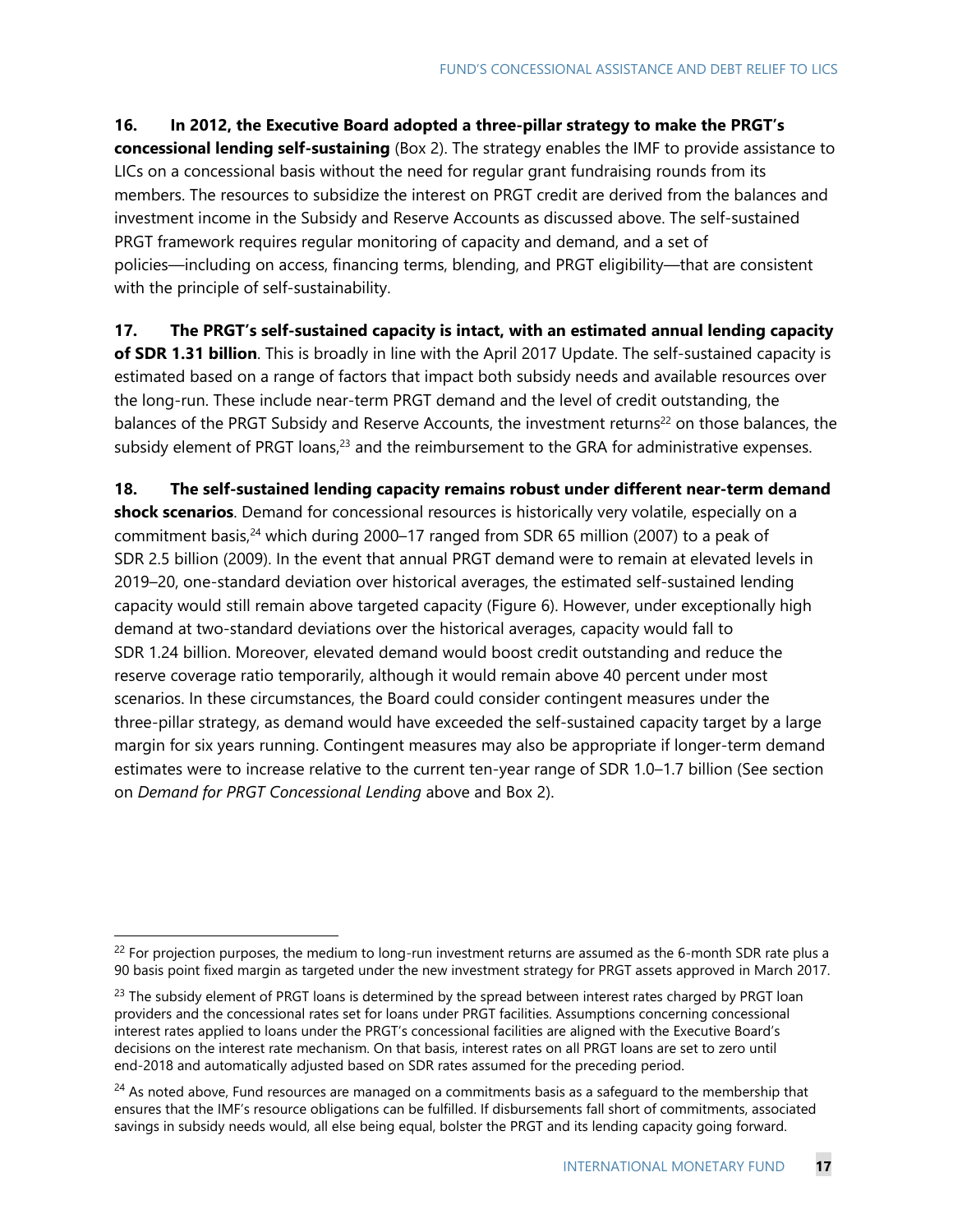

#### *Memorandum Items:*

Scenario 1 : Baseline demand in demand of 2003-17 in 2019-20 plus one standard deviation (SDR 1.7 billion).

Scenario 2 : Demand in 2018 is the average of 2003-17 plus two standard deviations (SDR 2.3 billion).

Scenario 3 : Demand in 2018 is SDR 2 billion; 2019–20 is the average of 2003–17 plus one standard deviation.

Scenario 4 : Demand in 2018 is SDR 2 billion; 2019 is the average 2003-17 plus two standard deviations.

#### **Box 2. Three-Pillar Strategy of the Self-Sustaining PRGT Financing Framework**

A three-pillar strategy to ensure that the PRGT has sufficient resources to meet projected demand for IMF concessional lending over the long-term was set out in the paper Proposal to Distribute Remaining Windfall Gold Sales Profits and Strategy to Make the Poverty Reduction and Growth Trust Sustainable. It consists of:

 A base envelope of about SDR 1¼ billion in annual average lending capacity, which is expected to cover concessional lending needs over normal periods. While financing commitments can vary substantially from year to year, the self-sustaining PRGT can build up capacity in years with low levels of new lending commitments and draw down capacity in years when demand is high. This implies that the base envelope could cover periods where demand in individual years could be much higher, as long as fluctuations average out over a number of years.

 Contingent measures that can be put in place when average financing needs exceed the base envelope by a substantial margin for an extended period. If the Executive Board considers that the self-sustaining capacity will decline substantially below SDR 1¼ billion, it could decide to activate a range of contingent measures, including: (i) reaching additional understanding on bilateral fund-raising efforts among a broad range of the membership; (ii) the suspension for a limited period of the reimbursement of the GRA for PRGT administrative expenses; and (iii) modifications of access, blending, interest rate, and eligibility policies to reduce the need for subsidy resources.

 A principle of self-sustainability under which future modifications for low-income countries would be expected to ensure that the demand for IMF concessional lending can reasonably be met with the resources available under the first and second pillars under a plausible range of scenarios.1/

 $1/$  Specifically, any modifications to access, financing terms, blending, eligibility and other relevant policies would be expected to be designed in a way that average demand in normal periods could be covered through the resources available under the first pillar, and that periods of high financing needs (e.g., as a result of significant shocks, could be covered through the contingent mechanisms).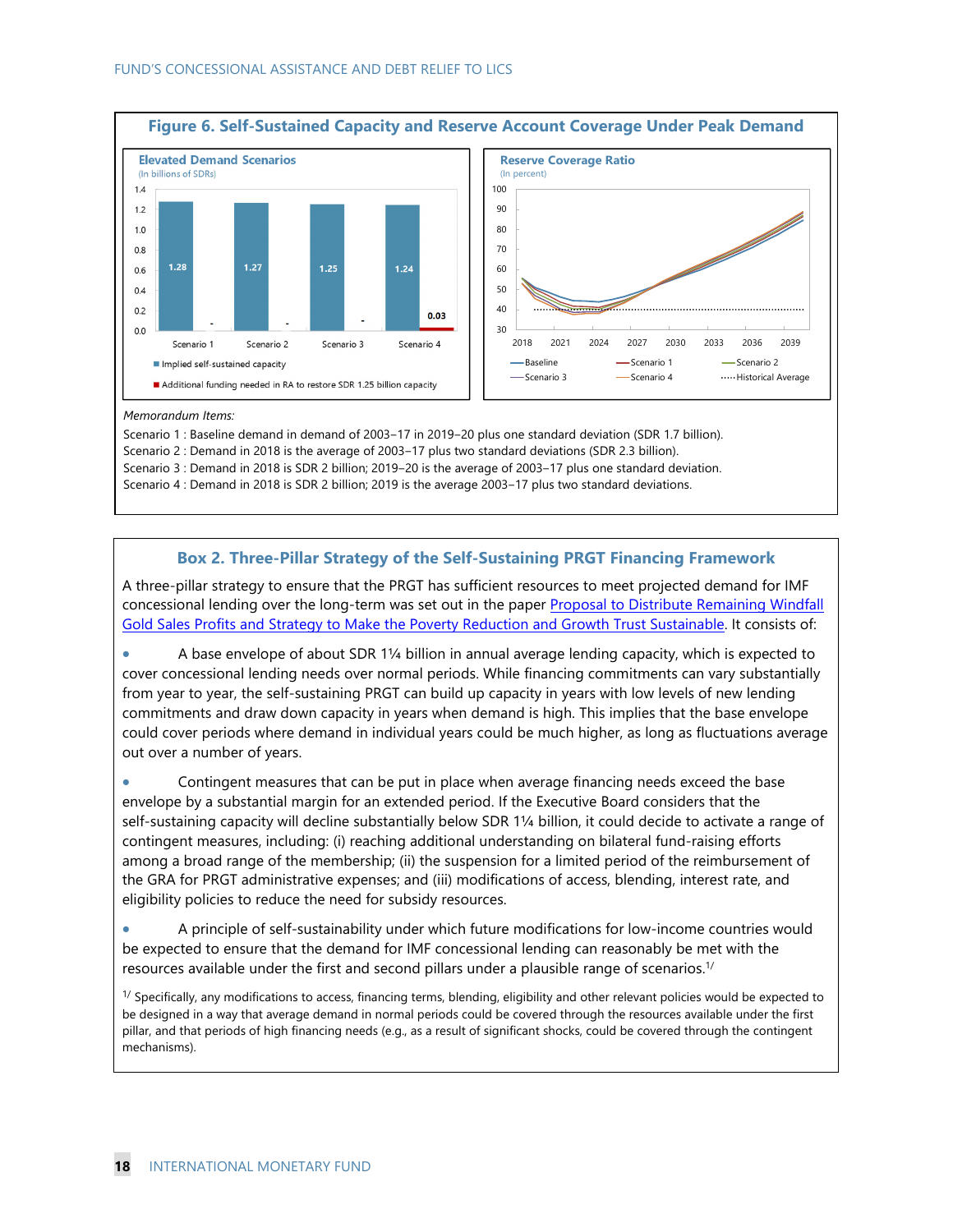## **19. The viability of the self-sustaining PRGT requires regular monitoring of factors that**

**directly impact the PRGT's endowment**.

These include in particular investment returns of PRGT assets, payment of pledged contributions, the Reserve Account level (Table 5), the level of global interest rates and associated subsidization needs, and reimbursement to the GRA of the PRGT's administrative expenses.

• Consistent with the new investment strategy for PRGT assets approved by the Executive Board in 2017, staff estimates assume an average investment premium (excess return) over time of 90 basis points above the six-month derived SDR interest rates. If the long-run premium were to fall short by 40 basis points, it would reduce self-sustained capacity by

-

| <b>Table 5. Sensitivity of Self-Sustained Capacity</b> |                    |         |  |  |  |  |  |
|--------------------------------------------------------|--------------------|---------|--|--|--|--|--|
|                                                        | Change in Capacity |         |  |  |  |  |  |
|                                                        | in SDR             | in % of |  |  |  |  |  |
| Deviations from Baseline                               | millions           | target  |  |  |  |  |  |
| Investment premium                                     |                    |         |  |  |  |  |  |
| Decrease 40 bp                                         | -108.9             | -8.7    |  |  |  |  |  |
| SDR rate                                               |                    |         |  |  |  |  |  |
| Decrease 100 bp                                        | 18.9               | 1.5     |  |  |  |  |  |
| <b>GRA Reimbursement</b>                               |                    |         |  |  |  |  |  |
| Increase SDR 15 mn                                     | -72.0              | -5.8    |  |  |  |  |  |
| <b>Pledged Contributions</b>                           |                    |         |  |  |  |  |  |
| Decrease SDR 300 mn                                    | -67.5              | -5.4    |  |  |  |  |  |
| <b>PRGT Credit event</b>                               |                    |         |  |  |  |  |  |
| Medium borrower                                        | -15.0              | $-1.2$  |  |  |  |  |  |
| Large borrower                                         | -67.7              | -5.4    |  |  |  |  |  |
|                                                        |                    |         |  |  |  |  |  |

about SDR 109 million, or nearly 9 percent of the lending capacity target.

 By contrast, the impact of interest rate differences from the assumed profile for the SDR rate is relatively muted, as earnings on PRGT assets and net lending costs (interest paid to loan providers minus interest charged to borrowers under the PRGT interest rate framework) both adjust with interest rates and thus act to hedge the self-sustained capacity. When estimating the impact from a scenario that compares two long-run equilibrium interest rates (450 versus 350 basis points covering a range of historical averages before the global financial crisis), the capacity difference is only about SDR 19 million.

 Baseline lending capacity estimates assume that all pledges will be fulfilled. Failure by Fund-members to fulfill some or all of their pledged subsidy contributions under previous fundraisings discussed above would entail a reduction in the PRGT's self-sustained lending capacity of up to SDR 67.5 million. Conversely, to the extent that loan resources are remunerated at below market interest rates, such as the United Kingdom's NPA, implicit subsidy contributions arise that can bolster lending capacity.25

- An increase in administrative expenses relative to baseline assumptions, by SDR 10 million (relative to the assumed SDR 65 million) annually would entail a reduction in the PRGT's self-sustained lending capacity of SDR 72 million.
- Under the self-sustained PRGT framework, the investment income from the Reserve Account will eventually be used to subsidize concessional financing. However, a potential new case of

 $25$  The 2015 and 2017 NPAs with the United Kingdom include an interest rate capped at 0.05 percent, largely below the SDR rate, thus generating potentially large implicit subsidy to the PRGT.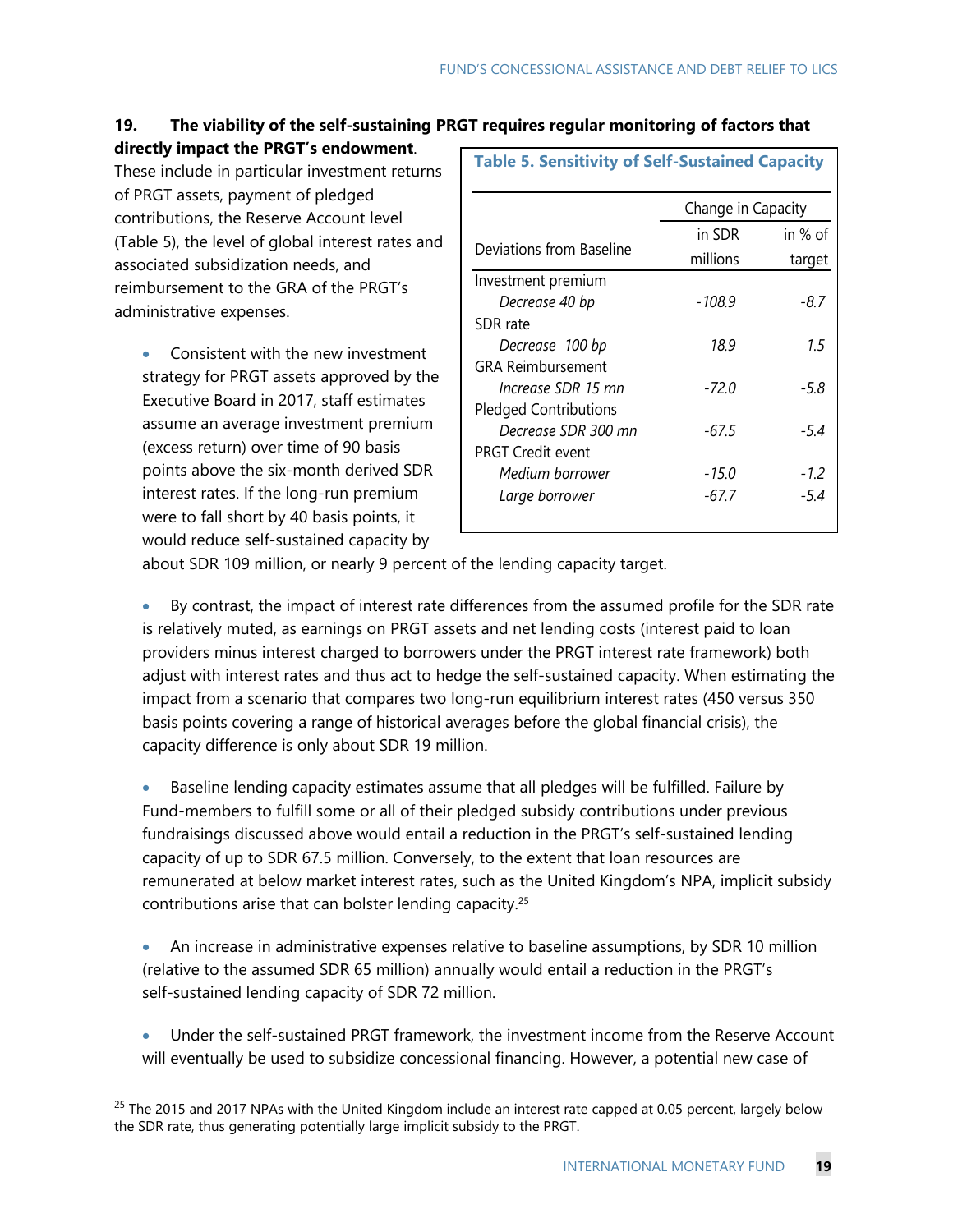protracted arrears would reduce the Reserve Account balance available for investment purposes. For illustration purposes, if only one medium or large PRGT borrower currently at high risk of debt distress were to completely default on its repayments the PRGT long-run lending capacity would drop between an estimated SDR 15 million to SDR 68 million, annually.<sup>26</sup>

# **FINANCING DEBT RELIEF**

#### **Key messages:**

- *The Catastrophe Containment and Relief Trust remains underfunded, both with respect to the original target and when considering the doubling of countries' quotas under the 14th General Review of Quotas*.
- *Disbursements of pledged contributions and commitments to provide necessary additional resources to finance debt relief are still pending from several members.*

## **A. Catastrophe Containment and Relief Trust**

**20. The CCR Trust remains underfunded**. Created in February 2015, the CCR Trust is designed to provide grants for debt relief to eligible countries<sup>27</sup> under two windows: (i) the first dedicated to interventions after catastrophic natural disasters; and (ii) the second to be activated in case of major public health disasters with the potential to spill over across international borders. Operations were initially funded by repurposing the resources from its predecessor, the Post-Catastrophe Debt Relief (PCDR) Trust, together with residual MDRI-I funds, and transfers from members' balances in the MDRI-II Trust (see Appendix 10).<sup>28</sup> These initial funds were sufficient to grant support at the time of its establishment; however, additional resources are needed to enable the CCR Trust to meet funding needs for future qualifying catastrophe relief.<sup>29</sup> Thus, at the time of its creation, a mobilization campaign called on 58 advanced and emerging market members to raise US\$150 million (equivalent to SDR 106 million) in bilateral contributions. However, to date, only 6 members pledged to contribute a total amount of US\$93.3 million (equivalent to SDR 59 million), of which US\$82.3 million has been received, which is US\$67.7 million short of the fundraising target.

 $^{26}$  This range assumes total loss of projected repayments from a borrower either (i) of median size (in terms of outstanding PRGT credit) or (ii) above the 75<sup>th</sup> percentile of all current PRGT borrowers.

 $^{27}$  Only a subgroup of PRGT countries are eligible for assistance under the CCRT. Requirements include: (i) a per capita income below the International Development Association's (IDA) operational cutoff (currently US\$1,165) or (ii) limited to Small States (i.e. a population below 1.5 million): a per capita income below twice the IDA cutoff. Moreover, to qualify under the CCRT's catastrophic disaster window, the shock must have (i) directly affected at least one third of the population; and (ii) destroyed more than a quarter of the country's productive capacity or caused damage deemed to exceed 100 percent of GDP. The second window is used to provide relief when an eligible member suffers a qualifying public health disaster.

 $^{28}$  The CCR Trust has extended debt relief to three countries severely hit by the Ebola crisis: Guinea (SDR 21.4 million), Liberia (SDR 25.8 million), and Sierra Leone (SDR 20.7 million). In 2010, Haiti had received SDR 178 million in debt stock relief under the former PCDR Trust.

<sup>&</sup>lt;sup>29</sup> See Proposal to Enhance Fund Support for Low-Income Countries Hit by Public Health Disasters.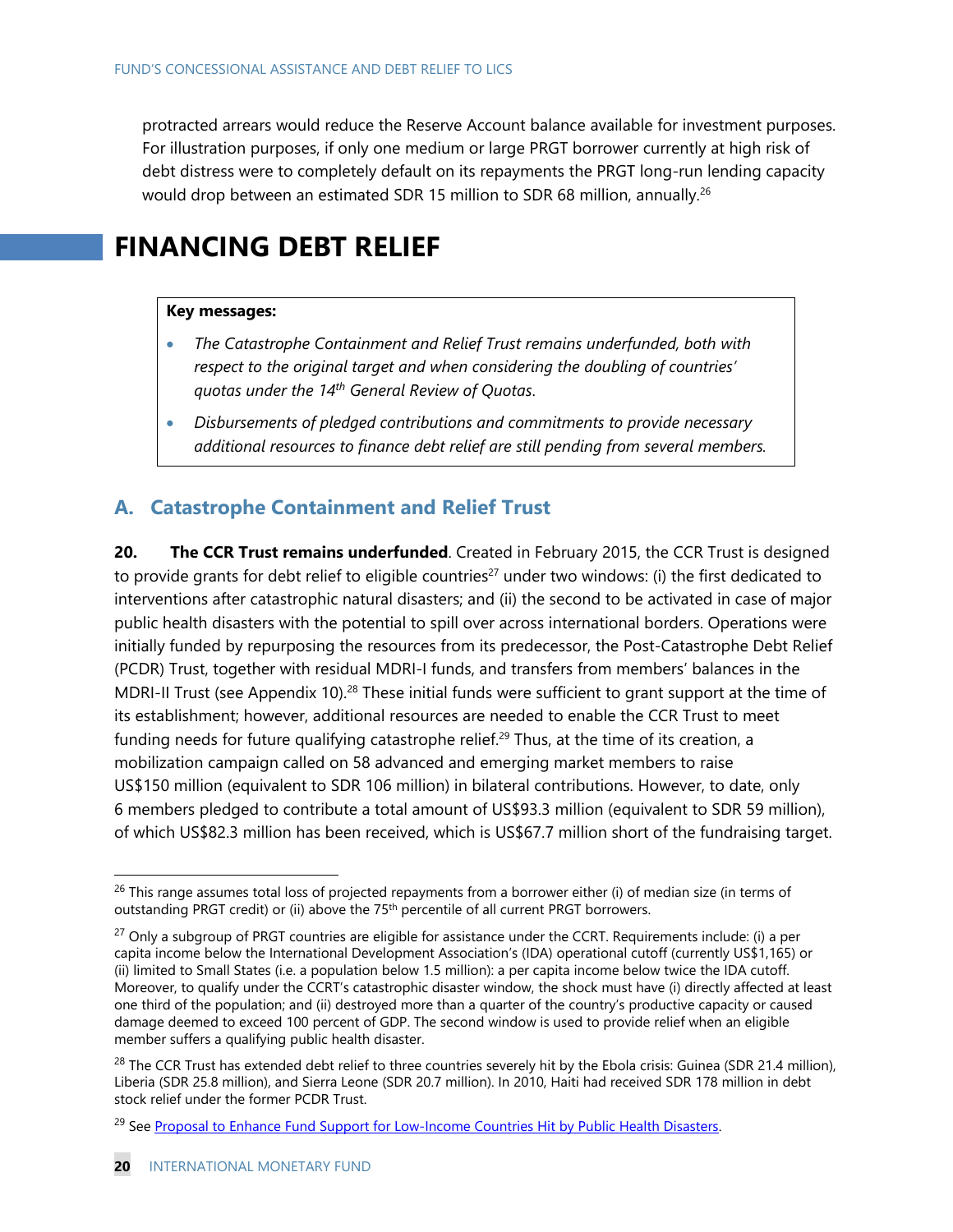As of end 2017, the total CCR Trust contributions amount to SDR 97.8 million, for a total balance of the Trust of SDR 144 million.

**21. New contributions are essential to strengthen the Fund's emergency support to** 

**countries hit by catastrophic disasters**. As about half of the responses from solicited members are still pending, it is critical that outstanding formal responses be translated into actual pledges and contributions to enhance the Fund's emergency assistance. Moreover, it should be noted that the original fundraising target was based on the 13<sup>th</sup> General Review of Quotas. With CCR Trust debt relief in public health disasters generally capped at 20 percent of quota, the quota increases under the 14<sup>th</sup> General Review of Quotas are estimated to have increased the initial resource shortfall noted above by another SDR 100 million. Options for further enhancing CCR assistance under the forthcoming LICs Facilities Review will need to be considered alongside with proposals to address funding shortfalls and put the CCR Trust on a more sustainable footing.

## **B. Highly Indebted Poor Countries Initiative**

**22. The HIPC Initiative is nearly complete, having alleviated debt burdens in 36 out of 39 eligible countries**. Debt relief delivered by the IMF under the HIPC Initiative has been financed from gold sales and bilateral contributions for a total amount of SDR 2.6 billion (Appendix Table 11). Three pre-decision point countries (Eritrea, Somalia, and Sudan) have yet to start the process of qualifying for debt relief under the Initiative. While Eritrea has no outstanding obligations to the Fund, Sudan and Somalia have protracted arrears (see section C below).

**23. Outstanding pledges from eight countries, once disbursed, will replenish the** 

**PRG-HIPC Trust**. The IMF and the World Bank jointly committed to provide HIPC and "beyond-HIPC" debt relief to Liberia in 2008. While a large share of the membership underwrote

contributions to Liberia's financing package for debt relief, pending contributions totaling SDR 17.7 million (March 2008 NPV terms) are yet to be received from eight countries (Table 6). While these countries had pledged to contribute to Liberia's debt relief in 2008, the Trust

|       | (In millions of SDRs; in March 14, 2018 NPV terms) |      |
|-------|----------------------------------------------------|------|
|       |                                                    |      |
| 16.90 | Mali                                               | 0.19 |
| 0.06  | Rwanda                                             | 0.07 |
| 0.05  | Samoa                                              | 0.01 |
| 0.01  | Sierra Leone                                       | 0.38 |
|       |                                                    | 17.7 |
|       |                                                    |      |

provided for the shortfall in the interim.

## **C. Protracted Arrears Cases**

**24. At end-February 2018, overdue financial obligations to the Fund from two protracted arrears cases totaled SDR 1.2 billion**. Sudan and Somalia have been in arrears to the Fund since 1984 and 1987, respectively. Sudan accounts for the largest share of the total amount of the arrears (about 80 percent). Under a Staff-Monitored Program since 2016, Somalia is pursuing reforms to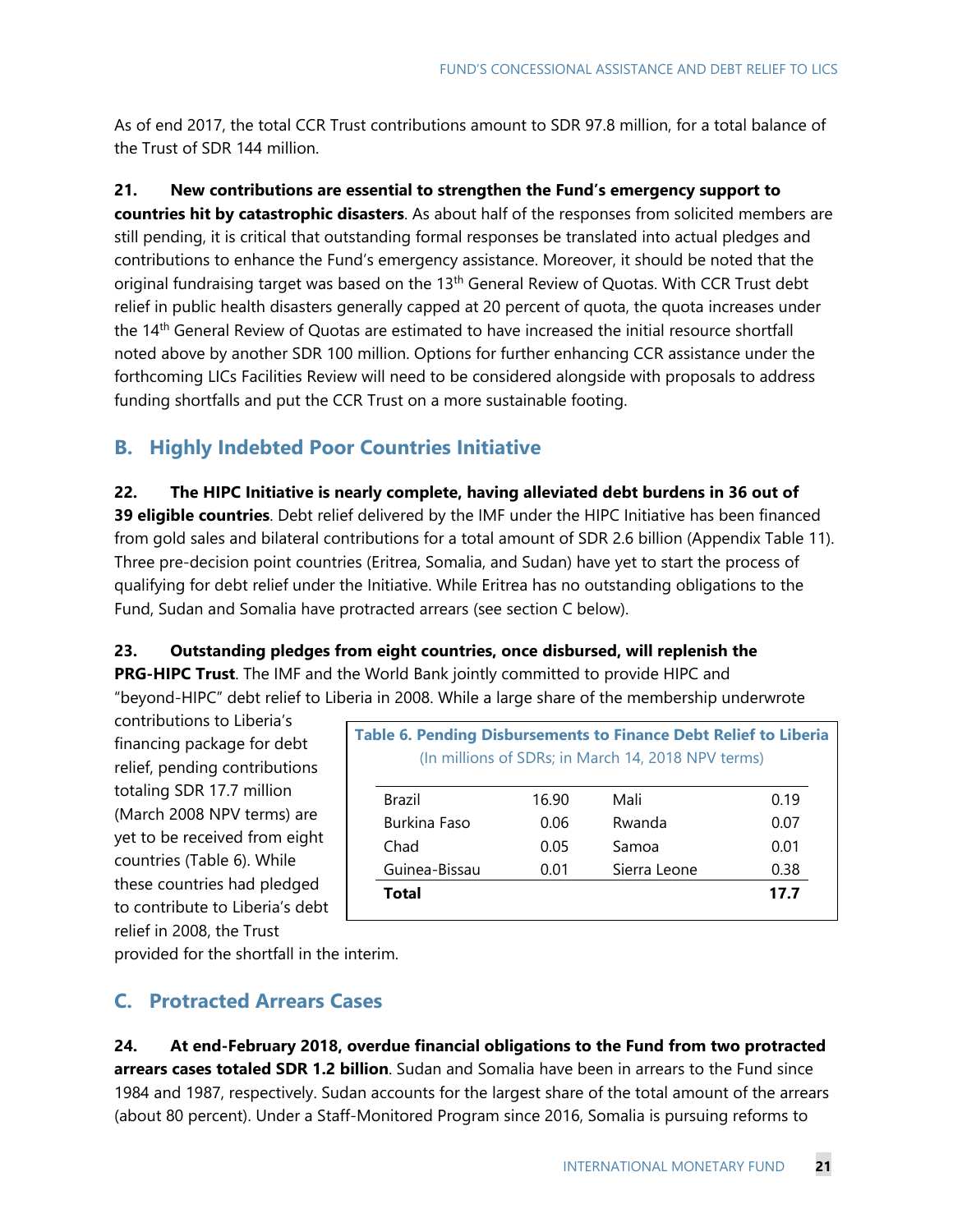establish a track record of sound policy performance towards normalization of relationship with the international community and eventual debt relief. However, arrears clearance has been complicated by domestic conflict, international sanctions and the need for additional financial resources.

### **25. Providing debt relief for Sudan and Somalia would require additional financing, hence**

**fundraising**. The original cost estimates for the HIPC initiative did not account for debt relief for Somalia and Sudan. Thus, new resources would need to be raised once these countries are ready to clear their arrears and undertake the HIPC initiative and potentially "beyond-HIPC" debt relief.<sup>32, 33</sup> When the time is appropriate, the approach developed for Liberia's debt relief, including the financing modalities, could provide a useful framework for these two cases.

 $32$  In the context of the MDRI in 2005, the G-8 committed that donors would provide the extra resources necessary for full debt relief at completion point for the remaining protracted arrears cases. See G-8 Financing Ministers' Conclusion on Development (2005).

<sup>&</sup>lt;sup>33</sup> Sudan and South Sudan reached the so-called "zero option" agreement in September 2012, whereby Sudan would retain all external liabilities after the secession of South Sudan, provided that the international community gave firm commitments to the delivery of debt relief within two years. Absent such a commitment, Sudan's external debt would be apportioned with South Sudan based on a formula to be determined. The two parties have agreed to extend this agreement on several occasions, most recently in October 2016 by another two years.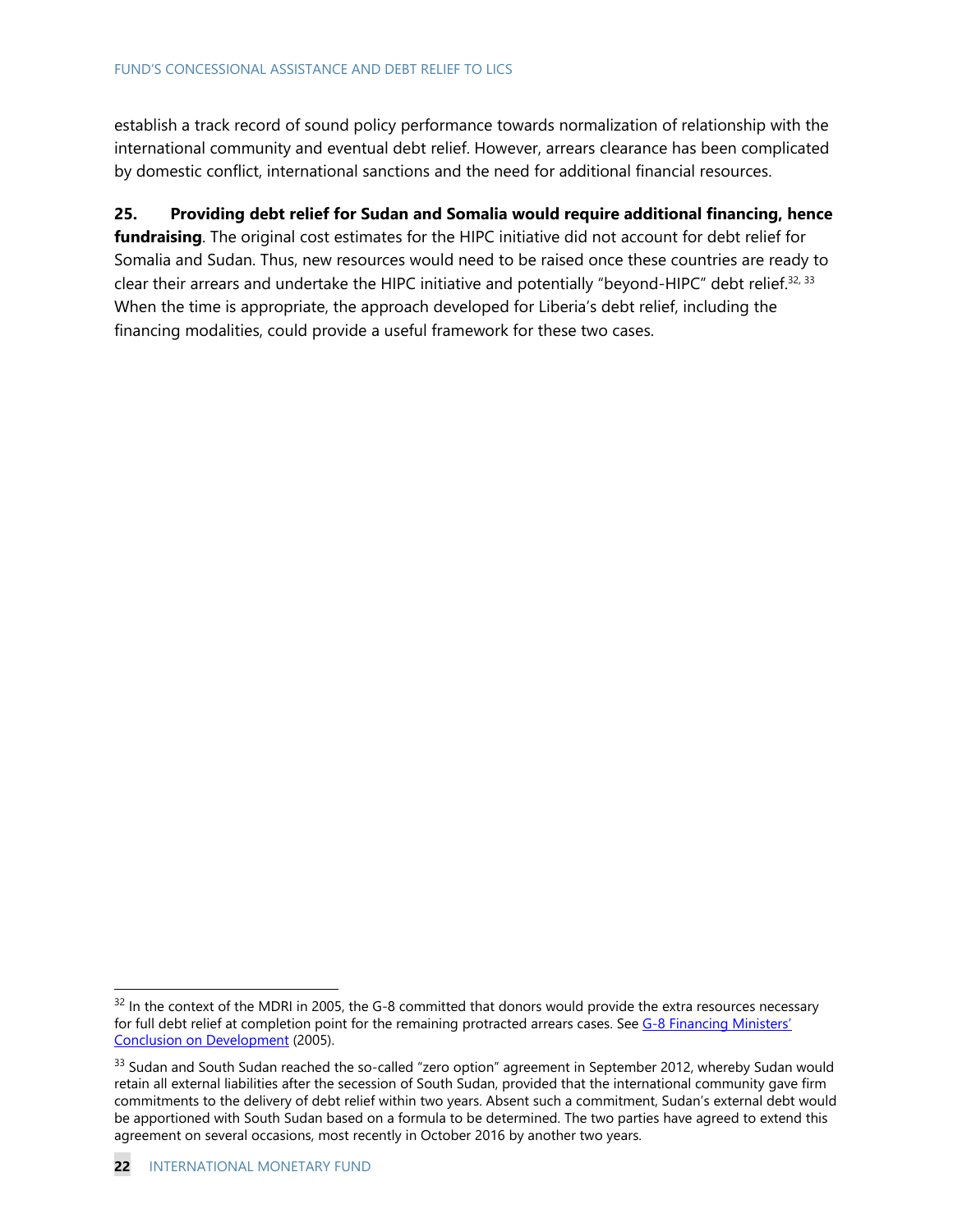### **Appendix Table 1. PRGT—Borrowing Agreements**

(In millions of SDRs; as of end-February 2018)

|                                               |                                |                                 |                     | Amount Disbursed |                             | Early repayment               |                       |
|-----------------------------------------------|--------------------------------|---------------------------------|---------------------|------------------|-----------------------------|-------------------------------|-----------------------|
|                                               | Effective date of<br>agreement | Expiration date<br>for drawings | Loan<br>commitments | Amount           | In percent of<br>commitment | related to the<br><b>MDRI</b> | Amount<br>outstanding |
| <b>Belgium</b>                                |                                |                                 |                     |                  |                             |                               |                       |
| National Bank of Belgium 1/                   | 02-Jul-1999                    | 31-Dec-2014                     | 350.0               | 350.0            | 100.0                       | 163.0                         | 24.1                  |
| National Bank of Belgium 3/                   | 12-Nov-2012                    | 31-Dec-2024                     | 350.0               | 350.0            | 100.0                       |                               | 350.0                 |
| National Bank of Belgium 3/                   | 30-Aug-2017                    | 31-Dec-2024                     | 350.0               |                  |                             |                               |                       |
| <b>Brazil</b>                                 |                                |                                 |                     |                  |                             |                               |                       |
| Banco Central do Brazil 2/                    | 01-Jun-2017                    | 31-Dec-2024                     | 500.0               |                  |                             |                               |                       |
| Canada                                        |                                |                                 |                     |                  |                             |                               |                       |
| Government of Canada                          | 22-Feb-1989                    | 31-Dec-1997                     | 300.0               | 300.0            | 100.0                       | 16.1                          |                       |
| Government of Canada                          | 09-May-1995                    | 31-Dec-2005                     | 400.0               | 400.0            | 100.0                       | 143.3                         |                       |
| Government of Canada 2/                       | 05-Mar-2010                    | 31-Dec-2024                     | 500.0               | 151.5            | 30.3                        |                               | 137.3                 |
| Government of Canada 2/                       | 10-Jan-2017                    | 31-Dec-2024                     | 500.0               |                  |                             |                               |                       |
| China                                         |                                |                                 |                     |                  |                             |                               |                       |
| Government of China 1/                        | 05-Jul-1994                    | 31-Dec-2014                     | 200.0               | 200.0            | 100.0                       | 71.3                          | 2.2                   |
| People's Bank of China 3/                     | 03-Sep-2010                    | 31-Dec-2024                     | 800.0               | 793.6            | 99.2                        |                               | 747.3                 |
| People's Bank of China 2/                     | 21-Apr-2017                    | 31-Dec-2024                     | 800.0               |                  |                             |                               |                       |
| <b>Denmark</b>                                |                                |                                 |                     |                  |                             |                               |                       |
| National Bank of Denmark                      | 03-May-2000                    | 31-Dec-2003                     | 100.0               | 100.0            | 100.0                       | 100.0                         |                       |
| National Bank of Denmark 2/                   | 28-Jan-2010                    | 31-Dec-2024                     | 200.0               | 39.5             | 19.7                        |                               | 36.7                  |
|                                               |                                |                                 |                     |                  |                             |                               |                       |
| National Bank of Denmark 2/4/                 | 17-Nov-2016                    | 31-Dec-2024                     | 300.0               |                  |                             |                               |                       |
| Egypt                                         |                                |                                 |                     |                  |                             |                               |                       |
| Central Bank of Egypt 1/<br>France            | 13-Jun-1994                    | 31-Dec-2014                     | 155.6               | 155.6            | 100.0                       | 21.9                          | 15.3                  |
|                                               |                                | 31-Dec-1997                     | 800.0               | 800.0            | 100.0                       |                               |                       |
| Agence Française de Développement 5/          | 05-Apr-1988                    |                                 |                     |                  |                             |                               |                       |
| Agence Française de Développement 5/          | 03-Jan-1995                    | 31-Dec-2005                     | 750.0               | 750.0            | 100.0                       |                               |                       |
| Agence Française de Développement 1/5/        | 17-Dec-1999                    | 31-Dec-2014                     | 1,350.0             | 1,350.0          | 100.0                       | 485.2                         | 226.8                 |
| Agence Française de Développement 5/6/        | 20-Aug-2009                    | 31-Dec-2014                     | 670.0               | 670.0            | 100.0                       |                               | 468.0                 |
| Bank of France 3/                             | 03-Sep-2010                    | 31-Dec-2018                     | 1,328.0             | 1,284.6          | 96.7                        |                               | 1,209.6               |
| Bank of France 3/                             | 01-Feb-2018                    | 31-Dec-2024                     | 2,000.0             |                  |                             |                               |                       |
| Germany                                       |                                |                                 |                     |                  |                             |                               |                       |
| Kreditanstalt für Wiederaufbau                | 31-Mar-1989                    | 31-Dec-1997                     | 700.0               | 700.0            | 100.0                       | 19.7                          |                       |
| Kreditanstalt für Wiederaufbau                | 17-May-1995                    | 31-Dec-2005                     | 700.0               | 700.0            | 100.0                       | 313.0                         |                       |
| Kreditanstalt für Wiederaufbau 1/             | 19-Jun-2000                    | 31-Dec-2014                     | 1,350.0             | 1,350.0          | 100.0                       | 591.0                         | 287.8                 |
| Italy                                         |                                |                                 |                     |                  |                             |                               |                       |
| Bank of Italy 7/                              | 04-Oct-1990                    | 31-Dec-1997                     | 370.0               | 370.0            | 100.0                       | 11.7                          |                       |
| Bank of Italy 7/                              | 29-May-1998                    | 31-Dec-2005                     | 210.0               | 210.0            | 100.0                       | 170.9                         |                       |
| Bank of Italy 1/                              | 01-Mar-2000                    | 31-Dec-2014                     | 800.0               | 800.0            | 100.0                       | 164.8                         | 101.5                 |
| Bank of Italy 3/                              | 18-Apr-2011                    | 31-Dec-2024                     | 800.0               | 726.8            | 90.8                        |                               | 686.0                 |
| Bank of Italy 3/                              | 17-Jul-2017                    | 31-Dec-2024                     | 400.0               |                  |                             |                               |                       |
| Japan                                         |                                |                                 |                     |                  |                             |                               |                       |
| Japan Bank for International Cooperation 8/   | 12-Apr-1988                    | 31-Dec-1997                     | 2,200.0             | 2,200.0          | 100.0                       |                               |                       |
| Japan Bank for International Cooperation 1/8/ | 05-Oct-1994                    | 31-Dec-2014                     | 2,934.8             | 2,934.8          | 100.0                       |                               | 65.4                  |
| Government of Japan 2/                        | 03-Sep-2010                    | 31-Dec-2024                     | 1,800.0             | 96.8             | 5.4                         |                               | 94.4                  |
| Government of Japan 2/4/                      | 20-Apr-2017                    | 31-Dec-2024                     | 1,800.0             |                  |                             |                               |                       |
| Korea                                         |                                |                                 |                     |                  |                             |                               |                       |
| Bank of Korea                                 | 20-Apr-1989                    | 31-Dec-1997                     | 65.0                | 65.0             | 100.0                       | 0.3                           |                       |
| Bank of Korea                                 | 20-Jun-1994                    | 31-Dec-2005                     | 27.7                | 27.7             | 100.0                       | 20.0                          |                       |
| Bank of Korea 2/                              | 07-Jan-2011                    | 31-Dec-2024                     | 500.0               | 39.7             | 7.9                         |                               | 39.7                  |
| Bank of Korea 2/4/                            | 20-Dec-2016                    | 31-Dec-2024                     | 500.0               |                  |                             |                               |                       |
| <b>Netherlands</b>                            |                                |                                 |                     |                  |                             |                               |                       |
| Bank of the Netherlands 1/                    | 29-Sep-1999                    | 31-Dec-2014                     | 450.0               | 450.0            | 100.0                       | 55.2                          | 60.1                  |
|                                               |                                |                                 |                     |                  |                             |                               |                       |
| Bank of the Netherlands 2/                    | 27-Jul-2010                    | 31-Dec-2024                     | 500.0               | 8.4              | 1.7                         |                               | 8.4                   |
| Bank of the Netherlands 2/4/                  | 20-Dec-2016                    | 31-Dec-2024                     | 500.0               |                  |                             |                               |                       |
| Norway                                        |                                |                                 |                     |                  |                             |                               |                       |
| Bank of Norway                                | 14-Apr-1988                    | 31-Dec-1997                     | 90.0                | 90.0             | 100.0                       | 2.7                           |                       |
| Bank of Norway                                | 16-Jun-1994                    | 31-Dec-2005                     | 60.0                | 60.0             | 100.0                       | 32.5                          |                       |
| Government of Norway 9/                       | 25-Jun-2010                    | 31-Dec-2024                     | 300.0               | 300.0            | 100.0                       |                               | 229.0                 |
| Government of Norway 9/                       | 17-Nov-2016                    | 31-Dec-2024                     | 300.0               |                  |                             |                               |                       |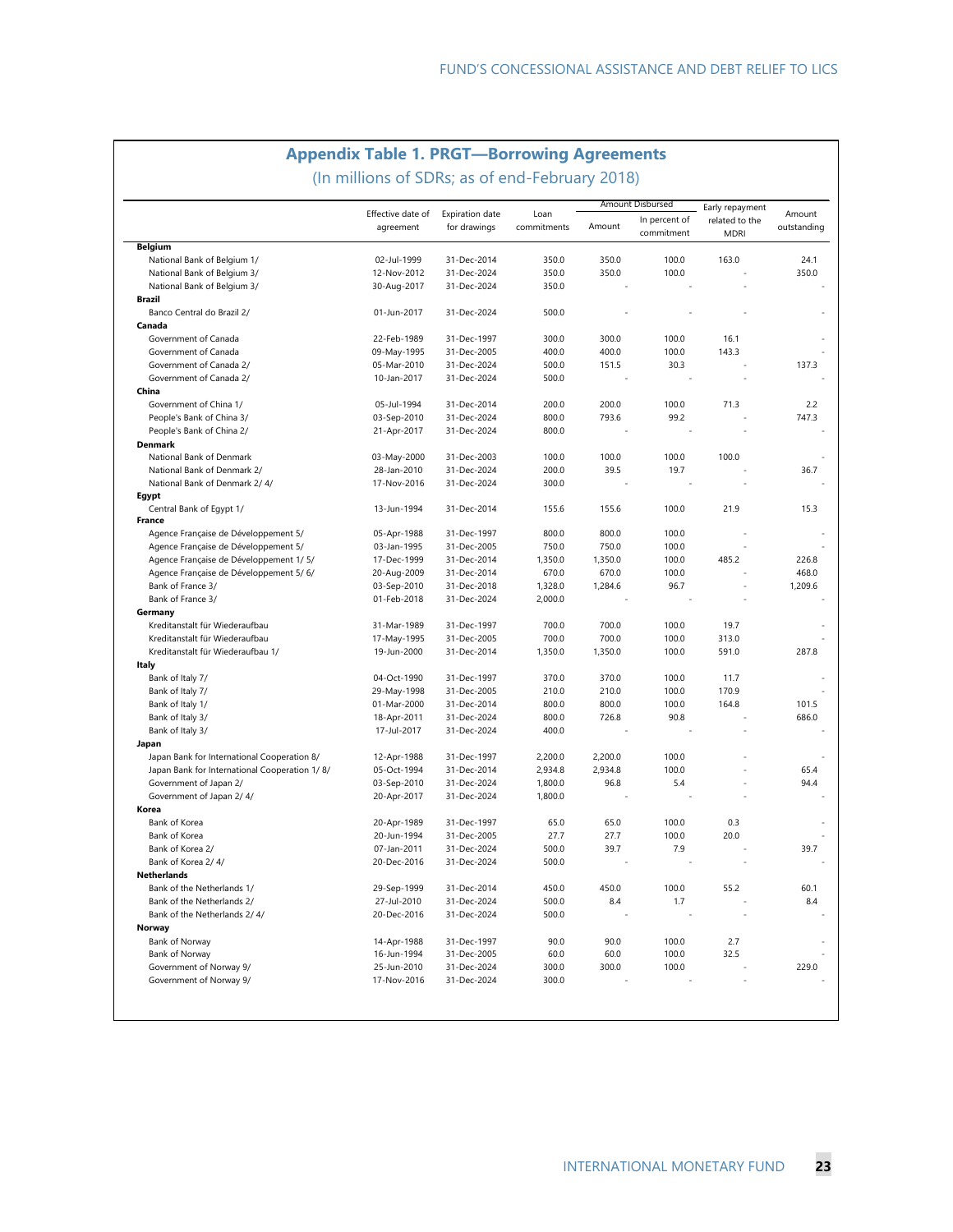## **Appendix Table 1. PRGT—Borrowing Agreements (concluded)**

(In millions of SDRs; as of end-February 2018)

|                                                      |                                                                          |                     |          | Amount Disbursed            | Early repayment               |                       |         |
|------------------------------------------------------|--------------------------------------------------------------------------|---------------------|----------|-----------------------------|-------------------------------|-----------------------|---------|
|                                                      | Effective date of<br><b>Expiration date</b><br>for drawings<br>agreement | Loan<br>commitments | Amount   | In percent of<br>commitment | related to the<br><b>MDRI</b> | Amount<br>outstanding |         |
| <b>OPEC Fund for International Development 10/</b>   | 20-Dec-1994                                                              | 31-Dec-2005         | 37.0     | 37.0                        | 100.0                         | 25.7                  |         |
| Saudi Arabia                                         |                                                                          |                     |          |                             |                               |                       |         |
| Saudi Arabian Monetary Agency 2/                     | 13-May-2011                                                              | 31-Dec-2024         | 500.0    | 72.1                        | 14.4                          |                       | 72.1    |
| Spain                                                |                                                                          |                     |          |                             |                               |                       |         |
| Bank of Spain 11/                                    | 20-Jun-1988                                                              | 30-Jun-1993         | 220.0    | 216.4                       | 98.4                          |                       |         |
| Government of Spain                                  | 08-Feb-1995                                                              | 31-Dec-2005         | 67.0     | 67.0                        | 100.0                         |                       |         |
| Bank of Spain 1/                                     | 14-Feb-2000                                                              | 31-Dec-2014         | 425.0    | 425.0                       | 100.0                         | 61.7                  | 73.2    |
| Bank of Spain 2/                                     | 17-Dec-2009                                                              | 31-Dec-2024         | 405.0    | 26.8                        | 6.6                           |                       | 26.8    |
| Bank of Spain 2/                                     | 22-Feb-2017                                                              | 31-Dec-2024         | 450.0    |                             |                               |                       |         |
| Sweden                                               |                                                                          |                     |          |                             |                               |                       |         |
| Sweden                                               | 17-Nov-2016                                                              | 31-Dec-2024         | 500.0    |                             |                               |                       |         |
| <b>Switzerland</b>                                   |                                                                          |                     |          |                             |                               |                       |         |
| Swiss Confederation 12/                              | 23-Dec-1988                                                              | 31-Dec-1997         | 200.0    | 200.0                       | 100.0                         |                       |         |
| Swiss National Bank 1/                               | 22-Jun-1995                                                              | 31-Dec-2014         | 401.7    | 401.7                       | 100.0                         | 73.2                  | 33.3    |
| Swiss National Bank 2/                               | 21-Apr-2011                                                              | 31-Dec-2024         | 500.0    | 44.6                        | 8.9                           |                       | 44.6    |
| Swiss National Bank 2/                               | 30-Aug-2017                                                              | 31-Dec-2024         | 500.0    |                             |                               |                       |         |
| <b>United Kingdom</b>                                |                                                                          |                     |          |                             |                               |                       |         |
| Government of the United Kingdom 2/                  | 03-Sep-2010                                                              | 31-Dec-2024         | 15.6     | 15.6                        | 100.0                         |                       | 15.6    |
| Government of the United Kingdom 3/                  | 30-Nov-2015                                                              | 31-Dec-2024         | 1,312.5  | 1,233.0                     | 93.9                          |                       | 1,233.0 |
| Government of the United Kingdom 3/                  | 23-Jan-2017                                                              | 31-Dec-2024         | 2,000.0  |                             |                               |                       |         |
| <b>Subtotal</b>                                      |                                                                          |                     | 37,594.8 | 21,563.0                    | 57.4                          | 2,543.0               | 6,288.1 |
| <b>Associated Agreement -</b>                        |                                                                          |                     |          |                             |                               |                       |         |
| Saudi Fund for Development (SFD)                     | 28-Feb-1989                                                              | 13/<br>$\sim$ $-$   | 49.5     | 49.5                        | 100.0                         |                       |         |
| <b>Total Loan and Associated Loan Agreements 14/</b> |                                                                          |                     | 37.644.3 | 21.612.5                    | 57.4                          | 2.543.0               | 6.288.1 |

1/ Including additional loan commitments for interim PRGF operations.

2/ Committed to the General Loan Account of the PRGT.

3/ Committed to the ECF Loan Account of the PRGT.

4/ Augmentation of existing agreement.

5/ Before April 17, 1998, known as Caisse Française de Développement.

6/ The loan commitment, which became effective on August 20, 2009, was made in the context of establishment of the ESF.

7/ In late 1999, the Bank of Italy replaced the Ufficio Italiano dei Cambi as lender to the PRGF Trust.

8/ On October 1, 1999, the Export-Import Bank of Japan merged with the Overseas Economic Cooperation Fund and became the Japan Bank for International Cooperation.

9/ Committed to the SCF Loan Account and RCF Loan Account of the PRGT in equal proportion; the SCF component of the loan has been extended till end-2024.

10/ The loan commitment is for the SDR equivalent of US\$50 million.

11/ The original loan commitment of the Bank of Spain was SDR 220 million; however, only SDR 216.4 million was drawn and disbursed by the expiration date for drawings.

12/ The full loan commitment of SDR 200 million was drawn in January 1989; this amount was fully disbursed to borrowers by March 1994.

13/ On August 26, 1998, the SFD indicated that it did not intend to make further loans in association with the PRGF.

14/ Any mismatch of outstanding resources between the amount owed by PRGF borrowers and the amount owed to PRGF lenders arises because of mismatches in timing between drawdowns from lenders to the Trust and disbursements of PRGF loans to borrowers.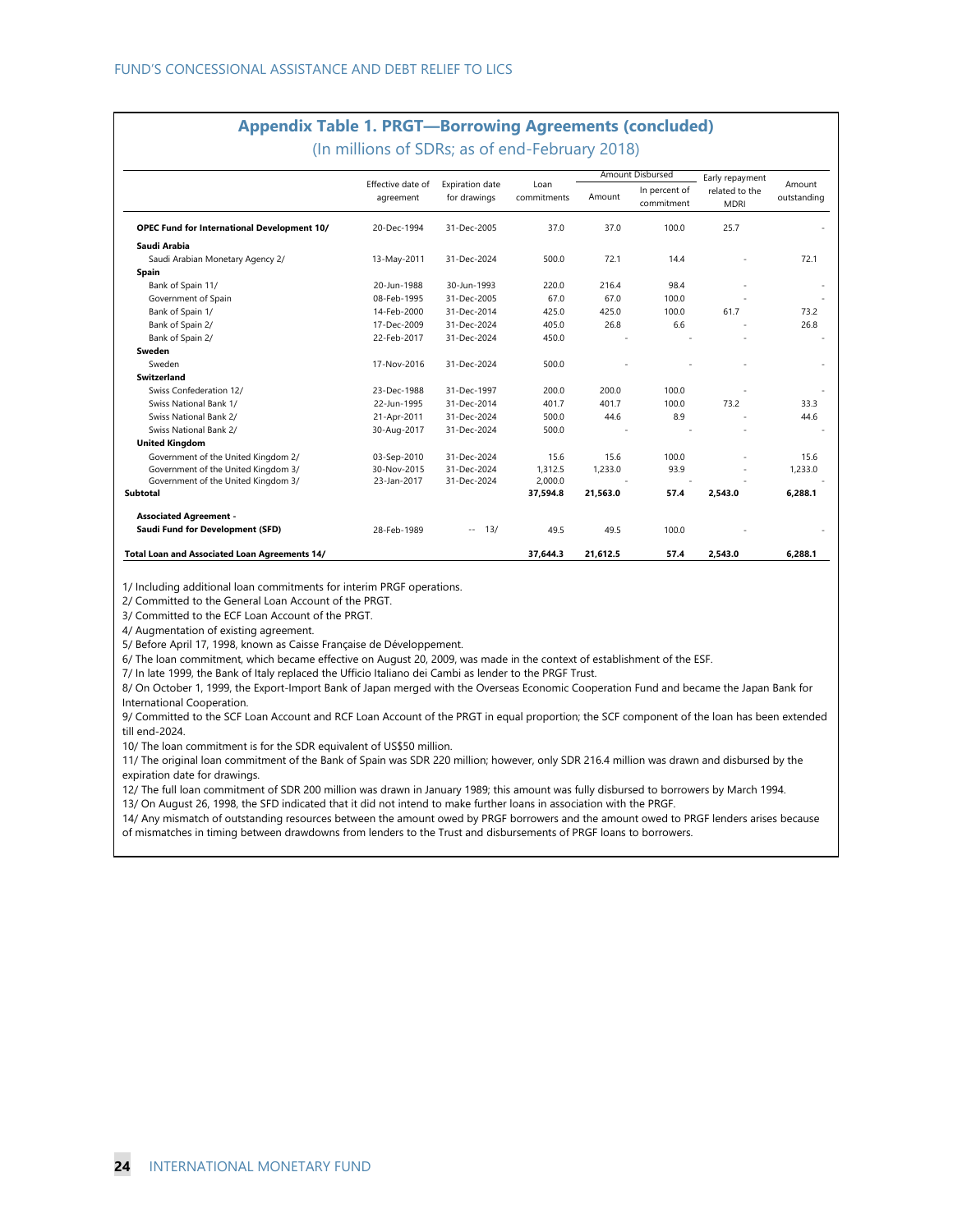|                                   |                   | PRGF-ESF Trust 2/                 | PRG-HIPC Trust           |                        |                |
|-----------------------------------|-------------------|-----------------------------------|--------------------------|------------------------|----------------|
|                                   | For subsidization | Subsidy contributions<br>For MDRI |                          | Subsidies and HIPC     | Of which:      |
|                                   | 3/                | debt relief 4/                    | Total                    | grant contributions 5/ | Pending        |
| <b>TOTAL</b>                      | 2,191.9           | 1,120.0                           | 3,311.9                  | 1,562.3                | 25.9           |
| <b>Major industrial countries</b> | 1,419.7           | 818.8                             | 2,238.5                  | 880.5                  | --             |
| Canada                            | 144.5             | 84.8                              | 229.3                    | 48.8                   | $-$            |
| France                            | 232.2             | 116.4                             | 348.6                    | 82.2                   | $-$            |
| Germany                           | 113.4             | 66.1                              | 179.6                    | 127.2                  | $-$            |
| Italy                             | 128.0             | 84.4                              | 212.4                    | 63.6                   | --             |
| Japan                             | 434.8             | 253.4                             | 688.2                    | 144.0                  |                |
| United Kingdom                    | 266.7             | 155.4                             | 422.1                    | 82.2                   | $-$            |
| <b>United States</b>              | 100.0             | 58.3                              | 158.3                    | 332.6                  | $-$            |
| <b>Other advanced countries</b>   | 645.9             | 250.4                             | 896.2                    | 299.7                  | --             |
| Australia                         | 12.5              | 3.7                               | 16.2                     | 24.8                   | $-$            |
| Austria                           | 61.4              | $\overline{\phantom{a}}$          | 61.4                     | 14.3                   | $-$            |
| Belgium                           | 66.1              | 39.5                              | 105.6                    | 35.3                   | $-$            |
| Denmark                           | 40.5              | 23.6                              | 64.1                     | 18.5                   | --             |
| Finland                           | 26.0              | 15.1                              | 41.1                     | 8.0                    |                |
| Greece                            | 22.9              | 13.3                              | 36.2                     | 6.3                    | --             |
| Iceland                           | 2.6               | 1.5                               | 4.2                      | 0.9                    | $-$            |
| Ireland                           | 5.4               | 2.4                               | 7.7                      | 5.9                    | $-$            |
| Israel                            | $\qquad \qquad -$ | $\overline{\phantom{a}}$          | $\overline{\phantom{a}}$ | 1.8                    | $-$            |
| Korea                             | 39.5              | 21.0                              | 60.5                     | 15.9                   | $-$            |
| Luxembourg                        | 12.9              | $-$                               | 12.9                     | 0.7                    | $-$            |
| Netherlands                       | 128.5             | $\overline{a}$                    | 128.5                    | 45.4                   | $-$            |
| New Zealand                       | $\overline{a}$    | $\sim$ $-$                        | $\overline{\phantom{a}}$ | 1.7                    | --             |
| Norway                            | 26.8              | 15.7                              | 42.4                     | 18.5                   | $-$            |
| Portugal                          | 2.6               | 1.4                               | 4.0                      | 6.6                    | $- -$          |
| San Marino                        | $\overline{a}$    | $\overline{\phantom{a}}$          | $-$                      | $0.0*$                 | --             |
| Singapore                         | 11.1              | 6.5                               | 17.6                     | 16.5                   | --             |
| Spain                             | 12.9              | 3.1                               | 16.1                     | 23.3                   | $-$            |
| Sweden                            | 109.0             | 65.0                              | 174.0                    | 18.3                   | $-$            |
| Switzerland                       | 65.2              | 38.5                              | 103.7                    | 37.0                   | $- -$          |
| <b>Fuel exporting countries</b>   | 10.2              | 6.1                               | 16.3                     | 114.3                  | 23.2           |
| Algeria                           |                   | --                                | --                       | 5.5                    | $\sim$ $-$     |
| Bahrain                           |                   |                                   |                          | 0.9                    | 0.9            |
| Brunei Darussalam                 |                   | $-$                               |                          | 0.1                    | $\overline{a}$ |
| Gabon                             |                   | $\overline{\phantom{a}}$          | --                       | 2.5                    | 1.9            |
| Iran, Islamic Republic of         | 1.0               | 0.6                               | 1.5                      | 2.2                    |                |
| Kuwait                            | $-$               | $-$                               | $-$                      | 3.1                    |                |
| Libya                             |                   | $-$                               | $-$                      | 7.3                    |                |
| Nigeria                           |                   | $\overline{a}$                    | --                       | 13.9                   |                |
| Oman                              | $ -$              | $\overline{\phantom{a}}$          | $-$                      | 0.8                    |                |
| Qatar                             | $-$               | $-$                               | $-$                      | 0.5                    |                |
| Saudi Arabia                      | 9.2               | 5.5                               | 14.7                     | 53.5                   |                |
| <b>United Arab Emirates</b>       | $- -$             | $-$                               | $-$                      | 3.8                    | $-$            |
| Venezuela                         | $ -$              | $\overline{\phantom{a}}$          | $-$                      | 20.4                   | 20.4           |

## **Appendix Table 2. Bilateral Commitments to the PRGF-ESF and PRG-HIPC Trusts 1/** (In millions of SDRs; as of end-December 2017)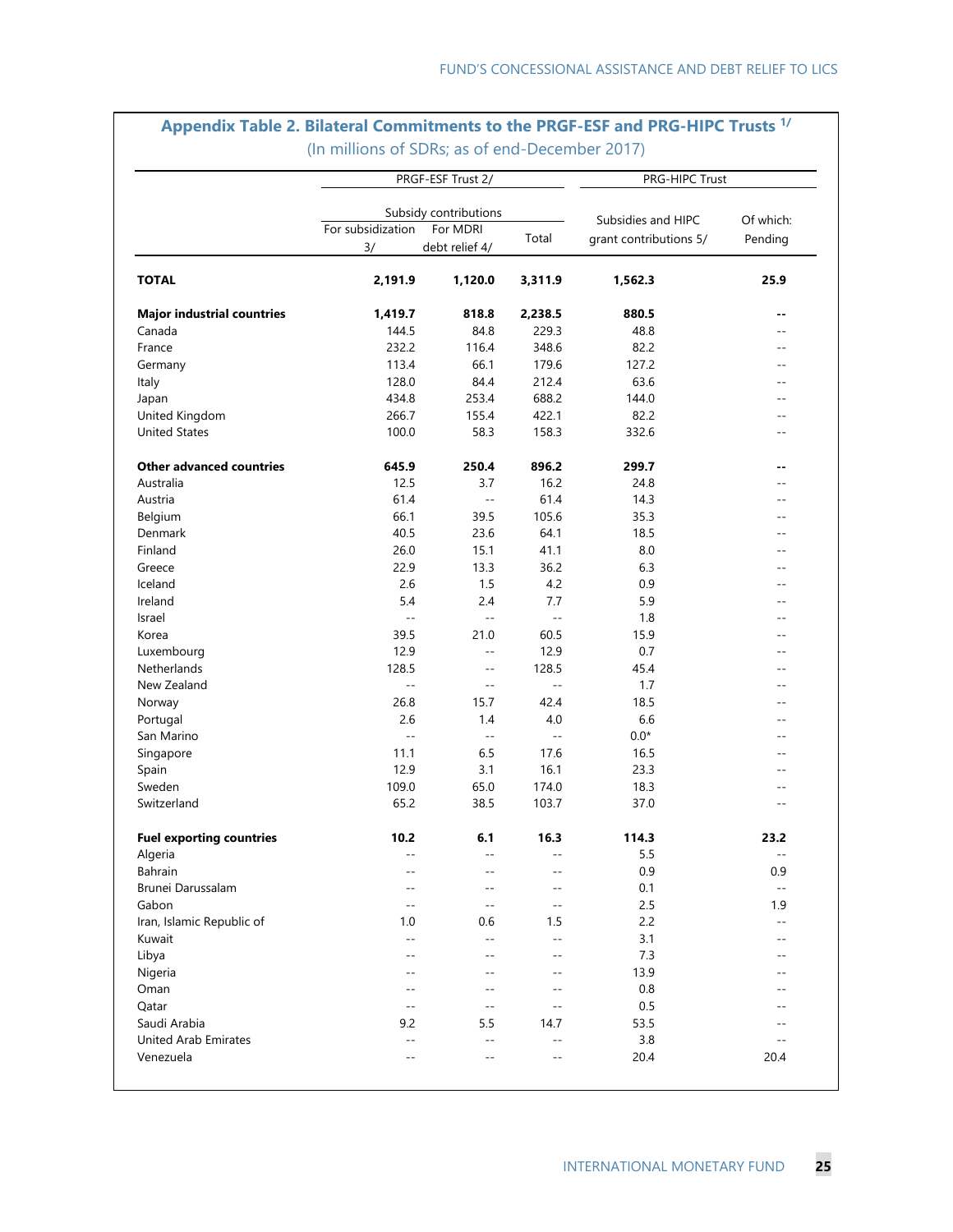### **Appendix Table 2. Bilateral Commitments to the PRGF-ESF and PRG-HIPC Trusts (continued)**

|                                |                            | PRGF-ESF Trust 2/         |                | PRG-HIPC Trust         |                |  |  |
|--------------------------------|----------------------------|---------------------------|----------------|------------------------|----------------|--|--|
|                                |                            | Subsidy contributions     |                |                        |                |  |  |
|                                | For subsidization          | For MDRI                  |                | Subsidies and HIPC     | Of which:      |  |  |
|                                | 3/                         | debt relief 4/            | Total          | grant contributions 5/ | Pending        |  |  |
| Other developing countries     | 104.4                      | 44.8                      | 149.1          | 224.7                  | 2.7            |  |  |
| Argentina                      | 19.9                       | 11.5                      | 31.4           | 16.2                   | $-$            |  |  |
| Bangladesh                     | 0.5                        | 0.2                       | 0.8            | 1.7                    | $-$            |  |  |
| Barbados                       | $\mathbf{u}$               | $\mathbf{u} = \mathbf{v}$ | $- -$          | 0.4                    | $\sim$ $\sim$  |  |  |
| <b>Belize</b>                  | $-$                        | $\overline{a}$            | $-$            | 0.3                    | --             |  |  |
| Botswana                       | 1.0                        | 0.6                       | 1.6            | 6.4                    | $-$            |  |  |
| Brazil                         | $-$                        | $\overline{\phantom{a}}$  | $\sim$ $\sim$  | 15.0                   | $-$            |  |  |
| Cambodia                       | $\sim$ $\sim$              | $\sim$                    | $\sim$ $-$     | $0.0*$                 | --             |  |  |
| Chile                          | 2.3                        | 1.3                       | 3.6            | 4.4                    |                |  |  |
| China                          | 9.7                        | 4.2                       | 14.0           | 19.7                   | $-$            |  |  |
| Colombia                       | $\overline{\phantom{a}}$ . | $\mathbf{u}$              | $- -$          | 0.9                    | $-$            |  |  |
| Cyprus                         | $-$                        | $-$                       | $-$            | 0.8                    | $-$            |  |  |
| Dominican Republic             | $-$                        | $\sim$                    | $-$            | 0.5                    | 0.5            |  |  |
| Egypt                          | 7.4                        | 4.3                       | 11.8           | 1.3                    | $-$            |  |  |
| Fiji                           | $-$                        | $\overline{a}$            | $-$            | 0.1                    | $-$            |  |  |
| Ghana                          | $-$                        | $-$                       | $-$            | 0.5                    | $-$            |  |  |
| Grenada                        | $\overline{\phantom{a}}$   | $-$                       | $\sim$ $\sim$  | 0.1                    | 0.1            |  |  |
| India                          | 11.7                       | $-$                       | 11.7           | 22.9                   | $-$            |  |  |
| Indonesia                      | 3.7                        | 2.1                       | 5.8            | 8.2                    | $-$            |  |  |
| Jamaica                        | $\overline{\phantom{a}}$   | $\mathcal{L} =$           | $-$            | 2.7                    | $-$            |  |  |
| Lebanon                        | $- -$                      | $-$                       | $\sim$ $-$     | 0.4                    | 0.4            |  |  |
| Malaysia                       | 19.2                       | 11.2                      | 30.4           | 12.7                   | $\overline{a}$ |  |  |
| Maldives                       | $- -$                      | $-$                       | $- -$          | 0.01                   | $0.0\,$        |  |  |
| Malta                          | 0.9                        | 0.5                       | 1.3            | 1.1                    | $-$            |  |  |
| Mauritius                      | $\overline{\phantom{a}}$   | $\sim$                    | $- -$          | 0.1                    | $\sim$ $\sim$  |  |  |
| Mexico                         | $-$                        | $-$                       | $- -$          | 54.5                   | --             |  |  |
| Micronesia, F. S.              | $-$                        | $-$                       | $\overline{a}$ | $0.0*$                 | $-$            |  |  |
| Morocco                        | 5.4                        | 3.2                       | 8.6            | 1.6                    | $-$            |  |  |
| Pakistan                       | 2.1                        | 0.3                       | 2.5            | 3.4                    | --             |  |  |
| Paraguay                       | $\sim$                     | $\sim$                    | $\sim$         | 0.1                    | --             |  |  |
| Peru                           | $-$                        | $-$                       | $- -$          | 2.5                    |                |  |  |
| Philippines                    |                            |                           | $-$            | 6.7                    |                |  |  |
| Samoa                          | $-$                        | --                        | $- -$          | $0.0*$                 | $-$            |  |  |
| South Africa                   | $\sim$ $\sim$              | --                        | $\sim$ $\sim$  | 28.6                   | $-$            |  |  |
| Sri Lanka                      |                            |                           | $-$            | 0.6                    | $-$            |  |  |
| St. Lucia                      |                            |                           |                | 0.1                    |                |  |  |
| St. Vincent and the Grenadines | --                         | --                        | $-$            | 0.1                    |                |  |  |
| Swaziland                      | $-$                        | $-$                       | $-$            | $0.0*$                 | --             |  |  |
| Thailand                       | 7.4                        | 4.4                       | 11.9           | 4.5                    |                |  |  |
| Tonga                          | $-$                        | $-$                       | $-$            | $0.0*$                 | $-$            |  |  |
| Trinidad and Tobago            | $-$                        | $\overline{a}$            | $\sim$ $\sim$  | 1.6                    | 1.6            |  |  |
| Tunisia                        | 0.6                        | 0.3                       | 0.9            | 1.5                    | $-$            |  |  |
| Turkey                         | 11.7                       | $\mathbb{L}^{\perp}$      | 11.7           | $\mathbb{H}^2$         | $-$            |  |  |
| Uruguay                        | 0.8                        | 0.5                       | 1.3            | 2.2                    | $- -$          |  |  |
| Vanuatu                        | $-$                        | $\overline{\phantom{a}}$  | $-$            | 0.1                    | 0.1            |  |  |
| Vietnam                        |                            |                           | $-$            | 0.4                    | $\overline{a}$ |  |  |

(In millions of SDRs; as of end-December 2017)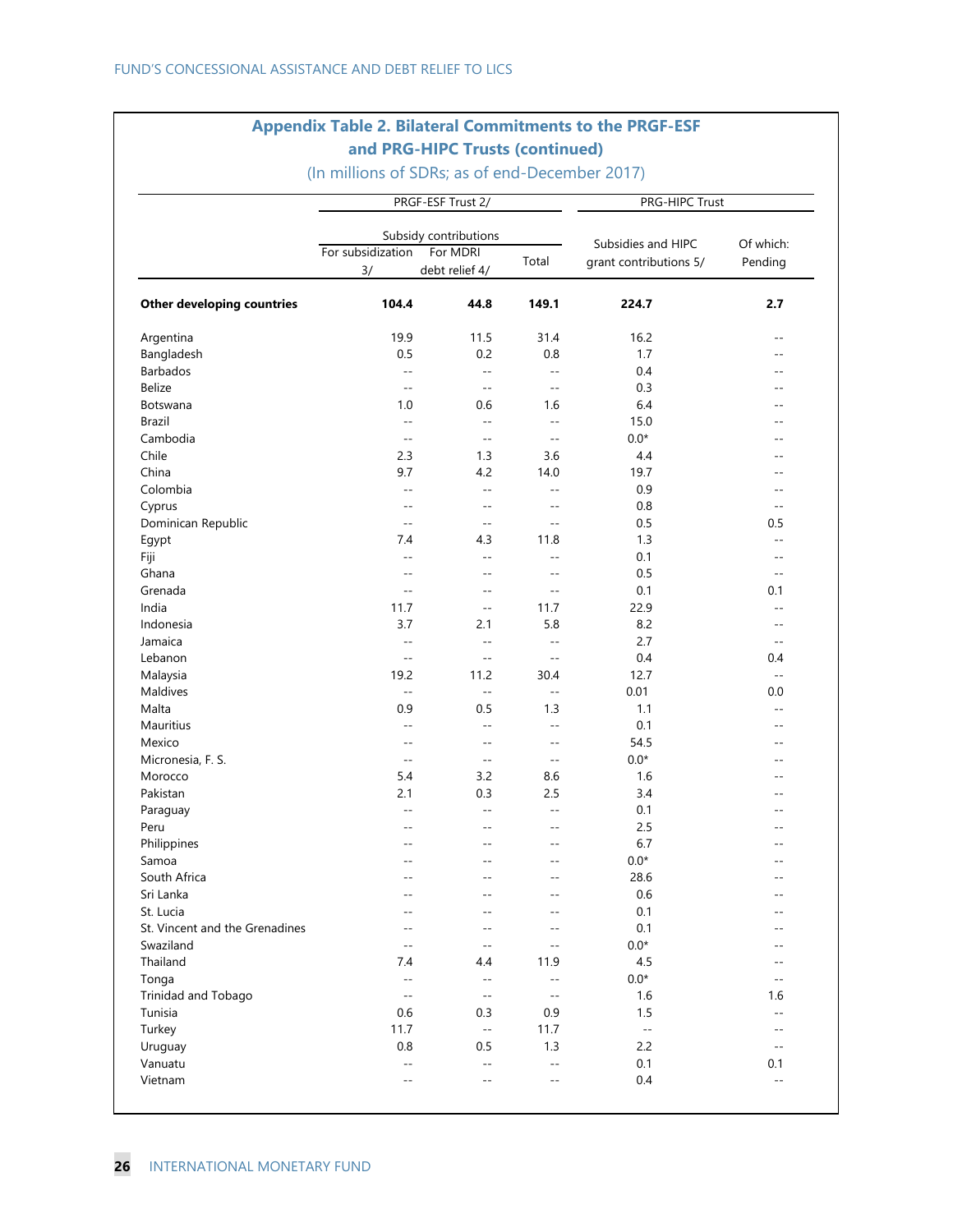#### **Appendix Table 2. Bilateral Commitments to the PRGF-ESF and PRG-HIPC Trusts (concluded)**

(In millions of SDRs; as of end-December 2017)

|                                |      | PRGF-ESF Trust 2/                                    |       | PRG-HIPC Trust         |           |  |  |  |
|--------------------------------|------|------------------------------------------------------|-------|------------------------|-----------|--|--|--|
|                                |      | Subsidy contributions                                |       | Subsidies and HIPC     | Of which: |  |  |  |
|                                | For  | For MDRI<br>Total<br>subsidization 3/ debt relief 4/ |       | grant contributions 5/ | Pending   |  |  |  |
| <b>Countries in transition</b> | 11.8 | $- -$                                                | 11.8  | 42.9                   | $- -$     |  |  |  |
| Croatia                        |      |                                                      |       | 0.4                    | --        |  |  |  |
| Czech Republic                 | 11.8 | $\overline{\phantom{m}}$                             | 11.8  | 4.1                    | $ -$      |  |  |  |
| Estonia                        | --   | $ -$                                                 | $- -$ | 0.5                    | --        |  |  |  |
| Hungary                        |      |                                                      | --    | 6.0                    |           |  |  |  |
| Latvia                         |      |                                                      | --    | 1.0                    |           |  |  |  |
| Poland                         |      | --                                                   | --    | 12.0                   |           |  |  |  |
| <b>Russian Federation</b>      |      | --                                                   | --    | 14.6                   |           |  |  |  |
| Slovak Republic                |      |                                                      | --    | 4.0                    |           |  |  |  |
| Slovenia                       |      |                                                      |       | 0.4                    |           |  |  |  |

\* Less than SDR 5,000.

1/ Pre-2006 fund-raising initiatives. Subsidy contributions pledged before 2006 to the benefit of the PRGF Trust, the remainder of which is now available for the PRGT, and for PRG-HIPC Trust.

2/ Excludes SDR 100 million in end-2005 NPV terms committed by the G-8 to compensate for transfer from the PRGF Trust to the MDRI and subsidy resources pledged and/or received under fundraising rounds since 2006.

3/ Estimated values of total contributions pledged before 2006. Amounts correspond to the nominal sum of contributions and earnings on outstanding balances.

4/ Amounts transferred in early 2006 from the PRGF Subsidy Accounts to the MDRI Trust.

5/ Amounts reported on "as needed" basis, corresponding to the nominal sum of concessional assistance taking into account the profile of subsidy needs associated with PRGF lending and the provision of HIPC assistance, respectively. Estimates were made at end-1999 in the context of HIPC fundraising based on members' pledges.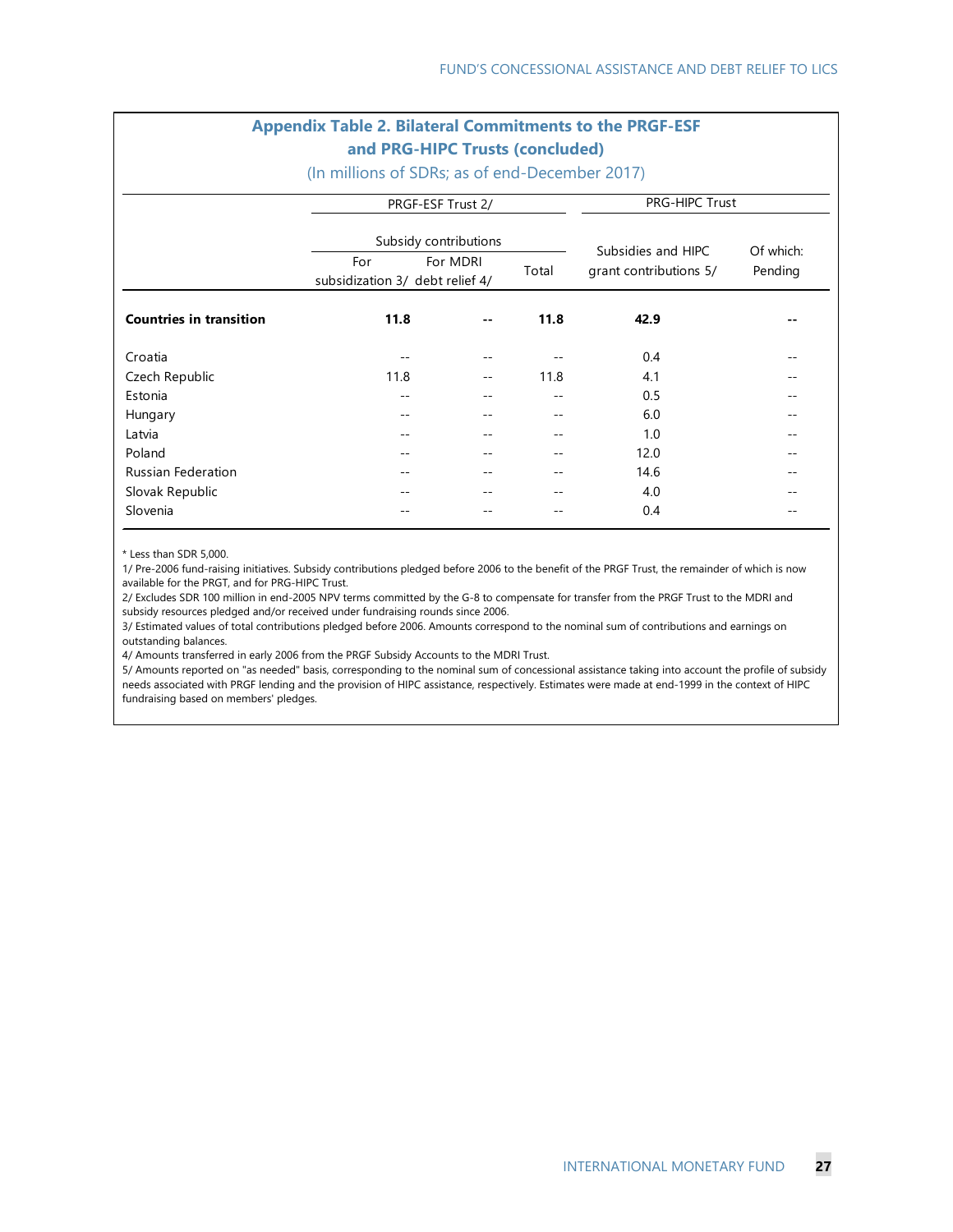|                           | Appendix Table 3. ESF Subsidy Contributions "<br>(In millions of currency units; as of end-December 2017) |            |                    |                      |                       |
|---------------------------|-----------------------------------------------------------------------------------------------------------|------------|--------------------|----------------------|-----------------------|
|                           |                                                                                                           |            |                    | Contribution pledged | Contribution received |
|                           | Form of contribution                                                                                      | (Amount)   |                    | (SDR equivalent)     | (SDR equivalent)      |
| Canada                    | Grant                                                                                                     | CAN\$      | 25.0               | 14.3                 | 15.0                  |
| France                    | Concessional loan                                                                                         | <b>SDR</b> | 20.02              | 20.02/               | $2.2 \frac{4}{1}$     |
| Iceland                   | Grant                                                                                                     | <b>ISK</b> | 10.2               | 0.1                  | 0.1                   |
| Japan                     | Grant                                                                                                     | <b>SDR</b> | 20.0               | 20.0                 | 20.0                  |
| Norway                    | Grant                                                                                                     | SDR.       | 24.7               | 24.7                 | 24.7                  |
| Oman                      | Grant                                                                                                     | <b>SDR</b> | 3.0                | 3.0                  | 2.2                   |
| <b>Russian Federation</b> | Grant                                                                                                     | <b>SDR</b> | 30.0               | 30.0                 | 30.0                  |
| Saudi Arabia              | Investment agreement                                                                                      | <b>SDR</b> | $40.0 \frac{3}{1}$ | $40.0 \frac{3}{1}$   | $6.4$ 4/              |
| Spain                     | Grant                                                                                                     | <b>SDR</b> | 5.3                | 5.3                  | 5.3                   |
| Trinidad and Tobago       | Deposit agreement                                                                                         | <b>SDR</b> | $0.8 \frac{3}{2}$  | 3/<br>0.8            | $0.2 \frac{4}{5}$     |
| United Kingdom            | Grant                                                                                                     | £          | 50.0               | 53.1                 | 53.1                  |
|                           | <b>Total Grant</b>                                                                                        |            |                    | 150.5                | 150.4                 |
|                           | Total Implicit Subsidy                                                                                    |            |                    | 20.0                 | 2.2                   |
|                           | <b>Total Investment and Deposit</b>                                                                       |            |                    | 40.8                 | 6.6                   |
| Total                     |                                                                                                           |            |                    | 211.3                | 159.1                 |

## **Appendix Table 3. ESF Subsidy Contributions 1/**

1/ 2005 Exogenous Shocks Facility (ESF) fundraising campaign.

2/ To be generated as an implicit subsidy from the concessional loan at 0.5 percent or less.

3/ Reflecting net investment income (in end-2005 NPV terms) to be generated from deposit/investment agreements.

4/ Contributions received/generated in end-2005 NPV terms.

5/ Trinidad and Tobago's deposit matured on September 18, 2017 and was repaid before generating the pledged amount of contribution.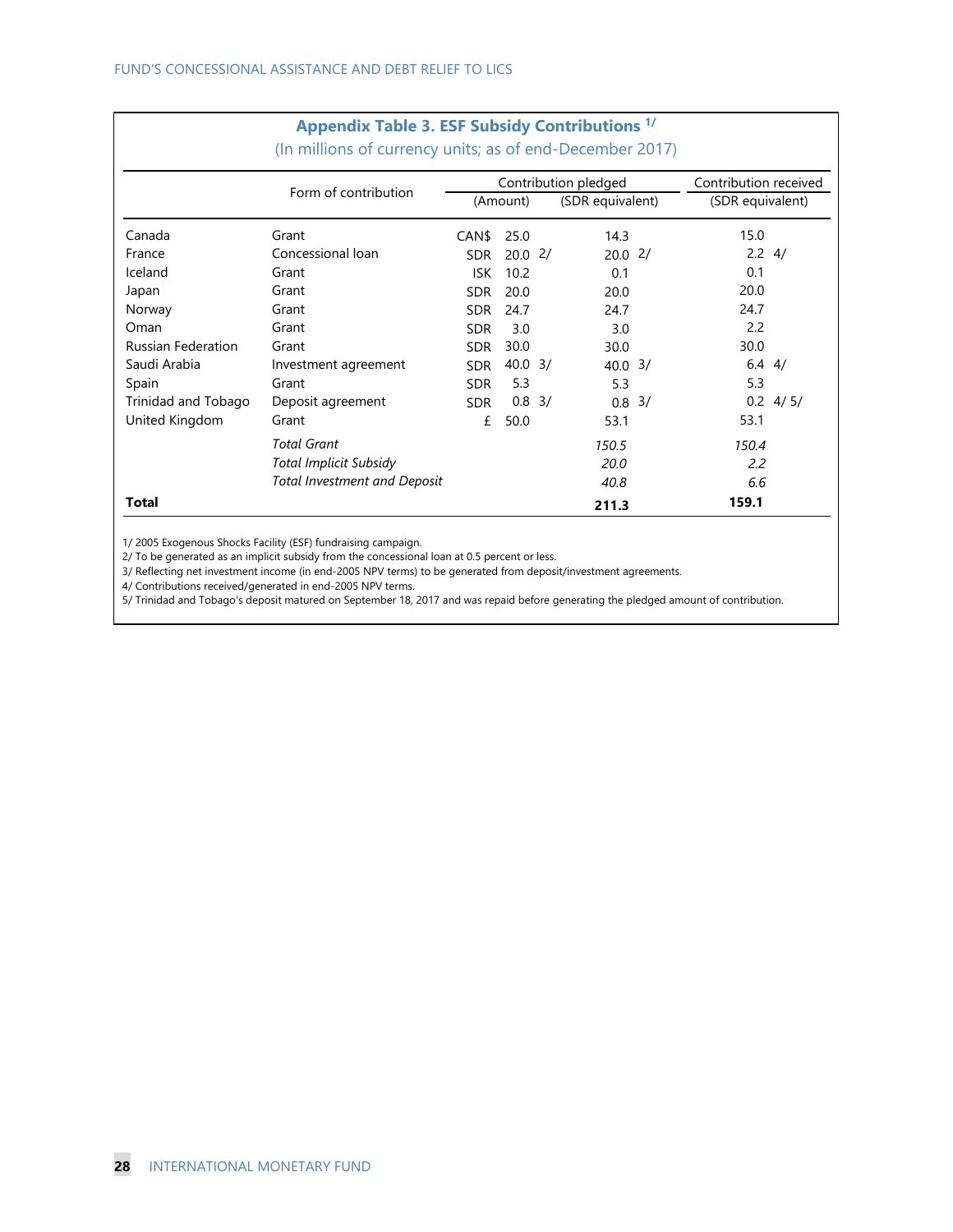#### **Appendix Table 4. Pledges and Contributions of Bilateral Subsidy Resources for the PRGT**  (In millions of SDR unless otherwise indicated; as of end-February 2018)

|                     |                               | Under the 2009 LIC Financing Package 1/ |                          |    |                           |    | Contributions upon                                    | Total                     |  |
|---------------------|-------------------------------|-----------------------------------------|--------------------------|----|---------------------------|----|-------------------------------------------------------|---------------------------|--|
|                     | Form of contribution          | Contributions pledged                   |                          |    | Contributions<br>received |    | termination of the<br>EPCA/ENDA<br>subsidy account 2/ | Contributions<br>Received |  |
|                     |                               | in millions of currency units           | SDR equivalent           |    | SDR million               |    | SDR million                                           | SDR million               |  |
| Algeria             | Grant                         | <b>SDR 2.3</b>                          | 2.30                     |    | 2.30                      |    |                                                       | 2.30                      |  |
| Argentina           | Grant                         | <b>SDR 3.9</b>                          | 3.90                     |    | 3.90                      |    | $\sim$                                                | 3.90                      |  |
| Australia           | Grant                         | A\$30.0                                 | 17.63                    |    | 17.63                     |    | 0.06                                                  | 17.69                     |  |
| Austria             | Grant                         | <b>SDR 3.9</b>                          | 3.90                     |    | 3.90                      |    | 0.04                                                  | 3.94                      |  |
| Belgium             |                               | ÷,                                      | ÷                        |    | $\sim$                    |    | 0.23                                                  | 0.23                      |  |
| Botswana            | Investment                    | <b>SDR 0.2</b>                          | 0.20                     | 3/ | 0.03                      | 4/ | ÷                                                     | 0.03                      |  |
| Canada              | Grant                         | CAN\$40 and SDR 2.8                     | 27.96                    |    | 27.96                     |    | 0.77                                                  | 28.73                     |  |
| China               | Investment                    | <b>SDR 17.5</b>                         | 17.50                    | 3/ | 3.14                      | 4/ | 0.08                                                  | 3.22                      |  |
| Denmark             | Grant                         | <b>DKK 30.0</b>                         | 3.57                     |    | 3.57                      |    | ÷,                                                    | 3.57                      |  |
| Indonesia           | Deposit                       | $\overline{a}$                          | $\overline{\phantom{a}}$ |    | 0.24                      |    | ÷                                                     | $\blacksquare$            |  |
| Italy               | Grant                         | SDR 22.1                                | 22.10                    |    | 22.10                     |    | ÷,                                                    | 22.10                     |  |
| Ireland             | ÷,                            |                                         | $\overline{\phantom{a}}$ |    | ÷.                        |    | 0.03                                                  | 0.03                      |  |
| Japan               | Grant                         | <b>SDR 28.8</b>                         | 28.80                    |    | 28.80                     |    | $\overline{a}$                                        | 28.80                     |  |
| Korea               | Grant                         | <b>SDR 8.8</b>                          | 8.80                     |    | 8.80                      |    | 0.20                                                  | 9.00                      |  |
| Kuwait              | Grant                         | US\$3.9                                 | 2.61                     |    | 2.61                      |    | ÷                                                     | 2.61                      |  |
| Luxembourg          | ÷,                            | ÷,                                      | $\overline{\phantom{a}}$ |    | $\bar{\phantom{a}}$       |    | 0.28                                                  | 0.28                      |  |
| Malta               | Grant                         | <b>SDR 0.2</b>                          | 0.20                     |    | 0.20                      |    | $\sim$                                                | 0.20                      |  |
| Morocco             | Investment                    | <b>SDR 1.1</b>                          | 1.10                     | 3/ | 0.22                      | 4/ |                                                       | 0.22                      |  |
| Netherlands         | Grant                         | <b>SDR 9.5</b>                          | 9.50                     | 5/ | 10.33                     |    | 1.25                                                  | 11.58                     |  |
| Peru                | Investment                    | <b>SDR 1.2</b>                          | 1.20                     | 3/ | 0.35                      | 4/ | ÷,                                                    | 0.35                      |  |
| Philippines         | Grant                         | <b>SDR 1.9</b>                          | 1.90                     |    | 1.90                      |    |                                                       | 1.90                      |  |
| Qatar               | Grant                         | SDR 0.6                                 | 0.60                     |    | 0.60                      |    | Ĭ.                                                    | 0.60                      |  |
| Saudi Arabia        | Grant                         | SDR 11.0                                | 11.00                    | 6/ | ×.                        |    | 0.15                                                  | 0.15                      |  |
| South Africa        | TBD                           | <b>SDR 3.4</b>                          | 3.40                     |    | $\sim$                    |    | $\sim$                                                | $\overline{\phantom{a}}$  |  |
| Spain               | Grant                         | <b>SDR 9.0</b>                          | 9.00                     |    | 8.82                      |    |                                                       | 8.82                      |  |
| Sweden              | Grant                         | <b>SEK 50.0</b>                         | 4.81                     |    | 4.77                      |    | 3.15                                                  | 7.92                      |  |
| Switzerland         | Grant                         | CHF 16.0                                | 11.11                    |    | 11.11                     |    | 0.36                                                  | 11.47                     |  |
| Trinidad and Tobago | TBD                           | SDR 0.6                                 | 0.60                     |    | $\sim$                    |    | $\sim$                                                | $\mathcal{L}$             |  |
| United Kingdom      | Grant                         | <b>SDR 19.8</b>                         | 19.80                    |    | 21.34                     |    | 1.60                                                  | 22.94                     |  |
| Uruguay             | Investment                    | <b>SDR 0.6</b>                          | 0.60                     | 3/ | $0.12 \quad 4/$           |    | $\sim$                                                | 0.12                      |  |
|                     | <b>Total Investment</b>       |                                         | 20.6                     |    | 3.8                       |    |                                                       |                           |  |
|                     | <b>Total Grants and other</b> |                                         | 193.5                    |    | 180.9                     |    |                                                       |                           |  |
| Total               |                               |                                         | 214.1                    |    | 184.7                     |    | 8.2                                                   | 192.7                     |  |

1/ 2009 LIC fundraising campaign.

2/ Transfer of members' share in the balance of EPCA/ENDA Administered Subsidy Account upon the Account's Termination on February 1, 2014

(see Update on the Financing of the Fund's Concessional Assistance and Proposed Amendments to the PRGT Instrument, April 8, 2014).

3/ Reflecting net investment income (in end-2008 NPV terms) to be generated from investment agreements.

4/ Reflecting end-December 2017 net income earned on the investment (in end-2008 NPV terms).

5/ Initial pledge of SDR 9.5 million has been changed to SDR 10.33 million, last payment received in February 2018.

6/ A pledge of SDR 16,709,643 is to be received following expiry of existing investment agreement with the PRGT on 12/31/2021; estimated at SDR 11 million in end 2008 NPV terms at the time when the pledge was made.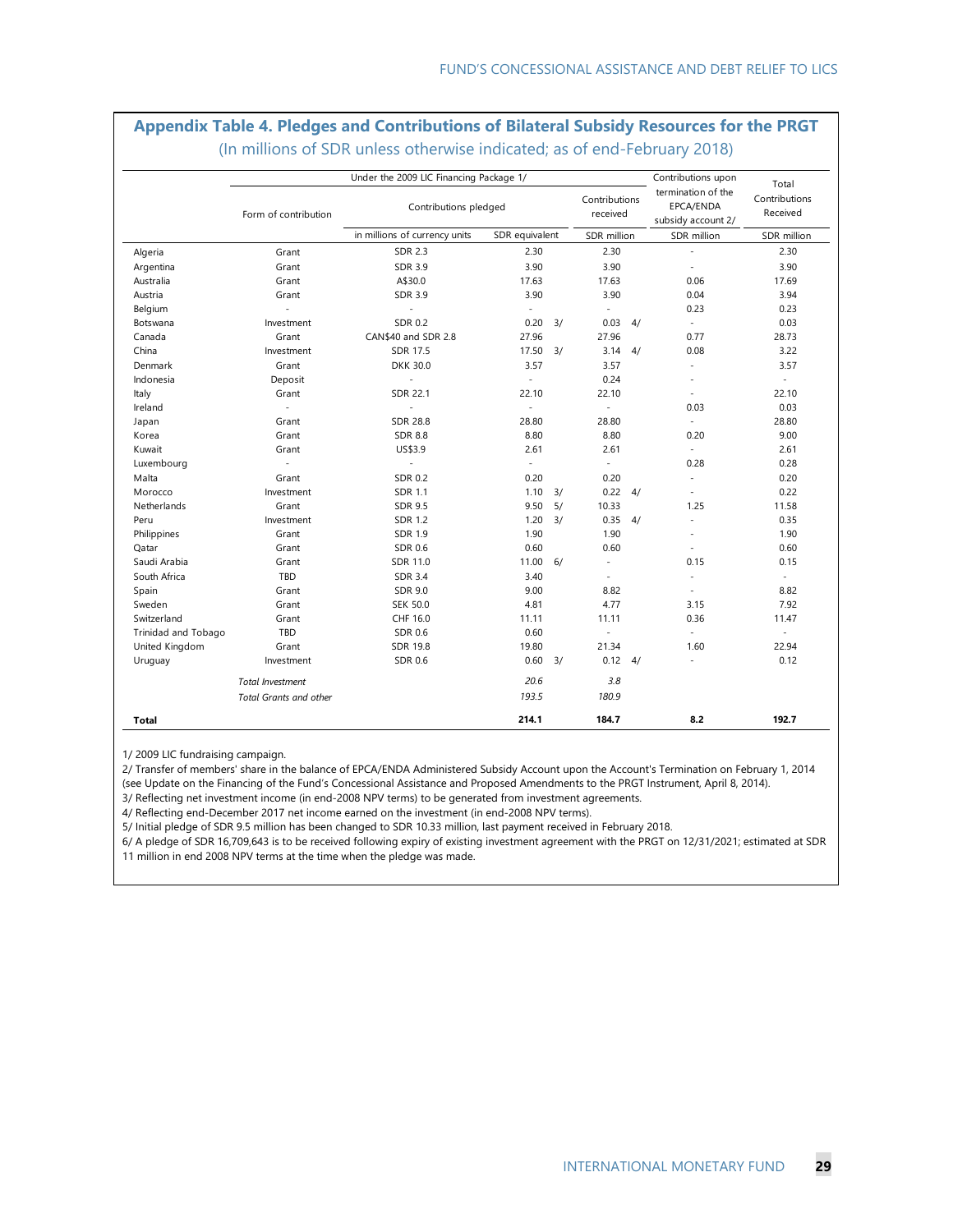### **Appendix Table 5. Distribution of the General Reserve Associated with Gold Windfall Profits 1/ 2/**

(As of end-February 2018)

| Pledges              | Payment/Transfer<br>Amount<br>(In millions of SDRs)                                                                                                                                                                                            | Date of Transfer/Equivalent<br><b>Bilateral Contribution</b>                                                                                                                                                                                                                                        | Pledges                                                                                                                                                                                                                                                                                                                                                         | Payment/Transfer<br>Amount                                                                                                                                                                                                                                                                                  | Date of Transfer/Equivalent                                                                                                                                                                                                                                        |
|----------------------|------------------------------------------------------------------------------------------------------------------------------------------------------------------------------------------------------------------------------------------------|-----------------------------------------------------------------------------------------------------------------------------------------------------------------------------------------------------------------------------------------------------------------------------------------------------|-----------------------------------------------------------------------------------------------------------------------------------------------------------------------------------------------------------------------------------------------------------------------------------------------------------------------------------------------------------------|-------------------------------------------------------------------------------------------------------------------------------------------------------------------------------------------------------------------------------------------------------------------------------------------------------------|--------------------------------------------------------------------------------------------------------------------------------------------------------------------------------------------------------------------------------------------------------------------|
|                      |                                                                                                                                                                                                                                                |                                                                                                                                                                                                                                                                                                     |                                                                                                                                                                                                                                                                                                                                                                 |                                                                                                                                                                                                                                                                                                             |                                                                                                                                                                                                                                                                    |
|                      |                                                                                                                                                                                                                                                |                                                                                                                                                                                                                                                                                                     |                                                                                                                                                                                                                                                                                                                                                                 |                                                                                                                                                                                                                                                                                                             | <b>Bilateral Contribution</b>                                                                                                                                                                                                                                      |
|                      |                                                                                                                                                                                                                                                |                                                                                                                                                                                                                                                                                                     |                                                                                                                                                                                                                                                                                                                                                                 | (In millions of SDRs)                                                                                                                                                                                                                                                                                       |                                                                                                                                                                                                                                                                    |
|                      |                                                                                                                                                                                                                                                | $\overline{a}$                                                                                                                                                                                                                                                                                      | 1.19                                                                                                                                                                                                                                                                                                                                                            | 1.19                                                                                                                                                                                                                                                                                                        | 10/22/2013                                                                                                                                                                                                                                                         |
| $\ddot{\phantom{0}}$ | L,                                                                                                                                                                                                                                             | ÷                                                                                                                                                                                                                                                                                                   | 0.44                                                                                                                                                                                                                                                                                                                                                            | 0.44                                                                                                                                                                                                                                                                                                        | 10/22/2013                                                                                                                                                                                                                                                         |
| 3.69                 | 3.69                                                                                                                                                                                                                                           | 10/23/2012                                                                                                                                                                                                                                                                                          | 9.22                                                                                                                                                                                                                                                                                                                                                            | 9.22                                                                                                                                                                                                                                                                                                        | 10/22/2013                                                                                                                                                                                                                                                         |
|                      | L,                                                                                                                                                                                                                                             |                                                                                                                                                                                                                                                                                                     | 2.10                                                                                                                                                                                                                                                                                                                                                            | 2.10                                                                                                                                                                                                                                                                                                        | 10/22/2013                                                                                                                                                                                                                                                         |
|                      |                                                                                                                                                                                                                                                |                                                                                                                                                                                                                                                                                                     |                                                                                                                                                                                                                                                                                                                                                                 |                                                                                                                                                                                                                                                                                                             | 10/22/2013                                                                                                                                                                                                                                                         |
|                      |                                                                                                                                                                                                                                                |                                                                                                                                                                                                                                                                                                     |                                                                                                                                                                                                                                                                                                                                                                 |                                                                                                                                                                                                                                                                                                             | 10/22/2013                                                                                                                                                                                                                                                         |
|                      |                                                                                                                                                                                                                                                |                                                                                                                                                                                                                                                                                                     |                                                                                                                                                                                                                                                                                                                                                                 |                                                                                                                                                                                                                                                                                                             | 10/22/2013                                                                                                                                                                                                                                                         |
|                      |                                                                                                                                                                                                                                                |                                                                                                                                                                                                                                                                                                     |                                                                                                                                                                                                                                                                                                                                                                 |                                                                                                                                                                                                                                                                                                             | 7/23/2014                                                                                                                                                                                                                                                          |
|                      |                                                                                                                                                                                                                                                |                                                                                                                                                                                                                                                                                                     |                                                                                                                                                                                                                                                                                                                                                                 |                                                                                                                                                                                                                                                                                                             | 10/25/2013                                                                                                                                                                                                                                                         |
|                      | $\overline{a}$                                                                                                                                                                                                                                 |                                                                                                                                                                                                                                                                                                     |                                                                                                                                                                                                                                                                                                                                                                 | ÷,                                                                                                                                                                                                                                                                                                          | pending                                                                                                                                                                                                                                                            |
|                      |                                                                                                                                                                                                                                                |                                                                                                                                                                                                                                                                                                     |                                                                                                                                                                                                                                                                                                                                                                 |                                                                                                                                                                                                                                                                                                             | 10/22/2013                                                                                                                                                                                                                                                         |
|                      | $\overline{a}$                                                                                                                                                                                                                                 |                                                                                                                                                                                                                                                                                                     |                                                                                                                                                                                                                                                                                                                                                                 | $\blacksquare$                                                                                                                                                                                                                                                                                              | pending                                                                                                                                                                                                                                                            |
| 1.57                 | 1.57                                                                                                                                                                                                                                           | 10/23/2012                                                                                                                                                                                                                                                                                          | 3.92                                                                                                                                                                                                                                                                                                                                                            | 3.92                                                                                                                                                                                                                                                                                                        | 10/22/2013                                                                                                                                                                                                                                                         |
| $\overline{a}$       | $\overline{\phantom{a}}$                                                                                                                                                                                                                       |                                                                                                                                                                                                                                                                                                     | 0.50                                                                                                                                                                                                                                                                                                                                                            | 0.50                                                                                                                                                                                                                                                                                                        | 10/22/2013                                                                                                                                                                                                                                                         |
| 1.14                 | 1.14                                                                                                                                                                                                                                           | 10/23/2012                                                                                                                                                                                                                                                                                          | 2.84                                                                                                                                                                                                                                                                                                                                                            | 2.84                                                                                                                                                                                                                                                                                                        | 10/22/2013                                                                                                                                                                                                                                                         |
| 10.15                | 10.11                                                                                                                                                                                                                                          | 8/28/2014                                                                                                                                                                                                                                                                                           | 25.38                                                                                                                                                                                                                                                                                                                                                           | 25.48                                                                                                                                                                                                                                                                                                       | 12/28/2015                                                                                                                                                                                                                                                         |
| 0.06                 | 0.06                                                                                                                                                                                                                                           | 10/26/2012                                                                                                                                                                                                                                                                                          | 0.14                                                                                                                                                                                                                                                                                                                                                            | 0.14                                                                                                                                                                                                                                                                                                        | 10/22/2013                                                                                                                                                                                                                                                         |
| 0.18                 | 0.18                                                                                                                                                                                                                                           | 10/23/2012                                                                                                                                                                                                                                                                                          | 0.45                                                                                                                                                                                                                                                                                                                                                            | 0.45                                                                                                                                                                                                                                                                                                        | 10/22/2013                                                                                                                                                                                                                                                         |
| 0.02                 | 0.02                                                                                                                                                                                                                                           | 10/23/2012                                                                                                                                                                                                                                                                                          | 0.05                                                                                                                                                                                                                                                                                                                                                            | 0.05                                                                                                                                                                                                                                                                                                        | 10/22/2013                                                                                                                                                                                                                                                         |
|                      | $\overline{a}$                                                                                                                                                                                                                                 |                                                                                                                                                                                                                                                                                                     | $\sim$                                                                                                                                                                                                                                                                                                                                                          | $\sim$                                                                                                                                                                                                                                                                                                      |                                                                                                                                                                                                                                                                    |
| 0.50                 | 0.50                                                                                                                                                                                                                                           | 10/23/2012                                                                                                                                                                                                                                                                                          | 1.24                                                                                                                                                                                                                                                                                                                                                            | 1.24                                                                                                                                                                                                                                                                                                        | 10/22/2013                                                                                                                                                                                                                                                         |
|                      |                                                                                                                                                                                                                                                |                                                                                                                                                                                                                                                                                                     |                                                                                                                                                                                                                                                                                                                                                                 |                                                                                                                                                                                                                                                                                                             | 10/22/2013                                                                                                                                                                                                                                                         |
|                      | $\sim$                                                                                                                                                                                                                                         |                                                                                                                                                                                                                                                                                                     |                                                                                                                                                                                                                                                                                                                                                                 | $\sim$                                                                                                                                                                                                                                                                                                      | pending                                                                                                                                                                                                                                                            |
|                      |                                                                                                                                                                                                                                                |                                                                                                                                                                                                                                                                                                     |                                                                                                                                                                                                                                                                                                                                                                 |                                                                                                                                                                                                                                                                                                             | 10/22/2013                                                                                                                                                                                                                                                         |
|                      |                                                                                                                                                                                                                                                |                                                                                                                                                                                                                                                                                                     |                                                                                                                                                                                                                                                                                                                                                                 |                                                                                                                                                                                                                                                                                                             | 10/22/2013                                                                                                                                                                                                                                                         |
|                      |                                                                                                                                                                                                                                                |                                                                                                                                                                                                                                                                                                     |                                                                                                                                                                                                                                                                                                                                                                 |                                                                                                                                                                                                                                                                                                             | 10/22/2013                                                                                                                                                                                                                                                         |
|                      |                                                                                                                                                                                                                                                |                                                                                                                                                                                                                                                                                                     |                                                                                                                                                                                                                                                                                                                                                                 |                                                                                                                                                                                                                                                                                                             | 10/22/2013                                                                                                                                                                                                                                                         |
|                      |                                                                                                                                                                                                                                                |                                                                                                                                                                                                                                                                                                     |                                                                                                                                                                                                                                                                                                                                                                 |                                                                                                                                                                                                                                                                                                             | 10/22/2013                                                                                                                                                                                                                                                         |
|                      |                                                                                                                                                                                                                                                |                                                                                                                                                                                                                                                                                                     |                                                                                                                                                                                                                                                                                                                                                                 |                                                                                                                                                                                                                                                                                                             | 10/22/2013                                                                                                                                                                                                                                                         |
|                      |                                                                                                                                                                                                                                                |                                                                                                                                                                                                                                                                                                     |                                                                                                                                                                                                                                                                                                                                                                 |                                                                                                                                                                                                                                                                                                             | 10/22/2013                                                                                                                                                                                                                                                         |
|                      |                                                                                                                                                                                                                                                |                                                                                                                                                                                                                                                                                                     |                                                                                                                                                                                                                                                                                                                                                                 |                                                                                                                                                                                                                                                                                                             |                                                                                                                                                                                                                                                                    |
|                      |                                                                                                                                                                                                                                                |                                                                                                                                                                                                                                                                                                     |                                                                                                                                                                                                                                                                                                                                                                 |                                                                                                                                                                                                                                                                                                             |                                                                                                                                                                                                                                                                    |
|                      |                                                                                                                                                                                                                                                |                                                                                                                                                                                                                                                                                                     |                                                                                                                                                                                                                                                                                                                                                                 |                                                                                                                                                                                                                                                                                                             |                                                                                                                                                                                                                                                                    |
|                      |                                                                                                                                                                                                                                                |                                                                                                                                                                                                                                                                                                     |                                                                                                                                                                                                                                                                                                                                                                 |                                                                                                                                                                                                                                                                                                             | 10/22/2013                                                                                                                                                                                                                                                         |
|                      |                                                                                                                                                                                                                                                |                                                                                                                                                                                                                                                                                                     |                                                                                                                                                                                                                                                                                                                                                                 |                                                                                                                                                                                                                                                                                                             |                                                                                                                                                                                                                                                                    |
|                      |                                                                                                                                                                                                                                                |                                                                                                                                                                                                                                                                                                     |                                                                                                                                                                                                                                                                                                                                                                 |                                                                                                                                                                                                                                                                                                             | 10/22/2013                                                                                                                                                                                                                                                         |
|                      |                                                                                                                                                                                                                                                |                                                                                                                                                                                                                                                                                                     |                                                                                                                                                                                                                                                                                                                                                                 |                                                                                                                                                                                                                                                                                                             | pending                                                                                                                                                                                                                                                            |
|                      |                                                                                                                                                                                                                                                |                                                                                                                                                                                                                                                                                                     |                                                                                                                                                                                                                                                                                                                                                                 |                                                                                                                                                                                                                                                                                                             | 10/22/2013                                                                                                                                                                                                                                                         |
|                      |                                                                                                                                                                                                                                                |                                                                                                                                                                                                                                                                                                     |                                                                                                                                                                                                                                                                                                                                                                 |                                                                                                                                                                                                                                                                                                             | 10/22/2013                                                                                                                                                                                                                                                         |
|                      |                                                                                                                                                                                                                                                |                                                                                                                                                                                                                                                                                                     |                                                                                                                                                                                                                                                                                                                                                                 |                                                                                                                                                                                                                                                                                                             | 10/22/2013                                                                                                                                                                                                                                                         |
|                      |                                                                                                                                                                                                                                                |                                                                                                                                                                                                                                                                                                     |                                                                                                                                                                                                                                                                                                                                                                 |                                                                                                                                                                                                                                                                                                             | pending                                                                                                                                                                                                                                                            |
|                      |                                                                                                                                                                                                                                                |                                                                                                                                                                                                                                                                                                     |                                                                                                                                                                                                                                                                                                                                                                 |                                                                                                                                                                                                                                                                                                             | 10/22/2013                                                                                                                                                                                                                                                         |
|                      |                                                                                                                                                                                                                                                |                                                                                                                                                                                                                                                                                                     |                                                                                                                                                                                                                                                                                                                                                                 |                                                                                                                                                                                                                                                                                                             | 11/5/2013                                                                                                                                                                                                                                                          |
|                      |                                                                                                                                                                                                                                                |                                                                                                                                                                                                                                                                                                     |                                                                                                                                                                                                                                                                                                                                                                 |                                                                                                                                                                                                                                                                                                             | 3/28/2016                                                                                                                                                                                                                                                          |
|                      |                                                                                                                                                                                                                                                |                                                                                                                                                                                                                                                                                                     |                                                                                                                                                                                                                                                                                                                                                                 |                                                                                                                                                                                                                                                                                                             | 10/22/2013                                                                                                                                                                                                                                                         |
|                      |                                                                                                                                                                                                                                                | 12/18/2013                                                                                                                                                                                                                                                                                          | 13.90                                                                                                                                                                                                                                                                                                                                                           | 13.85                                                                                                                                                                                                                                                                                                       | 12/4/2014                                                                                                                                                                                                                                                          |
|                      |                                                                                                                                                                                                                                                |                                                                                                                                                                                                                                                                                                     |                                                                                                                                                                                                                                                                                                                                                                 |                                                                                                                                                                                                                                                                                                             | 10/22/2013                                                                                                                                                                                                                                                         |
|                      |                                                                                                                                                                                                                                                | 10/23/2012                                                                                                                                                                                                                                                                                          | 0.06                                                                                                                                                                                                                                                                                                                                                            | 0.06                                                                                                                                                                                                                                                                                                        | 10/22/2013                                                                                                                                                                                                                                                         |
| $\sim$               | $\overline{a}$                                                                                                                                                                                                                                 |                                                                                                                                                                                                                                                                                                     | $\blacksquare$                                                                                                                                                                                                                                                                                                                                                  | $\overline{\phantom{a}}$                                                                                                                                                                                                                                                                                    |                                                                                                                                                                                                                                                                    |
| $\sim$               | $\ddot{\phantom{0}}$                                                                                                                                                                                                                           |                                                                                                                                                                                                                                                                                                     | $\frac{1}{2}$                                                                                                                                                                                                                                                                                                                                                   | $\sim$                                                                                                                                                                                                                                                                                                      |                                                                                                                                                                                                                                                                    |
| 2.77                 | 2.77                                                                                                                                                                                                                                           | 10/23/2012                                                                                                                                                                                                                                                                                          | 6.94                                                                                                                                                                                                                                                                                                                                                            | 6.94                                                                                                                                                                                                                                                                                                        | 10/22/2013                                                                                                                                                                                                                                                         |
|                      | $\overline{a}$                                                                                                                                                                                                                                 |                                                                                                                                                                                                                                                                                                     | ÷,                                                                                                                                                                                                                                                                                                                                                              | $\Box$                                                                                                                                                                                                                                                                                                      |                                                                                                                                                                                                                                                                    |
|                      | $\equiv$                                                                                                                                                                                                                                       |                                                                                                                                                                                                                                                                                                     | 0.38                                                                                                                                                                                                                                                                                                                                                            | $\Box$                                                                                                                                                                                                                                                                                                      | pending                                                                                                                                                                                                                                                            |
|                      |                                                                                                                                                                                                                                                |                                                                                                                                                                                                                                                                                                     | $\blacksquare$                                                                                                                                                                                                                                                                                                                                                  | ÷                                                                                                                                                                                                                                                                                                           |                                                                                                                                                                                                                                                                    |
| 0.28                 | 0.28                                                                                                                                                                                                                                           | 10/23/2012                                                                                                                                                                                                                                                                                          | 0.69                                                                                                                                                                                                                                                                                                                                                            | 0.69                                                                                                                                                                                                                                                                                                        | 10/22/2013                                                                                                                                                                                                                                                         |
| 0.39                 | 0.39                                                                                                                                                                                                                                           | 10/23/2012                                                                                                                                                                                                                                                                                          | 0.98                                                                                                                                                                                                                                                                                                                                                            | 0.98                                                                                                                                                                                                                                                                                                        | 10/22/2013                                                                                                                                                                                                                                                         |
| 0.21                 | 0.21                                                                                                                                                                                                                                           | 10/23/2012                                                                                                                                                                                                                                                                                          | 0.52                                                                                                                                                                                                                                                                                                                                                            | 0.52                                                                                                                                                                                                                                                                                                        | 10/22/2013                                                                                                                                                                                                                                                         |
| 3.72                 | 3.72                                                                                                                                                                                                                                           | 10/23/2012                                                                                                                                                                                                                                                                                          | 9.29                                                                                                                                                                                                                                                                                                                                                            | 9.29                                                                                                                                                                                                                                                                                                        | 10/22/2013                                                                                                                                                                                                                                                         |
|                      |                                                                                                                                                                                                                                                | 10/23/2012                                                                                                                                                                                                                                                                                          |                                                                                                                                                                                                                                                                                                                                                                 |                                                                                                                                                                                                                                                                                                             | 10/22/2013                                                                                                                                                                                                                                                         |
|                      |                                                                                                                                                                                                                                                |                                                                                                                                                                                                                                                                                                     |                                                                                                                                                                                                                                                                                                                                                                 |                                                                                                                                                                                                                                                                                                             | 10/22/2013                                                                                                                                                                                                                                                         |
|                      | ÷.<br>6.22<br>0.27<br>9.51<br>6.21<br>0.23<br>12.50<br>0.63<br>1.69<br>0.18<br>0.20<br>0.26<br>0.55<br>18.72<br>0.03<br>0.16<br>0.20<br>28.00<br>0.03<br>1.57<br>0.48<br>0.96<br>0.54<br>0.47<br>2.95<br>5.56<br>0.05<br>0.02<br>31.57<br>0.45 | L,<br>6.22<br>0.27<br>9.55<br>6.21<br>0.23<br>0.63<br>1.69<br>0.18<br>0.20<br>0.26<br>0.55<br>18.72<br>0.03<br>0.16<br>0.20<br>$\overline{a}$<br>28.00<br>$\overline{\phantom{a}}$<br>0.03<br>1.57<br>ä,<br>$\overline{a}$<br>0.96<br>0.54<br>0.47<br>2.95<br>5.56<br>0.05<br>0.02<br>31.57<br>0.45 | 10/23/2012<br>10/23/2012<br>4/26/2013<br>10/25/2013<br>10/23/2012<br>pending<br>10/23/2012<br>10/23/2012<br>10/23/2012<br>10/23/2012<br>10/23/2012<br>10/23/2012<br>10/23/2012<br>10/23/2012<br>10/23/2012<br>10/23/2012<br>10/23/2012<br>10/23/2012<br>10/23/2012<br>pending<br>10/23/2012<br>11/5/2013<br>3/28/2016<br>11/26/2012<br>10/23/2012<br>10/23/2012 | 0.10<br>15.56<br>0.68<br>23.79<br>15.54<br>1.18<br>0.96<br>0.99<br>0.58<br>31.24<br>1.58<br>4.23<br>0.44<br>0.57<br>0.64<br>1.36<br>46.81<br>$\overline{a}$<br>$\ddot{\phantom{1}}$<br>0.49<br>L.<br>70.01<br>5.57<br>0.07<br>3.92<br>0.62<br>1.21<br>2.39<br>1.34<br>1.16<br>7.37<br>0.12<br>78.92<br>1.13 | 0.10<br>15.56<br>0.68<br>23.28<br>15.54<br>0.96<br>0.58<br>1.58<br>4.23<br>0.44<br>0.57<br>0.64<br>1.36<br>46.81<br>L,<br>÷,<br>0.49<br>L.<br>70.01<br>$\omega$<br>0.07<br>3.92<br>0.62<br>$\blacksquare$<br>2.39<br>1.34<br>1.16<br>7.37<br>0.12<br>78.92<br>1.13 |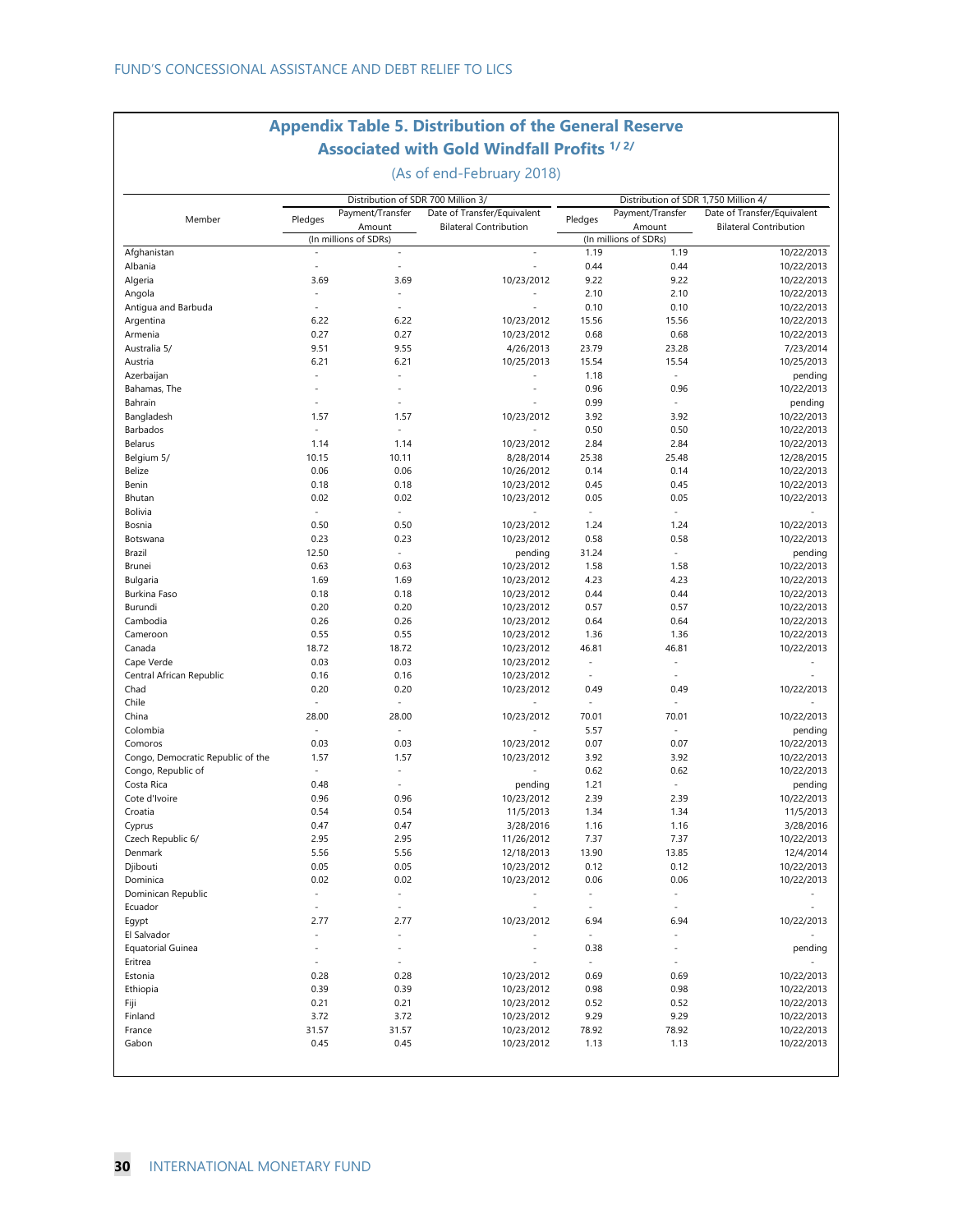### **Appendix Table 5. Distribution of the General Reserve Associated with Gold Windfall Profits (continued)**

(As of end-February 2018)

|                                  |                                  | Distribution of SDR 700 Million 3/ |                               |                          | Distribution of SDR 1,750 Million 4/ |                               |
|----------------------------------|----------------------------------|------------------------------------|-------------------------------|--------------------------|--------------------------------------|-------------------------------|
| Member                           | Pledges                          | Payment/Transfer                   | Date of Transfer/Equivalent   | Pledges                  | Payment/Transfer                     | Date of Transfer/Equivalent   |
|                                  |                                  | Amount                             | <b>Bilateral Contribution</b> |                          | Amount                               | <b>Bilateral Contribution</b> |
|                                  |                                  | (In millions of SDRs)              |                               |                          | (In millions of SDRs)                |                               |
| Gambia, The                      | 0.09                             | 0.09                               | 10/23/2012                    | 0.23                     | 0.23                                 | 10/22/2013                    |
| Georgia                          | 0.44                             | 0.44                               | 10/23/2012                    | 1.10                     | 1.10                                 | 10/22/2013                    |
| Germany                          | 42.82                            | 42.82                              | 12/6/2012                     | 107.05                   | 107.05                               | 10/24/2013                    |
| Ghana 6/                         | 1.08                             | 1.08                               | 11/8/2012                     | 2.71                     | $\overline{\phantom{a}}$             | pending                       |
| Greece                           | 3.24                             | 3.24                               | 10/23/2012                    | 8.10                     | 8.10                                 | 10/22/2013                    |
| Grenada                          | 0.03                             | $\overline{a}$                     | pending                       | $\overline{\phantom{a}}$ | $\overline{a}$                       |                               |
| Guatemala                        | $\overline{\phantom{a}}$         | $\overline{a}$                     |                               | $\overline{a}$           | $\overline{a}$                       |                               |
| Guinea                           | 0.31                             | 0.31                               | 10/23/2012                    | 0.79                     | 0.79                                 | 10/22/2013                    |
| Guinea-Bissau                    | 0.04                             | 0.04                               | 10/23/2012                    | 0.10                     | 0.10                                 | 10/22/2013                    |
| Guyana                           | $\overline{\phantom{a}}$         | $\overline{\phantom{a}}$           | $\frac{1}{2}$                 | $\overline{\phantom{a}}$ | $\overline{\phantom{a}}$             |                               |
| Haiti                            | 0.24                             | 0.24                               | 10/23/2012                    | 0.60                     | 0.60                                 | 10/22/2013                    |
| Honduras                         | 0.38                             | 0.38                               | 10/23/2012                    | 0.95                     | 0.95                                 | 10/22/2013                    |
| Hungary                          | 3.05                             | $\overline{\phantom{a}}$           | pending                       | 7.63                     | $\blacksquare$                       | pending                       |
| Iceland 6/                       | 0.35                             | 0.35                               | 3/24/2014                     | 0.86                     | 0.86                                 | 2/24/2014                     |
| India                            | 17.11                            | 17.11                              | 10/23/2012                    | 42.78                    | 42.78                                | 10/22/2013                    |
| Indonesia                        | 6.11                             | $\overline{\phantom{a}}$           | pending                       | 15.28                    | $\overline{\phantom{a}}$             | pending                       |
| Iran, Islamic Republic of 5/     | 4.40                             | 4.40                               | 9/8/2015                      | 11.00                    | 11.00                                | 9/8/2015                      |
| Iraq                             | 3.49                             | 3.49                               | 10/23/2012                    | $\overline{a}$           | ÷,                                   |                               |
| Ireland                          | 3.70                             | 3.72                               | 11/8/2017                     | 9.24<br>÷,               | 9.30                                 | 11/8/2017                     |
| Israel                           | $\overline{\phantom{a}}$         | $\overline{\phantom{a}}$           |                               |                          | $\overline{a}$                       |                               |
| Italy                            | 23.17                            | 23.17                              | 10/23/2012                    | 57.93                    | 57.93                                | 10/22/2013                    |
| Jamaica                          | 0.80<br>45.94                    | 0.80                               | 10/23/2012                    | 2.01                     | 2.01<br>110.55                       | 10/22/2013                    |
| Japan 5/                         |                                  | 38.09                              | 3/11/2013                     | 114.86                   |                                      | 3/4/2014                      |
| Jordan 5/                        | 0.50                             | 0.50                               | 10/23/2012                    | 1.25                     | 1.25<br>$\overline{a}$               | 7/16/2015                     |
| Kazakhstan                       | $\overline{\phantom{a}}$         | $\overline{\phantom{a}}$           |                               | ÷                        |                                      |                               |
| Kenya                            | 0.80<br>$\overline{\phantom{a}}$ | 0.80<br>$\overline{\phantom{a}}$   | 10/23/2012                    | 1.99<br>$\overline{a}$   | 1.99<br>$\overline{a}$               | 4/7/2014                      |
| Kiribati                         |                                  |                                    |                               |                          |                                      |                               |
| Korea 6/<br>Kosovo               | 9.90<br>$\overline{a}$           | 9.90<br>$\overline{a}$             | 1/24/2013                     | 24.74<br>0.43            | 24.76<br>0.43                        | 9/18/2014                     |
| Kuwait                           | 4.06                             | 4.06                               | 10/23/2012                    | 10.15                    | 10.15                                | 10/22/2013<br>10/22/2013      |
|                                  | 0.26                             | 0.26                               | 10/23/2012                    | 0.65                     | 0.65                                 | 10/22/2013                    |
| Kyrgyz Republic<br>Lao P.D.R. 6/ | 0.16                             | 0.16                               | 11/20/2012                    | 0.39                     | 0.39                                 | 10/22/2013                    |
| Latvia                           | 0.42                             | 0.42                               | 12/20/2012                    | 1.04                     | 1.04                                 | 12/20/2013                    |
| Lebanon                          | 0.78                             | $\overline{a}$                     | pending                       | 1.96                     | $\overline{a}$                       | pending                       |
| Lesotho                          | 0.05                             | 0.05                               | 10/23/2012                    | 0.26                     | 0.26                                 | 10/22/2013                    |
| Liberia                          | 0.38                             | 0.38                               | 10/23/2012                    | $\bar{\phantom{a}}$      | $\blacksquare$                       |                               |
| Libya                            | 3.30                             | $\overline{\phantom{a}}$           | pending                       | 8.26                     | ÷,                                   | pending                       |
| Lithuania                        | 0.54                             | 0.54                               | 10/23/2012                    | 1.35                     | 1.35                                 | 10/22/2013                    |
| Luxembourg                       | 1.23                             | 1.23                               | 10/24/2012                    | 3.08                     | 3.08                                 | 10/22/2013                    |
| Macedonia, FYR                   | 0.20                             | 0.20                               | 10/23/2012                    | 0.51                     | 0.51                                 | 10/22/2013                    |
| Madagascar 2/                    | $\overline{a}$                   | $\overline{a}$                     | L                             | ÷                        | $\overline{a}$                       |                               |
| Malawi                           | 0.18                             | 0.18                               | 10/23/2012                    | 0.51                     | 0.51                                 | 10/22/2013                    |
| Malaysia                         | 5.21                             | 5.21                               | 10/23/2012                    | 13.04                    | 13.04                                | 10/22/2013                    |
| Maldives                         | 0.03                             | 0.03                               | 10/23/2012                    | 0.07                     | 0.07                                 | 10/22/2013                    |
| Mali                             | 0.27                             | 0.27                               | 10/23/2012                    | 0.69                     | 0.69                                 | 10/22/2013                    |
| Malta                            | 0.30                             | 0.30                               | 10/23/2012                    | 0.75                     | 0.75                                 | 10/22/2013                    |
| Marshall Islands                 | $\overline{\phantom{a}}$         | $\overline{\phantom{a}}$           |                               | $\overline{\phantom{a}}$ | $\overline{\phantom{a}}$             |                               |
| Mauritania                       | 0.19                             | 0.19                               | 10/23/2012                    | 0.47                     | 0.47                                 | 10/22/2013                    |
| Mauritius                        | 0.30                             | 0.30                               | 10/23/2012                    | 0.75                     | 0.75                                 | 11/7/2013                     |
| Mexico 5/                        | 10.66                            | 10.66                              | 7/23/2015                     | 26.65                    | 26.65                                | 7/23/2015                     |
| Micronesia                       | $\overline{\phantom{a}}$         | $\overline{\phantom{a}}$           |                               | 0.04                     | 0.04                                 | 10/22/2013                    |
| Moldova                          | 0.36                             | 0.36                               | 10/23/2012                    | 0.91                     | 0.91                                 | 10/22/2013                    |
| Mongolia                         | 0.15                             | 0.15                               | 10/23/2012                    | 0.38                     | 0.38                                 | 10/22/2013                    |
| Montenegro                       | 0.04                             | 0.04                               | 11/26/2012                    | 0.10                     | 0.10                                 | 10/31/2013                    |
| Morocco                          | 1.73                             | 1.73                               | 10/23/2012                    | 4.32                     | 4.32                                 | 10/22/2013                    |
| Mozambique                       | 0.33                             | 0.33                               | 10/23/2012                    | 0.83                     | 0.83                                 | 10/22/2013                    |
| Myanmar                          | 0.76                             | 0.76                               | 10/23/2012                    | 1.90                     | 1.90                                 | 10/22/2013                    |
| Namibia                          | 0.40                             | 0.40                               | 10/23/2012                    | 1.00                     | 1.00                                 | 10/22/2013                    |
| Nepal 6/                         | 0.21                             | 0.21                               | 2/13/2013                     | 0.52                     | 0.52                                 | 10/22/2013                    |
|                                  |                                  |                                    |                               |                          |                                      |                               |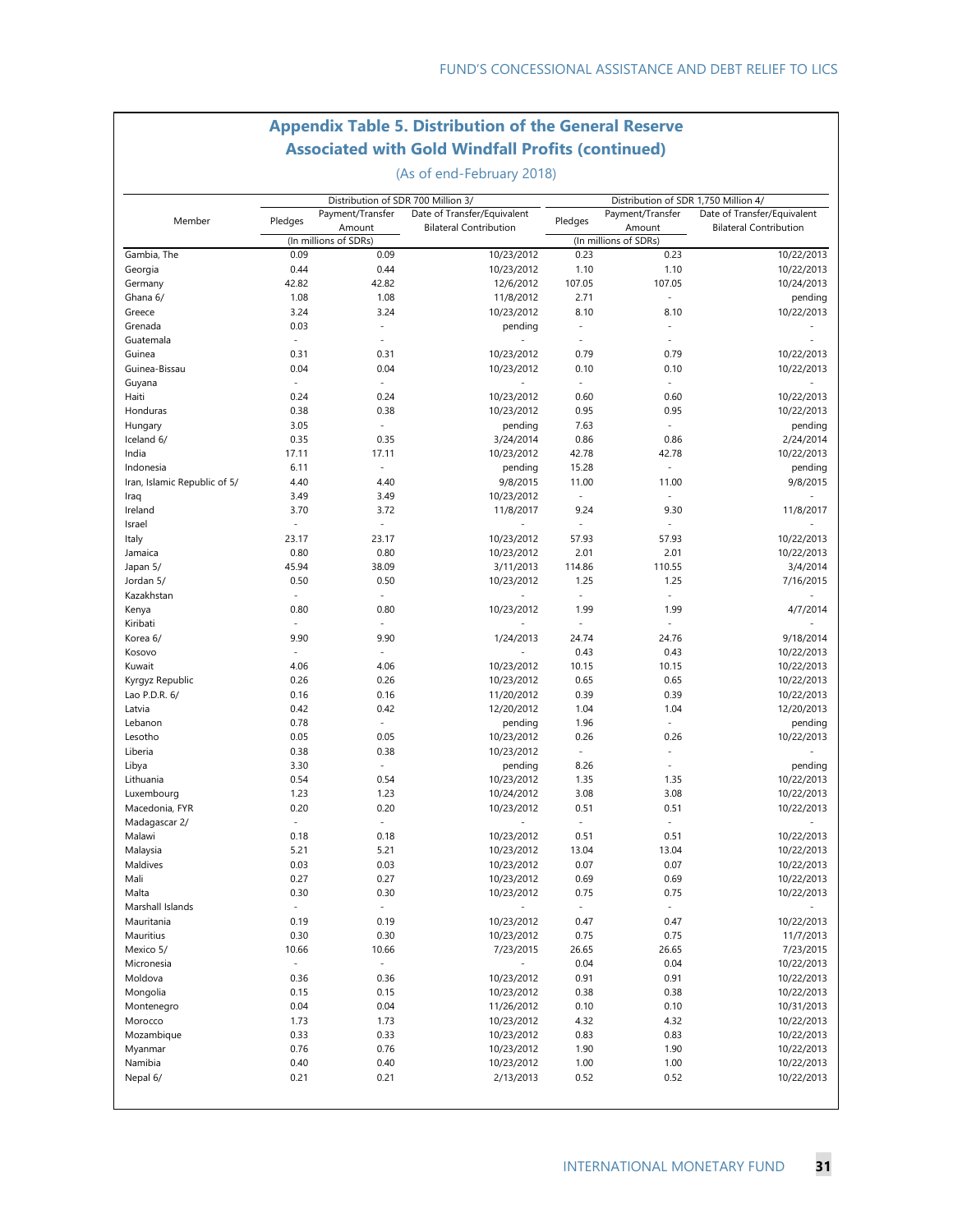### **Appendix Table 5. Distribution of the General Reserve Associated with Gold Windfall Profits (continued)**

(As of end-February 2018)

| Member                     | Pledges                  | Distribution of SDR 700 Million 3/<br>Payment/Transfer |                               |                          | Distribution of SDR 1,750 Million 4/ |                               |
|----------------------------|--------------------------|--------------------------------------------------------|-------------------------------|--------------------------|--------------------------------------|-------------------------------|
|                            |                          |                                                        | Date of Transfer/Equivalent   | Pledges                  | Payment/Transfer                     | Date of Transfer/Equivalent   |
|                            |                          | Amount                                                 | <b>Bilateral Contribution</b> |                          | Amount                               | <b>Bilateral Contribution</b> |
| Netherlands                | 15.18                    | (In millions of SDRs)<br>15.18                         | 10/23/2012                    | 37.94                    | (In millions of SDRs)<br>37.94       | 10/22/2013                    |
| New Zealand                | 2.63                     | 2.63                                                   | 10/23/2012                    | 6.57                     | 6.57                                 | 10/22/2013                    |
| Nicaragua                  | 0.38                     | 0.38                                                   | 10/23/2012                    | 0.96                     | 0.96                                 | 10/22/2013                    |
| Niger                      | 0.19                     | 0.19                                                   | 10/23/2012                    | 0.48                     | 0.48                                 | 10/22/2013                    |
|                            | 5.15                     | 5.15                                                   | 10/23/2012                    | 12.88                    | 12.88                                | 10/22/2013                    |
| Nigeria                    | 5.54                     | 5.54                                                   |                               | 13.84                    | 13.84                                | 12/6/2013                     |
| Norway<br>Oman             | 0.70                     | 0.70                                                   | 12/6/2013                     | 1.74                     | 1.74                                 | 10/22/2013                    |
|                            |                          |                                                        | 11/13/2013                    |                          |                                      |                               |
| Pakistan                   | 3.04<br>$\sim$           | 3.04<br>$\sim$                                         | 10/23/2012                    | 7.60<br>$\sim$           | 7.60<br>$\sim$                       | 10/22/2013                    |
| Palau                      |                          |                                                        |                               |                          |                                      |                               |
| Panama                     | 0.61                     | 0.61                                                   | 10/23/2012                    | 1.52                     | 1.52                                 | 10/22/2013                    |
| Papua New Guinea           | 0.39                     | 0.39                                                   | 10/23/2012                    | 0.97                     | ÷,                                   | pending                       |
| Paraguay                   | 0.29                     | 0.29                                                   | 10/7/2014                     | 0.73                     | 0.73                                 | 10/7/2014                     |
| Peru                       | 1.88                     | $\sim$                                                 | pending                       | 4.69                     |                                      | pending                       |
| Philippines                | 3.00                     | 3.00                                                   | 10/23/2012                    | $\overline{\phantom{a}}$ | $\overline{a}$                       |                               |
| Poland                     | 4.96                     | $\sim$                                                 | pending                       | 12.41                    | $\overline{a}$                       | pending                       |
| Portugal                   | 3.03                     | 3.03                                                   | 10/23/2012                    | 7.57                     | 7.57                                 | 10/22/2013                    |
| Qatar                      | 0.89                     | 0.89                                                   | 10/23/2012                    | 2.22                     | $\sim$                               | pending                       |
| Romania 6/                 | $\frac{1}{\sqrt{2}}$     | $\sim$                                                 |                               | 7.57                     | 7.58                                 | 12/18/2015                    |
| Russia 6/                  | 17.48                    | 17.49                                                  | 10/10/2013                    | 43.69                    | 43.69                                | 10/22/2013                    |
| Rwanda                     | 0.24                     | 0.24                                                   | 10/23/2012                    | 0.59                     | 0.59                                 | 10/22/2013                    |
| Samoa                      | $\overline{\phantom{a}}$ | $\sim$                                                 |                               | 0.09                     | 0.09                                 | 10/22/2013                    |
| San Marino                 | 0.07                     | 0.07                                                   | 10/23/2012                    | 0.08                     | 0.08                                 | 10/22/2013                    |
| Sao Tome                   | 0.02                     | 0.02                                                   | 10/23/2012                    | 0.05                     | 0.05                                 | 10/22/2013                    |
| Saudi Arabia               | 20.54                    | 20.54                                                  | 10/23/2012                    | 51.34                    | 51.34                                | 10/22/2013                    |
| Senegal                    | 0.48                     | 0.48                                                   | 10/23/2012                    | 1.19                     | 1.19                                 | 10/22/2013                    |
| Serbia, Republic of        | 1.37                     | 1.37                                                   | 10/23/2012                    | 3.44                     | 3.44                                 | 10/22/2013                    |
| Seychelles                 | 0.03                     | 0.03                                                   | 10/23/2012                    | 0.08                     | 0.08                                 | 10/22/2013                    |
| Sierra Leone               | 0.30                     | 0.30                                                   | 10/23/2012                    | 0.76                     | 0.76                                 | 10/22/2013                    |
| Singapore                  | 4.14                     | 4.14                                                   | 2/15/2017                     | 10.35                    | 10.37                                | 2/1/2017                      |
| Slovak Republic 5/         | 1.13                     | 1.13                                                   | 12/14/2012                    | 2.83                     | 2.83                                 | 12/4/2013                     |
| Slovenia                   | 0.40                     | 0.40                                                   | 12/4/2012                     | 1.01                     | 1.01                                 | 10/25/2013                    |
| Solomon Islands            | 0.03                     | 0.03                                                   | 10/23/2012                    | 0.08                     | 0.08                                 | 10/22/2013                    |
| Somalia 2/                 | $\ddot{\phantom{a}}$     | $\sim$                                                 |                               | $\bar{\phantom{a}}$      | $\sim$                               |                               |
| South Africa               | 5.49                     | 5.53                                                   | 8/31/2017                     | 13.73                    | 13.79                                | 5/22/2017                     |
| South Sudan                | $\overline{\phantom{a}}$ | $\sim$                                                 |                               | ÷,                       | $\sim$                               |                               |
|                            | 11.83                    | 11.83                                                  | 10/23/2012                    | 29.57                    | 29.57                                | 10/22/2013                    |
| Spain                      | 1.22                     | 1.22                                                   |                               | 3.04                     | 3.04                                 |                               |
| Sri Lanka 6/               |                          |                                                        | 2/1/2013                      |                          |                                      | 10/22/2013                    |
| St. Kitts                  |                          |                                                        |                               | $\bar{\phantom{a}}$      | $\bar{z}$                            |                               |
| St. Lucia                  |                          |                                                        |                               | 0.11                     | 0.11                                 | 10/22/2013                    |
| St. Vincent and Grenadines |                          |                                                        |                               | L.                       | $\ddot{\phantom{1}}$                 |                               |
| Sudan 2/                   |                          |                                                        |                               |                          |                                      |                               |
| Suriname                   |                          |                                                        |                               |                          |                                      |                               |
| Swaziland                  |                          |                                                        |                               |                          |                                      |                               |
| Sweden 6/                  | 7.04                     | 7.04                                                   | 11/19/2012                    | 17.61                    | 17.61                                | 10/22/2013                    |
| Switzerland 5/7/           | 10.17                    | 10.17                                                  | 1/23/2015                     | 25.42                    | 27.04                                | 1/24/2018                     |
| Syria                      | $\frac{1}{\sqrt{2}}$     | $\sim$                                                 |                               |                          | $\ddot{\phantom{0}}$                 |                               |
| Tajikistan                 | 0.26                     | 0.26                                                   | 10/23/2012                    | 0.64                     | 0.64                                 | 10/22/2013                    |
| Tanzania                   | 0.58                     | 0.58                                                   | 10/23/2012                    | 1.46                     | 1.46                                 | 10/22/2013                    |
| Thailand                   | 4.23                     | 4.23                                                   | 10/23/2012                    | 10.59                    | 10.59                                | 10/22/2013                    |
| Timor-Leste                | $\omega_{\rm c}$         | $\blacksquare$                                         |                               | 0.06                     | 0.06                                 | 10/22/2013                    |
| Togo                       | 0.22                     | 0.22                                                   | 10/23/2012                    | 0.54                     | 0.54                                 | 10/22/2013                    |
| Tonga                      | 0.02                     | 0.02                                                   | 10/23/2012                    | 0.05                     | 0.05                                 | 10/22/2013                    |
| Trinidad and Tobago        | 0.99                     | 0.99                                                   | 10/23/2012                    | $\sim$                   | $\blacksquare$                       |                               |
| Tunisia                    | 0.84                     | 0.84                                                   | 10/23/2012                    | 2.11                     | 2.11                                 | 10/22/2013                    |
| Turkey 5/                  | 4.28                     | 4.27                                                   | 4/5/2013                      | 10.70                    | 10.70                                | 12/9/2015                     |
| Turkmenistan               | 0.22                     | 0.22                                                   | 10/23/2012                    | 0.55                     | 0.55                                 | 10/22/2013                    |
| Tuvalu                     | $\omega$                 | $\omega$                                               |                               | 0.01                     | 0.01                                 | 10/22/2013                    |
|                            | 0.53                     | 0.53                                                   | 11/26/2014                    |                          | 1.33                                 |                               |
| Uganda                     |                          |                                                        |                               | 1.33                     |                                      | 11/26/2014                    |
| Ukraine                    | 4.03                     | 4.03                                                   | 10/23/2012                    | 10.08                    | 10.08                                | 10/22/2013                    |
|                            |                          |                                                        |                               |                          |                                      |                               |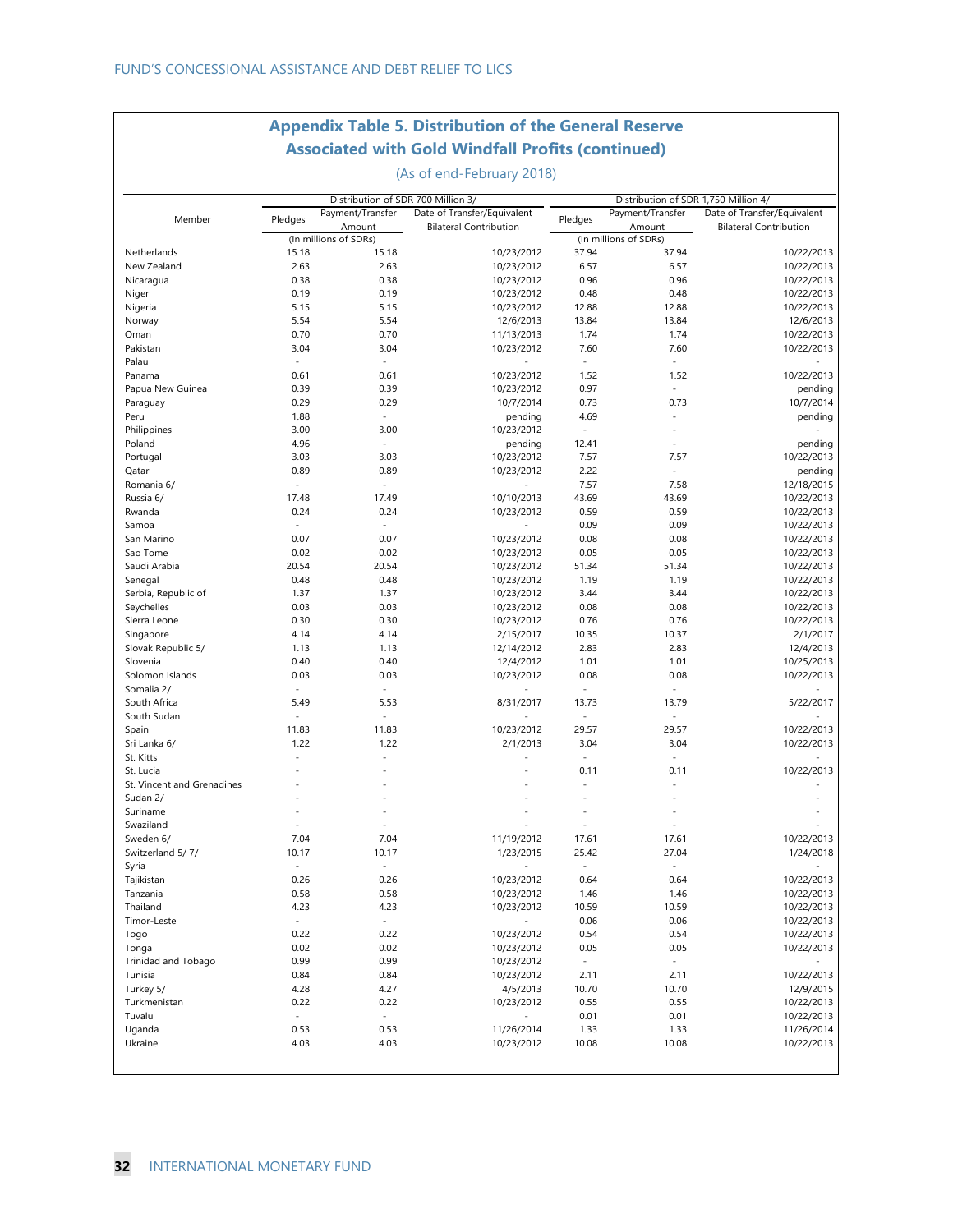#### **Appendix Table 5. Distribution of the General Reserve Associated with Gold Windfall Profits (concluded)**

(As of end-February 2018)

|                                  |         | Distribution of SDR 700 Million 3/ |                               |                          | Distribution of SDR 1,750 Million 4/ |                               |  |  |  |
|----------------------------------|---------|------------------------------------|-------------------------------|--------------------------|--------------------------------------|-------------------------------|--|--|--|
| Member                           | Pledges | Payment/Transfer                   | Date of Transfer/Equivalent   | Pledges                  | Payment/Transfer                     | Date of Transfer/Equivalent   |  |  |  |
|                                  |         | Amount                             | <b>Bilateral Contribution</b> |                          | Amount                               | <b>Bilateral Contribution</b> |  |  |  |
|                                  |         | (In millions of SDRs)              |                               |                          | (In millions of SDRs)                |                               |  |  |  |
| United Arab Emirates             | 2.21    | 2.21                               | 10/23/2012                    | 5.53                     | 5.53                                 | 10/22/2013                    |  |  |  |
| United Kingdom 5/                | 31.57   | 32.21                              | 3/21/2013                     | 78.92                    | 78.83                                | 4/7/2014                      |  |  |  |
| <b>United States</b>             | 123.83  | 123.83                             | 10/23/2012                    | 309.57                   | 309.57                               | 10/22/2013                    |  |  |  |
| Uruguay                          | 0.90    | 0.90                               | 10/23/2012                    | 2.25                     | 2.25                                 | 10/22/2013                    |  |  |  |
| Uzbekistan                       | 0.81    | $\sim$                             | pending                       | $\overline{\phantom{a}}$ | $\overline{\phantom{a}}$             |                               |  |  |  |
| Vanuatu                          | ۰       | $\sim$                             |                               | 0.12                     | 0.12                                 | 10/22/2013                    |  |  |  |
| Venezuela                        |         |                                    |                               |                          |                                      |                               |  |  |  |
| Vietnam 6/                       | 1.35    | 1.35                               | 4/5/2013                      | 3.39                     | 3.39                                 | 10/22/2013                    |  |  |  |
| Yemen, Republic of               |         | -                                  |                               | 1.79                     | 1.79                                 | 10/22/2013                    |  |  |  |
| Zambia                           | 1.44    | 1.44                               | 10/23/2012                    | 3.59                     | 3.59                                 | 10/22/2013                    |  |  |  |
| Zimbabwe                         | 1.04    | 1.04                               | 10/23/2012                    | 2.60                     | 2.60                                 | 10/22/2013                    |  |  |  |
| Total                            | 664.6   | 623.5                              |                               | 1,663.7                  | 1,563.9                              |                               |  |  |  |
| Total in percent of distribution | 94.9    | 89.1                               |                               | 95.1                     | 89.4                                 |                               |  |  |  |

1/ Self-sustained PRGT fundraising campaign.

2/ Madagascar was not approached with the request for contributing under either distribution; Sudan's and Somalia's shares were applied against their arrears.

3/ The distribution became effective on October 12, 2012 and was implemented on October 23, 2012. The amount distributed to members was based on the quota shares in place on the day the distribution was effected. Payments also include interest earned in Interim Administered Account on originally pledged amount, where applicable.

4/ The distribution became effective on October 10, 2013 and was implemented on October 22, 2013. The amount distributed to members was based on the quota shares in place on the day the distribution was effected. Payments also include interest earned in Interim Administered Account on originally pledged amount, where applicable.

5/ Member's actual contribution differs from initial pledge on account of foreign exchange rates on value date of payment.

6/ The actual contribution includes interest earned in the Interim Administered Account.

7/ Switzerland pledged to contribute its shares under both distributions in five equal annual installments. The last installment was received on January 24, 2018.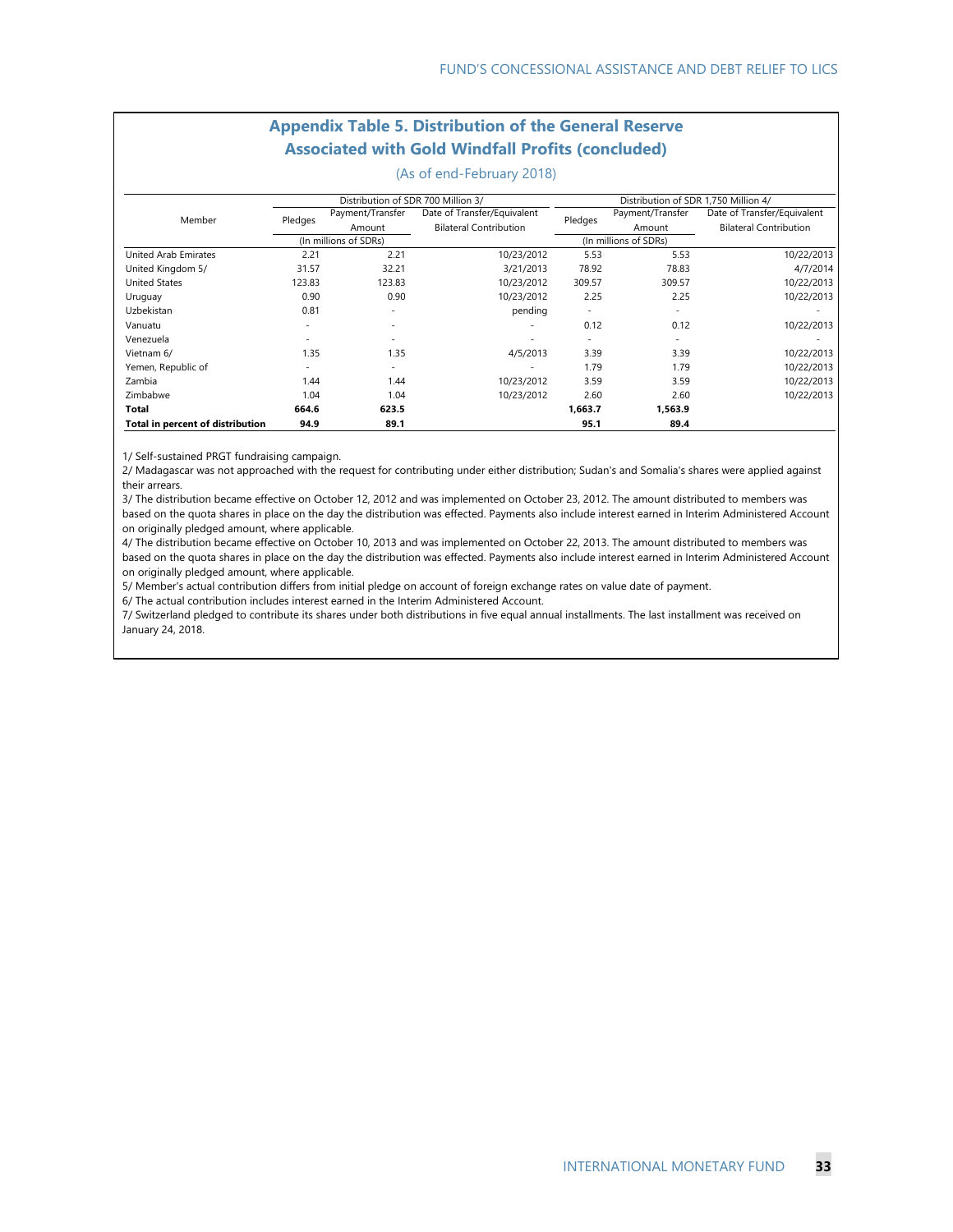## **Appendix Table 6. PRGT—Subsidy Agreements 1/**

(In millions of SDRs; as of end-February 2018)

|                                         | Effective date of |                            |        | Deposit/Investment Amount |               | <b>Interest Rate</b> | Maturity               |    |
|-----------------------------------------|-------------------|----------------------------|--------|---------------------------|---------------|----------------------|------------------------|----|
|                                         | agreement         | Vehicle 2/                 | Agreed | Received                  | Outstanding   | (percent)            | (years)                |    |
| Austria                                 |                   |                            |        |                           |               |                      |                        |    |
| Austrian National Bank                  | Jun. 8, 1988      | Admin. Account             | 60.0   | 60.0                      | $\sim$        | 0.5                  | $5\frac{1}{2} - 10$ 3/ |    |
| Austrian National Bank                  | Apr. 19, 1994     | Admin. Account             | 50.0   | 50.0                      | $\sim$        | 0.5                  | $5\frac{1}{2} - 10$ 3/ |    |
| <b>Belgium</b>                          |                   |                            |        |                           |               |                      |                        |    |
| National Bank of Belgium                | Jun. 30, 1989     | Admin. Account             | 100.0  | 100.0                     | ÷.            | 0.5                  | 10                     | 3/ |
| National Bank of Belgium                | Apr. 21, 1994     | Admin. Account             | 80.0   | 80.0                      | $\sim$ $\sim$ | 0.5                  | 10                     | 3/ |
| <b>Botswana</b>                         |                   |                            |        |                           |               |                      |                        |    |
| Bank of Botswana 4/5/                   | Jun. 30, 1994     | Admin, Account             | 6.9    | 6.9                       | ÷.            | 2.0                  | 10                     | 3/ |
| Bank of Botswana 6/7/                   | Aug. 22, 2012     | General Subsidy Account    | 1.5    | 1.5                       | 1.5           | 0.1                  | $5 + 5$                |    |
| Chile                                   |                   |                            |        |                           |               |                      |                        |    |
| Banco Central de Chile                  | Aug. 24, 1994     | Admin, Account             | 15.0   | 15.0                      | ÷.            | 0.5                  | 5                      | 3/ |
| China                                   |                   |                            |        |                           |               |                      |                        |    |
| People's Bank of China 6/8/             | Aug. 23, 2011     | General Subsidy Account    | 100.0  | 100.0                     | 100.0         | 0.1                  | 61/ <sub>4</sub> plus  |    |
| Greece                                  |                   |                            |        |                           |               |                      |                        |    |
| <b>Bank of Greece</b>                   | Nov. 30, 1988     | Admin. Account             | 35.0   | 35.0                      | $\sim$        | 0.5                  | $5\frac{1}{2} - 10$ 3/ |    |
| <b>Bank of Greece</b>                   | Apr. 22, 1994     | Admin. Account             | 35.0   | 35.0                      | $\sim$ $\sim$ | 0.5                  | $5\frac{1}{2} - 10$ 3/ |    |
| Indonesia                               |                   |                            |        |                           |               |                      |                        |    |
| Bank Indonesia 9/                       | Jun. 23, 1994     | Admin. Account             | 25.0   | 25.0                      | $\sim$ $\sim$ | $\sim$               | 10                     | 3/ |
| Bank Indonesia 10/                      | Jun. 30, 2014     | General Subsidy Account    | 25.0   | 25.0                      | $\sim$        | Variable 7/          | 1/3                    | 3/ |
|                                         |                   |                            | 25.0   | 25.0                      |               |                      | 4                      |    |
| Bank Indonesia 11/                      | Oct. 27, 2014     | General Subsidy Account    |        |                           | 25.0          | Variable 8/          |                        |    |
| Iran, Islamic Republic of               |                   |                            |        |                           | $\sim$        |                      |                        |    |
| Central Bank of Iran                    | May 24, 1994      | Admin. Account             | 5.0    | 5.0                       |               | 0.5                  | 10                     | 3/ |
| <b>Malaysia</b>                         |                   |                            |        |                           |               |                      |                        |    |
| Bank Negara Malaysia                    | May 17, 1988      | Subsidy Account            | 40.0   | 40.0                      | $\sim$        | 0.5                  | 10                     | 3/ |
| Bank Negara Malaysia 5/                 | Jun. 30, 1994     | Subsidy Account            | 40.0   | 40.0                      | $\sim$        | 2.0                  | 10                     | 3/ |
| <b>Malta</b>                            |                   |                            |        |                           |               |                      |                        |    |
| Central Bank of Malta                   | Dec. 13, 1989     | Subsidy Account            | 1.4    | 1.4                       | $\sim$        | 0.5                  | 13                     | 3/ |
| Central Bank of Malta                   | May 27, 1994      | PRGF-ESF Subsidy Account   | 1.4    | 1.4                       | $\sim$        | 0.5                  | 13                     | 3/ |
| Morocco                                 |                   |                            |        |                           |               |                      |                        |    |
| Bank Al.-Maghrib 12/                    | Mar. 22, 2012     | General Subsidy Account    | 7.8    | 7.8                       | 7.8           | ÷.                   | $5 + 0.5 + 5$          |    |
| Pakistan                                |                   |                            |        |                           |               |                      |                        |    |
| State Bank of Pakistan 13/              | Apr. 21, 1994     | <b>ECF Subsidy Account</b> | 10.0   | 10.0                      | ш.            | 0.5                  | 16                     | 3/ |
| Peru                                    |                   |                            |        |                           |               |                      |                        |    |
| Banco Central de Reserva del Peru 6/14/ | Jan. 29, 2010     | General Subsidy Account    | 6.1    | 6.1                       | 6.1           | 0.1                  | $7 + 7$                |    |
| Portugal                                |                   |                            |        |                           |               |                      |                        |    |
| Banco do Portugal                       | May 5, 1994       | Admin, Account             | 13.1   | 13.1                      | $\sim$        | 0.5                  | $6 - 10$               | 3/ |
| Saudi Arabia                            |                   |                            |        |                           |               |                      |                        |    |
| The Saudi Fund for Development and the  | Apr. 11, 2006     | General Subsidy Account    | 132.6  | 115.9                     | 115.9         | 0.5                  | $15\frac{1}{2}$        |    |
| Kingdom of Saudi Arabia 15/             |                   |                            |        |                           |               |                      |                        |    |
| Singapore                               |                   |                            |        |                           |               |                      |                        |    |
| Monetary Authority of Singapore         | Nov. 4, 1988      | Subsidy Account            | 40.0   | 40.0                      | $\sim$        | 2.0                  | 10                     | 3/ |
| Monetary Authority of Singapore 5/      | May 20, 1994      | Subsidy Account            | 40.0   | 40.0                      | $\sim$        | 2.0                  | 10                     | 3/ |
| Spain                                   |                   |                            |        |                           |               |                      |                        |    |
| Government of Spain 16/                 | Feb. 8, 1995      | General Subsidy Account    | 60.3   | 60.3                      | $\sim$ $\sim$ | 0.5                  | 10                     | 3/ |
| <b>Thailand</b>                         |                   |                            |        |                           |               |                      |                        |    |
| Bank of Thailand                        | Jun. 14, 1988     | Subsidy Account            | 20.0   | 20.0                      | ш.            | 2.0                  | 10                     | 3/ |
| Bank of Thailand                        | Apr. 22, 1994     | Subsidy Account            | 40.0   | 40.0                      | $\sim$        | 2.0                  | 10                     | 3/ |
| <b>Trinidad and Tobago</b>              |                   |                            |        |                           |               |                      |                        |    |
|                                         |                   |                            |        |                           |               |                      |                        |    |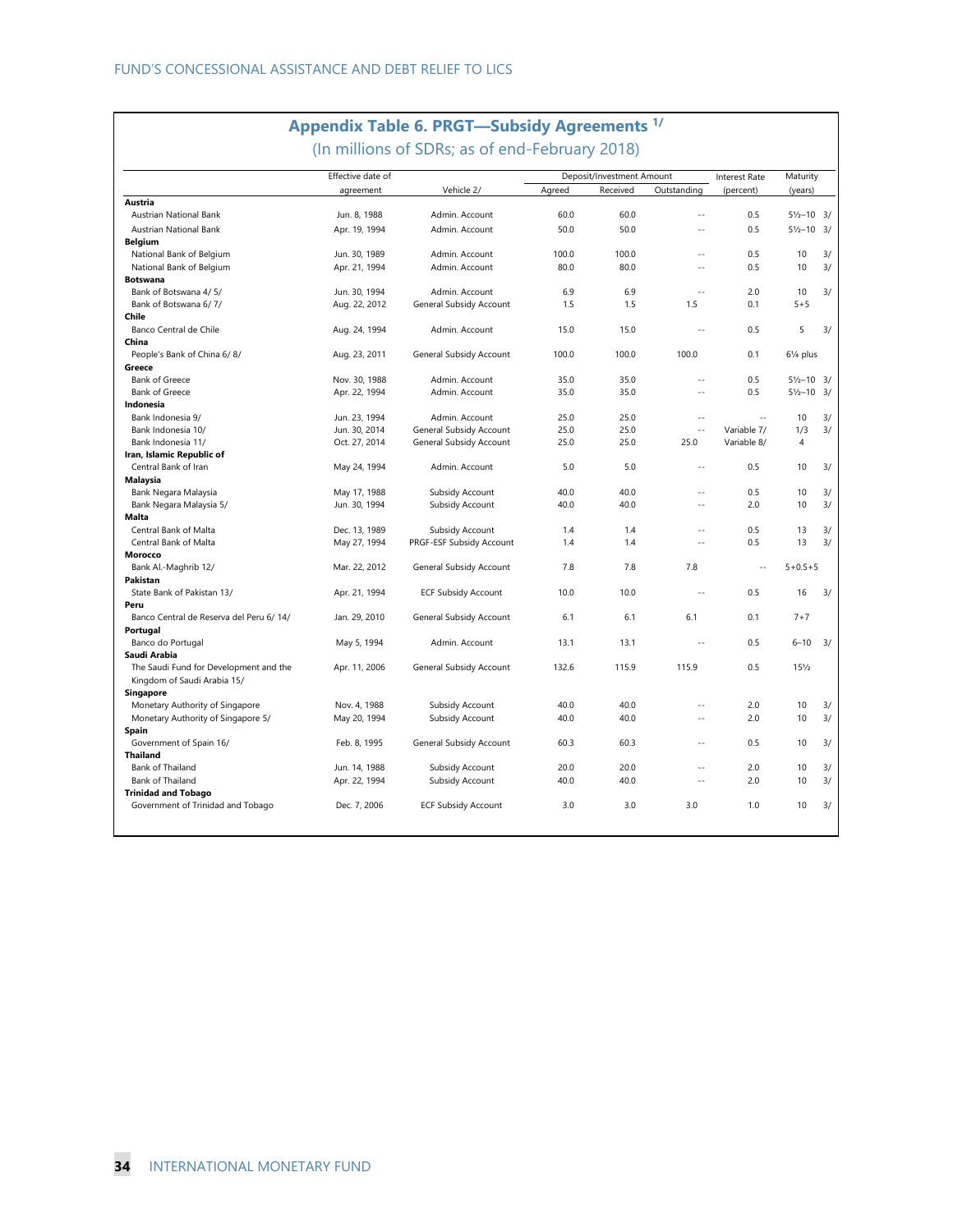## **Appendix Table 6. PRGT—Subsidy Agreements (concluded)**

(In millions of SDRs; as of end-February 2018)

|                                | Effective date of | Deposit/Investment Amount |         |          |               | Interest Rate | Maturity |  |
|--------------------------------|-------------------|---------------------------|---------|----------|---------------|---------------|----------|--|
|                                | agreement         | Vehicle 2/                | Agreed  | Received | Outstanding   | (percent)     | (years)  |  |
| Tunisia                        |                   |                           |         |          |               |               |          |  |
| Banque Centrale de Tunisie 17/ | May 4, 1994       | Subsidy Account           | 3.6     | 3.6      | $\sim$ $\sim$ | 0.5           | 10       |  |
| Uruguay                        |                   |                           |         |          |               |               |          |  |
| Banco Central del Uruguay 18/  | Jul. 7, 1994      | Subsidy Account           | 7.2     | 7.2      | $\sim$ $\sim$ | $-$           | 10       |  |
| Banco Central del Uruguay 6/   | Mar. 11, 2010     | General Subsidy Account   | 2.0     | 2.0      | 2.0           | $-$           | 10       |  |
| Total                          |                   |                           | 1.031.9 | 1.015.2  | 261.4         |               |          |  |

1/ Agreements to provide subsidy contributions to the PRGT in the form of income earned on the deposit/investment in the Trust, net of below market rate of interest paid to the contributor on the principal of the deposit/investment. These do not include subsidies provided to the Trust as direct grants.

2/ As a result of renaming of the PRGT and its subsidy accounts in January 2010, the name of subsidy account shown represents the current name of the account for deposits/investments that have not yet expired, and the old name of the account for deposits/investments that have been repaid.

3/ Matured and repaid or repurposed.

4/ Equivalent of US\$10 million (at the exchange rate of June 29, 1994).

5/ The Fund made early repayments to Botswana, Malaysia, and Singapore on March 1, 2004.

6/ No interest is paid if net investment earnings are lower than 0.1 percent per annum.

7/ In August 2017, the agreement was extended to August 30, 2022.

8/ In November 2017, the agreement was extended until pledged contribution of SDR 17.5 million in 2008 NPV terms is generated from the investment.

9/ Interest rate paid was equivalent to return obtained on the investment (net of costs) less 2 percent per annum. If net return was less than 2 percent per annum, the deposit bore zero interest. The investment was extended in 2004 for another 10 years to benefit the HIPC Trust.

10/ This was a temporary deposit agreement, which matured on October 27, 2014, when a new deposit agreement was finalized. The PRGT General Subsidy Account had benefited from the investment income of up to 2 percent while any excess of the 2 percent investment income had to be for the benefit of Bank Indonesia.

11/ The deposit became effective on October 27, 2014 (replacing June 2014 temporary agreement) and matures on December 31, 2018. The investment income of up to 2 percent shall be transferred for the benefit of the PRGT General Subsidy Account and any excess above the 2 percent shall benefit Bank Indonesia. The principal of the deposit is invested separately from other Trust's assets.

12/ In March 2017, Morocco extended its investment agreement by additional six months and then by additional five years to September 22, 2022. 13/ Several deposits totaling SDR 10 million, which were all repaid in March 2010, sixteen years after the effective date of the first deposit.

14/ In January 2017, Peru extended its investment agreement by additional seven years, until January 29, 2024.

15/ The received amount includes (i) a new investment of SDR 38.2 million and (ii) a rollover of two investments of SDR 49.8 million and SDR 27.9 million from the PRG-HIPC Trust upon their maturities in 2011–14. The remaining SDR 16.7 million will be transferred from PRG-HIPC Trust upon maturity of the related deposit at end-2018.

16/ The investment was made from repayments of each of the first nine (out of ten) semiannual drawings of SDR 67 million loan from the Government of Spain (the Instituto de Crédito Oficial) to the PRGT. The agreement expired in November 2012.

17/ Equivalent of US\$5 million (at the exchange rate of May 11, 1994).

18/ Interest rate paid was equivalent to return obtained on the investment (net of costs) less 2.6 percent per annum. No interest paid if net return was 2.6 percent per annum or less.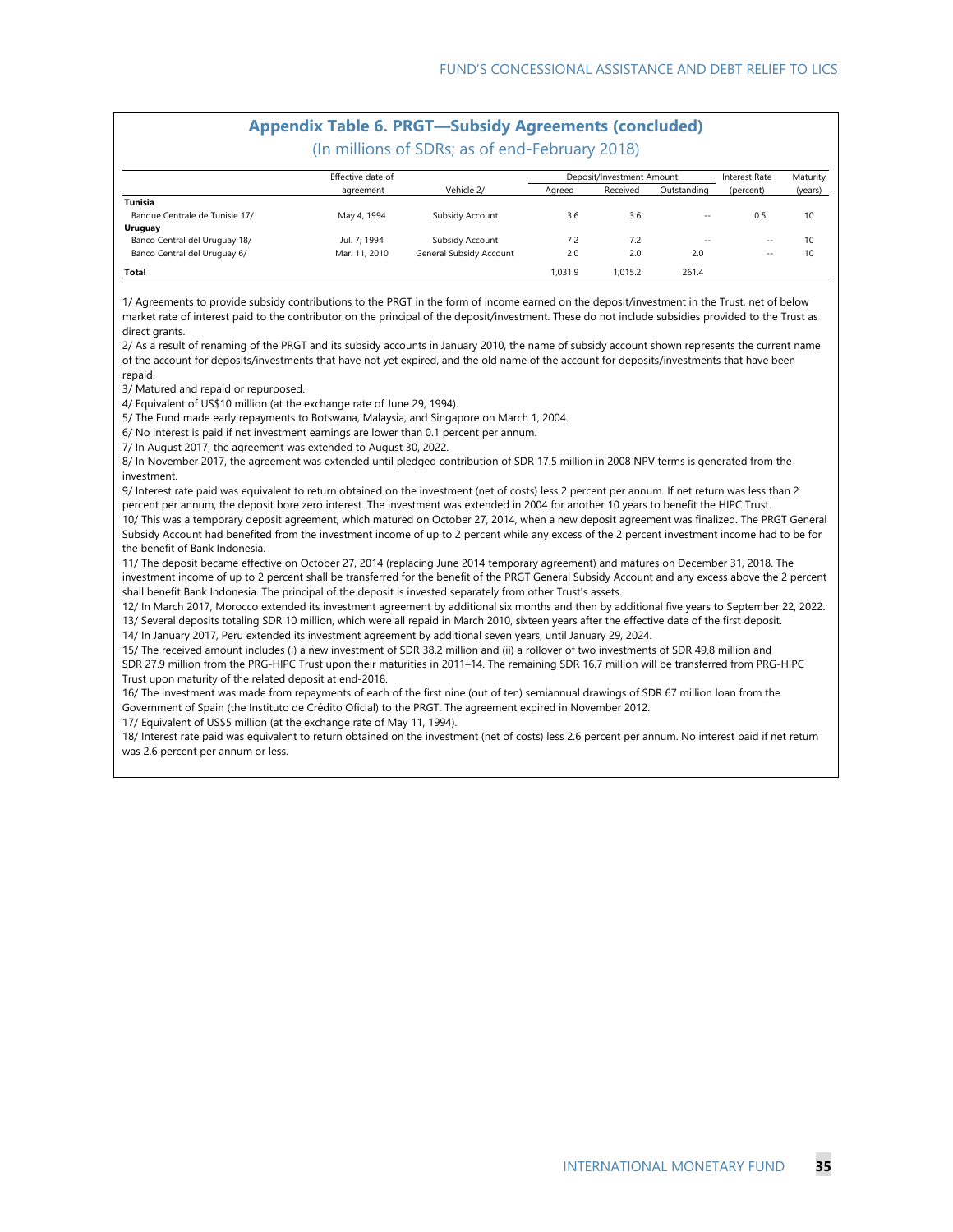| <b>Appendix Table 7. PRG-HIPC Trust—Bilateral Deposit/Investment Agreements</b> |  |
|---------------------------------------------------------------------------------|--|
| (In SDRs; as of end-February 2018)                                              |  |

| Contributor               | Type of agreement                                        | Effective date<br>of agreement | Amount         | Amount<br>outstanding | Interest rate<br>(per annum) | Term/date<br>of maturity 1/ |
|---------------------------|----------------------------------------------------------|--------------------------------|----------------|-----------------------|------------------------------|-----------------------------|
| Algeria                   | Deposit Agreement                                        | 3/27/2001                      | 7,600,000      | 7,600,000             | 0%                           | 20 years                    |
| Argentina                 | Deposit Agreement                                        | 5/4/2001                       | 15,628,059     | 15,628,059            | 0%                           | 19 years                    |
| Botswana                  | <b>Investment Agreement</b>                              | 4/25/1997                      | 14,607,060     |                       | 2%                           | 4/30/2002 2/                |
| Botswana                  | <b>Investment Agreement</b>                              | 8/9/2002                       | 15,065,760     |                       | 1%, variable 3/              | 5 years 2/                  |
| Botswana                  | <b>Investment Agreement</b>                              | 5/9/2008                       | 6,142,590      |                       | 1%, variable 3/              | 5 years 2/                  |
| Brunei Darussalam         | Deposit Agreement                                        | 10/24/2001                     | 52,351         | 52,351                | 0%                           | 12/31/2018                  |
| Chile                     | Deposit Agreement                                        | 10/1/1999                      | 15,000,000     |                       | 0.5%                         | 5 years 2/                  |
| Colombia                  | Deposit Agreement                                        | 9/21/2001                      | 1,181,774      | 1,181,774             | 0%                           | 12/31/2018                  |
| Croatia                   | Deposit Agreement                                        | 4/9/2001                       | 519,161        | 519,161               | 0%                           | 12/31/2018                  |
| Czech Republic            | Deposit Agreement                                        | 2/22/2000                      | 5,664,038      | 5,664,038             | 0%                           | 20 years                    |
| Egypt                     | Deposit Agreement                                        | 6/16/2000                      | 1,723,680      | 1,723,680             | 0%                           | 12/31/2018                  |
| Fiji                      | Deposit Agreement                                        | 8/28/2003                      | 194,021        | 194,021               | 0%                           | 12/31/2018                  |
| Finland                   | Deposit Agreement                                        | 2/22/2001                      | 5,811,869      | 5,811,869             | 0%                           | 12/31/2018                  |
| Germany                   | Deposit Agreement                                        | 1/31/2000                      | 220,656,300 4/ |                       | 0%                           | 10 years $2/$               |
| Ghana                     | Deposit Agreement                                        | 5/10/2000                      | 982,328        |                       | 0.5%                         | 10 years 2/                 |
| Greece                    | Deposit Agreement                                        | 2/22/2001                      | 5,440,000      |                       | 0%                           | 10 years $2/$               |
| Hungary                   | Deposit Agreement                                        | 12/8/2000                      | 9,237,105      | 9,237,105             | 0%                           | 12/9/2018                   |
| India                     | Deposit Agreement                                        | 3/31/2000                      | 31,370,304     | 31,370,304            | 0%                           | 12/31/2018                  |
| Indonesia                 | Deposit Agreement                                        | 7/18/2000                      | 4,850,030      | 4,850,030             | 0%                           | 12/31/2018                  |
| Indonesia                 | The Instrument for the<br>Administered Account Indonesia | 6/30/2004                      | 25,000,000     |                       | Variable 5/                  | June, 2014 2/               |
| Iran, Islamic Republic of | <b>Investment Agreement</b>                              | 5/30/1997                      | 5,000,000 6/   |                       | 0.5%                         | 10 years 2/                 |
| Kuwait                    | Deposit Agreement                                        | 7/25/2000                      | 4,196,595      | 4,196,595             | 0%                           | 12/31/2018                  |
| Libya                     | Deposit Agreement                                        | 10/8/2002                      | 9,950,370      | 9,950,370             | 0%                           | 12/31/2019                  |
| Malaysia                  | Investment Agreement                                     | 6/26/1998                      | 20,000,000     |                       | 0.5%, variable 7/            | 10 years $2/$               |
| Malaysia                  | Deposit Agreement                                        | 5/29/2001                      | 7,368,106      | 7,368,106             | 0%                           | 12/31/2018                  |
| Morocco                   | Deposit Agreement                                        | 6/22/2000                      | 2,186,968      | 2,186,968             | 0%                           | 20 years                    |
| Oman                      | Deposit Agreement                                        | 7/5/2001                       | 1,057,041      | 1,057,041             | 0%                           | 12/31/2018                  |
| Pakistan                  | Deposit Agreement                                        | 6/22/2000                      | 4,659,307      | 4,659,307             | 0%                           | 20 years                    |
| Paraguay                  | Deposit Agreement                                        | 12/18/2001                     | 310,097        |                       | 1%                           | 5 years 2/                  |
| Peru                      | Deposit Agreement                                        | 1/28/2000                      | 6,143,881      |                       | 1.5%                         | 10 years $2/$               |
| Poland                    | Deposit Agreement                                        | 6/12/2000                      | 7,073,780      | 7,073,780             | 0%                           | 20 years                    |
| Qatar                     | Deposit Agreement                                        | 5/25/2000                      | 749,713        | 749,713               | 0%                           | 12/31/2018                  |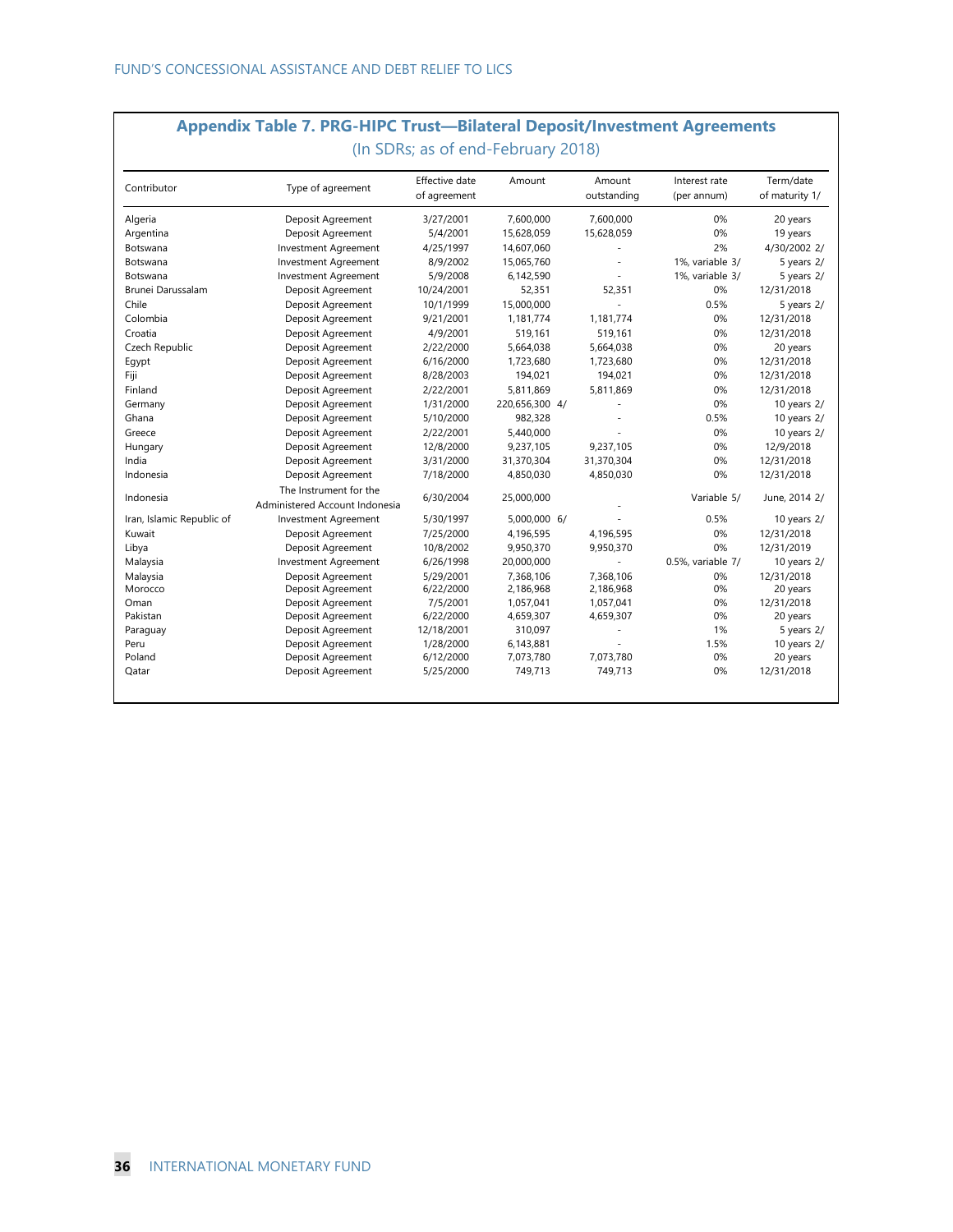#### **Appendix Table 7. PRG-HIPC Trust—Bilateral Deposit/Investment Agreements (concluded)**  (In SDRs; as of end-February 2018)

| Contributor          | Type of agreement           | Effective date<br>of agreement | Amount     |     | Amount<br>outstanding    | Interest rate<br>(per annum) | Term/date<br>of maturity 1/ |
|----------------------|-----------------------------|--------------------------------|------------|-----|--------------------------|------------------------------|-----------------------------|
| Saudi Arabia         | Memorandum of Understanding | 3/16/2001                      | 27.850.000 | -87 | ٠                        | 0.5%                         | 10 years 2/                 |
| Saudi Arabia         | Memorandum of Understanding | 3/16/2001                      | 49.820.000 |     | $\overline{\phantom{a}}$ | 0.5%                         | 10 years 2/                 |
| Saudi Arabia         | Memorandum of Understanding | 3/16/2001                      | 16.709.643 | 9/  | 16.709.643               | 0%                           | 12/31/2018                  |
| Singapore            | <b>Investment Agreement</b> | 11/20/1998                     | 40.000.000 |     | ٠                        | 0.5%, variable 10/           | 10 years $2/$               |
| Singapore            | Deposit Agreements          | 4/24/2001                      | 4.045.647  |     | 4,045,647                | 0%                           | 12/31/2018                  |
| Sri Lanka            | Deposit Agreement           | 4/24/2000                      | 788.783    |     | 788.783                  | 0%                           | 12/31/2018                  |
| St. Lucia            | Deposit Agreement           | 8/23/2000                      | 100,000    |     | ٠                        | 0.5%                         | 10 years $2/$               |
| Sweden               | Deposit Agreement           | 11/1/2001                      | 18,600,000 |     | 18,600,000               | 0%                           | 12/31/2018                  |
| Thailand             | Investment Agreement        | 3/14/2001                      | 6,128,354  |     | 6,128,354                | 0%                           | 19 years 11/                |
| Tonga                | Deposit Agreement           | 8/28/2003                      | 25,898     |     | 25,898                   | 0%                           | 12/31/2018                  |
| Tunisia              | Deposit Agreement           | 3/20/2001                      | 2,361,605  |     | 2,361,605                | 0.5%                         | 20 years                    |
| United Arab Emirates | Deposit Agreement           | 7/24/2001                      | 5,141,462  |     | 5,141,462                | 0%                           | 12/31/2018                  |
| Uruguay              | Deposit Agreement           | 3/13/2002                      | 7.940.000  |     | ۰                        | Variable 12/                 | 10 years $2/$               |
| Vietnam              | Deposit Agreement           | 5/24/2000                      | 522,962    |     | 522,962                  | 0%                           | 12/31/2018                  |

1/ Some agreements specify the maturity date, while some state a term; a "10 years" term indicates that the deposit is due in 10 years from the effective date of the agreement.

2/ Matured and repaid or repurposed.

3/ Original interest rate was 2% per annum; in August 2004, the rate was amended to 1% per annum, but could have been reverted to 2% per annum if the return on investment reached 3% per annum.

4/ The agreement amount was Euro 300 million.

5/ 2% per annum of the net investment earnings (or any lesser amount if the returns on investments was below 2%) was to be transferred to the PRGF-HIPC Trust and the remainder to the depositor. Upon maturity of the deposit in June 2014, the Indonesian authorities agreed to put the SDR 25 million principal in a temporary deposit, pending an agreement to reinvest it to benefit the PRGT.

6/ Five annual installments, each equivalent to SDR 1 million, of 10 year maturity.

7/ Two installments (received in June 1998 and August 1999) with maturity date of 10 years each. Original interest rate of 2% per annum was amended in June 2004 to 0.5% per annum, with an option to be reverted to 2% per annum if the return on investment reached 2% per annum. 8/ This investment consisted of 14 installments, each of 10 year maturity, with the first one received on March 27, 2001 and the last one on September 27, 2004. The installments originated from repayments of the outstanding amounts of loans made by the SFD to PRGF borrowers and the date of each installment corresponded to the date of repayment of the associated loans. Upon maturity, each subsequent installment has been reinvested to benefit the PRGT.

9/ Committed to be transferred upon maturity to the PRGT as an investment, and to become a grant on December 31, 2021.

10/ Four annual installments of SDR 10 pmillions each (received in November 1998, August 1999, August 2000, and August 2001, respectively) and 10 year maturity. Original interest rate of 2% per annum was amended in August 2004 to 0.5% per annum, with an option to revert to 2% per annum if the return on investment reached 2% per annum.

11/ Maturity of 19 years or at the end of life of the Trust, whichever is earlier.

12/ Interest rate obtained by the Trust minus 2.6% per annum; if the interest rate was 2.6% per annum or less, no interest was paid to the depositor.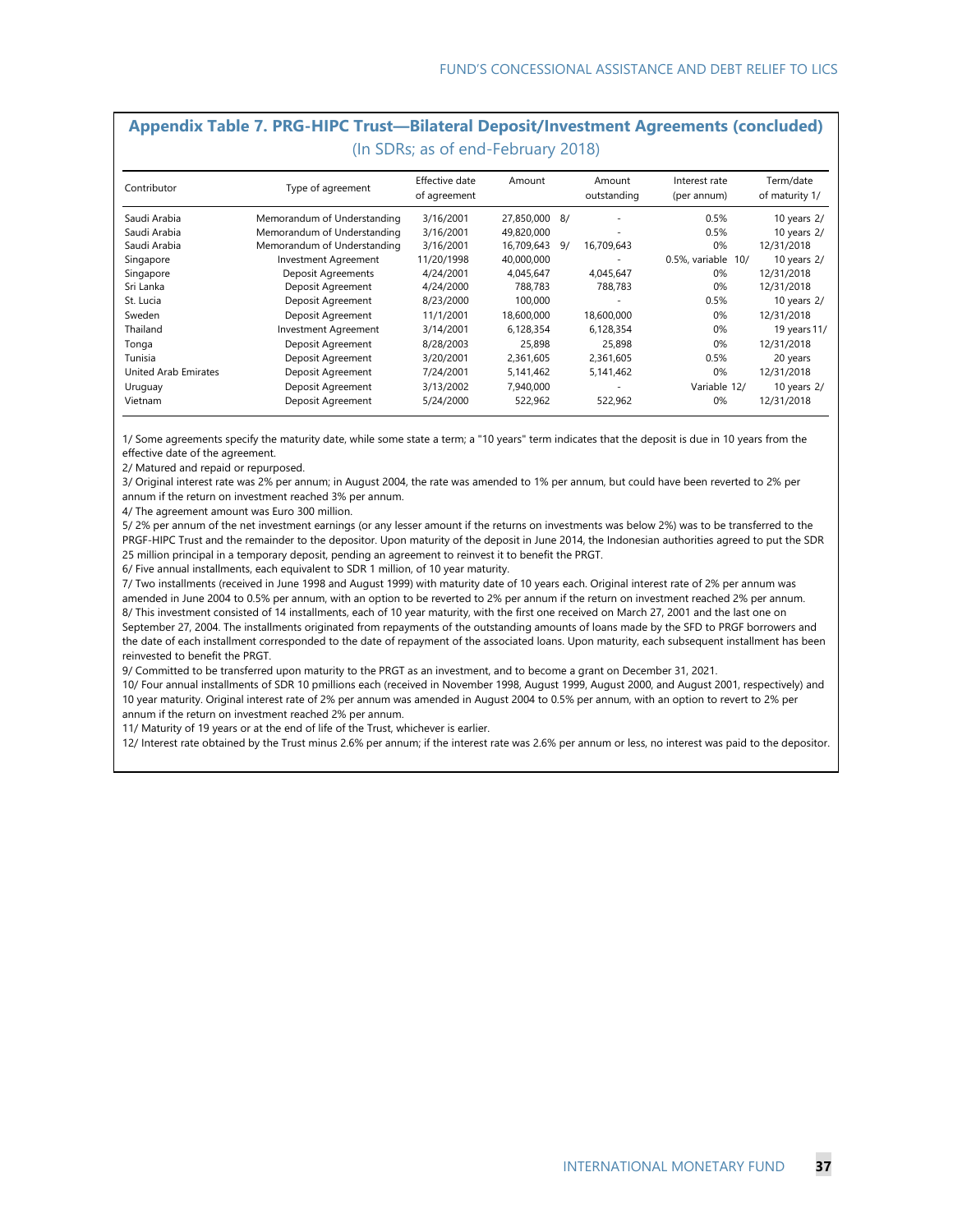# **Appendix Table 8. Pending Bilateral Contributions of Subsidy Resources to the PRGT and PRG-HIPC Trust**

| Country                    | Contribution pledged                                                                                              | Of which                 |                |  |
|----------------------------|-------------------------------------------------------------------------------------------------------------------|--------------------------|----------------|--|
|                            |                                                                                                                   | Amount received          | Amount pending |  |
|                            | Under the HIPC Initiative fundraising round 1/                                                                    |                          |                |  |
| Bahrain                    | 0.90                                                                                                              |                          | 0.90           |  |
| Dominican Republic         | 0.50                                                                                                              | $\overline{\phantom{a}}$ | 0.50           |  |
| Gabon                      | 2.50                                                                                                              | 0.60                     | 1.90           |  |
| Grenada                    | 0.10                                                                                                              | $\overline{a}$           | 0.10           |  |
| Lebanon                    | 0.40                                                                                                              |                          | 0.40           |  |
| <b>Maldives</b>            | 0.01                                                                                                              |                          | 0.01           |  |
| Trinidad & Tobago          | 1.62                                                                                                              |                          | 1.62           |  |
| Vanuatu                    | 0.10                                                                                                              |                          | 0.10           |  |
| Venezuela                  | 20.35                                                                                                             |                          | 20.35          |  |
| <b>Subtotal</b>            | 26.48                                                                                                             | 0.60                     | 25.88          |  |
|                            | Under the ESF fundraising round                                                                                   |                          |                |  |
| Oman                       | 3.00                                                                                                              | 2.20                     | 0.80           |  |
| <b>Trinidad and Tobago</b> | 0.80                                                                                                              | 0.17                     | 0.63           |  |
| <b>Subtotal</b>            | 3.80                                                                                                              | 2.37                     | 1.43           |  |
|                            | Under the 2009 fundraising round                                                                                  |                          |                |  |
| Saudi Arabia               | 16.70                                                                                                             |                          | 16.702/        |  |
| South Africa               | 3.40                                                                                                              |                          | 3.40           |  |
| <b>Trinidad and Tobago</b> | 0.60                                                                                                              |                          | 0.60           |  |
| Subtotal                   | 20.70                                                                                                             |                          | 20.70          |  |
|                            | Under the first distribution of the general reserve associated with gold windfall profits (of SDR 700 million)    |                          |                |  |
| Brazil                     | 12.50                                                                                                             |                          | 12.50          |  |
| Costa Rica                 | 0.48                                                                                                              |                          | 0.48           |  |
| Grenada                    | 0.03                                                                                                              |                          | 0.03           |  |
| Hungary                    | 3.05                                                                                                              |                          | 3.05           |  |
| Indonesia                  | 6.11                                                                                                              |                          | 6.11           |  |
| Lebanon                    | 0.78                                                                                                              |                          | 0.78           |  |
| Libya                      | 3.30                                                                                                              |                          | 3.30           |  |
| Peru                       | 1.88                                                                                                              |                          | 1.88           |  |
| Poland                     | 4.96                                                                                                              |                          | 4.96           |  |
| Uzbekistan                 | 0.81                                                                                                              |                          | 0.81           |  |
|                            |                                                                                                                   |                          |                |  |
| Subtotal                   | 33.91                                                                                                             |                          | 33.91          |  |
|                            | Under the second distribution of the general reserve associated with gold windfall profits (of SDR 1,750 million) |                          |                |  |
| Azerbaijan                 | 1.18                                                                                                              |                          | 1.18           |  |
| Bahrain                    | 0.99                                                                                                              |                          | 0.99           |  |
| Brazil                     | 31.24                                                                                                             |                          | 31.24          |  |
| Colombia                   | 5.57                                                                                                              |                          | 5.57           |  |
| Costa Rica                 | 1.21                                                                                                              |                          | 1.21           |  |
| <b>Equatorial Guinea</b>   | 0.38                                                                                                              |                          | 0.38           |  |
| Ghana                      | 2.71                                                                                                              |                          | 2.71           |  |
| Hungary                    | 7.63                                                                                                              |                          | 7.63           |  |
| Indonesia                  | 15.28                                                                                                             |                          | 15.28          |  |
| Lebanon                    | 1.96                                                                                                              |                          | 1.96           |  |
| Libya                      | 8.26                                                                                                              |                          | 8.26           |  |
| Papua New Guinea           | 0.97                                                                                                              |                          | 0.97           |  |
| Peru                       | 4.69                                                                                                              |                          | 4.69           |  |
| Poland                     | 12.41                                                                                                             |                          | 12.41          |  |
| Qatar                      | 2.22                                                                                                              |                          | 2.22           |  |
| Subtotal                   | 96.71                                                                                                             |                          | 96.71          |  |
| <b>Total</b>               | 181.61                                                                                                            | 2.97                     | 178.63         |  |

1/ Estimated on "as needed" basis.

2/ To be provided at end-2021 upon maturity of Saudi Arabia investment for the benefit of HIPC and then PRGT.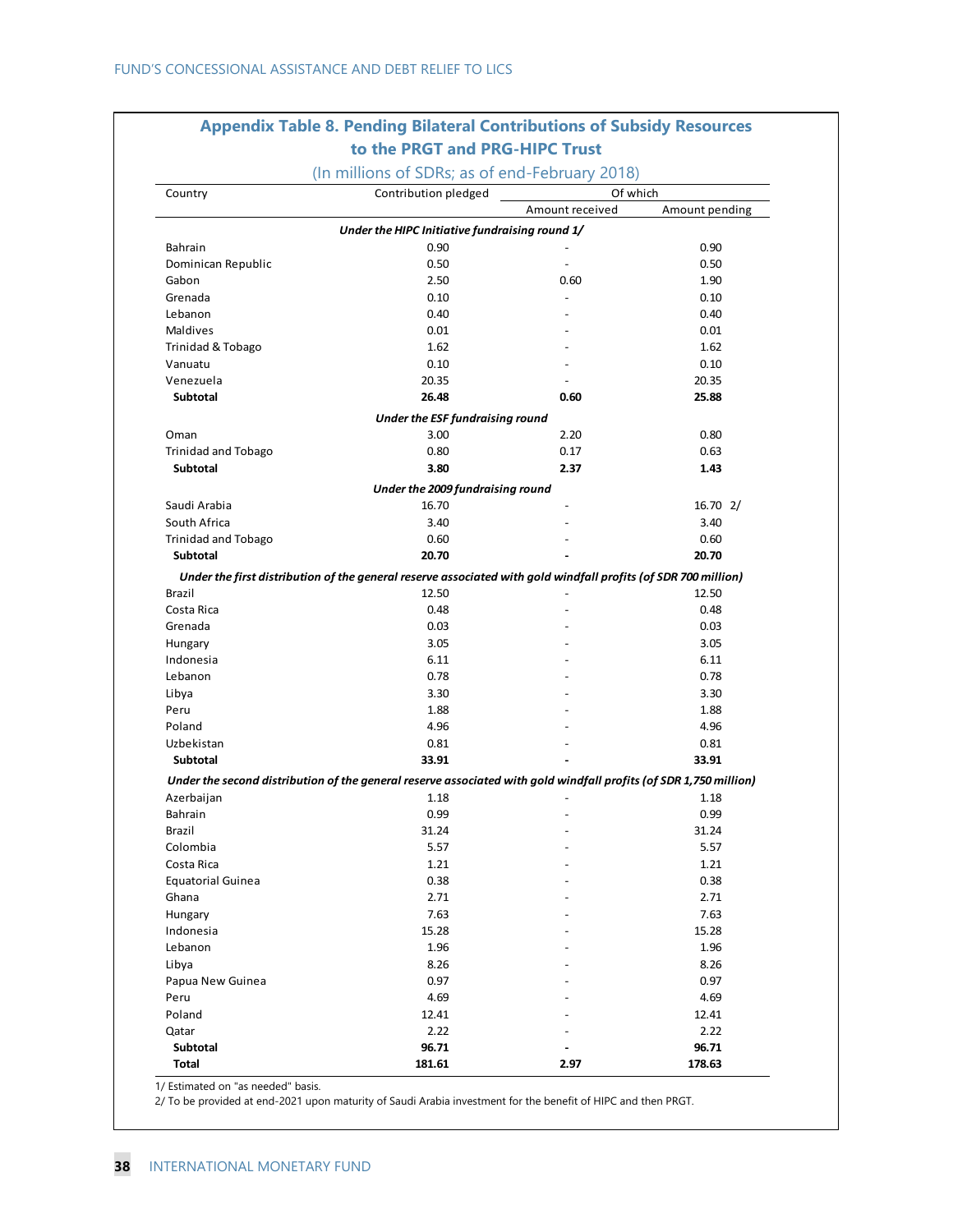| Year         | Reserve Account<br>balance | Outstanding<br>PRGT credit 3/ | Reserve coverage<br>ratio (In percent) |
|--------------|----------------------------|-------------------------------|----------------------------------------|
|              | (A)                        | (B)                           | (A)/(B)                                |
| 1988         | 169                        | 103                           | 164.1                                  |
| 1989         | 272                        | 510                           | 53.3                                   |
| 1990         | 395                        | 795                           | 49.7                                   |
| 1991         | 513                        | 1,320                         | 38.9                                   |
| 1992         | 630                        | 1,786                         | 35.3                                   |
| 1993         | 793                        | 2,005                         | 39.6                                   |
| 1994         | 1,009                      | 2,786                         | 36.2                                   |
| 1995         | 1,336                      | 3,919                         | 34.1                                   |
| 1996         | 1,716                      | 4,446                         | 38.6                                   |
| 1997         | 2,093                      | 4,892                         | 42.8                                   |
| 1998         | 2,345                      | 5,421                         | 43.3                                   |
| 1999         | 2,548                      | 5,820                         | 43.8                                   |
| 2000         | 2,714                      | 5,773                         | 47.0                                   |
| 2001         | 2,917                      | 5,971                         | 48.9                                   |
| 2002         | 3,079                      | 6,636                         | 46.4                                   |
| 2003         | 3,115                      | 6,703                         | 46.5                                   |
| 2004         | 3,174                      | 6,632                         | 47.9                                   |
| 2005         | 3,285                      | 6,185                         | 53.1                                   |
| 2006         | 3,392                      | $3,656$ $1/$                  | 92.8                                   |
| 2007         | 3,557                      | 3,673                         | 96.8                                   |
| 2008         | 3,818                      | 3,895                         | 98.0                                   |
| 2009         | 3,926                      | 4,965                         | 79.1                                   |
| 2010<br>2011 | 3,967<br>3,981             | 5,068<br>5,092                | 78.3<br>78.2                           |
| 2012         | 3,962 2/                   | 5,581                         | 71.0                                   |
| 2013         | 3,919 2/                   | 5,972                         | 65.6                                   |
| 2014         | $3,861$ 2/                 | 6,063                         | 63.7                                   |
| 2015         | 3,826 2/                   | 6,398                         | 59.8                                   |
| 2016         | 3,880                      | 6,380                         | 60.8                                   |
| 2017         | 3,816 2/                   | 6,434                         | 59.3                                   |

1/ The decline in total PRGT credit outstanding by about 40 percent from 2005 reflects early repayments arising from the delivery of HIPC and MDRI debt relief.

2/ The decline in Reserve Account balances during 2012-15 and in 2017 is on account of the administrative fees reimbursed to the GRA that have exceeded net investment returns.

3/ Credit outstanding to PRGT lenders.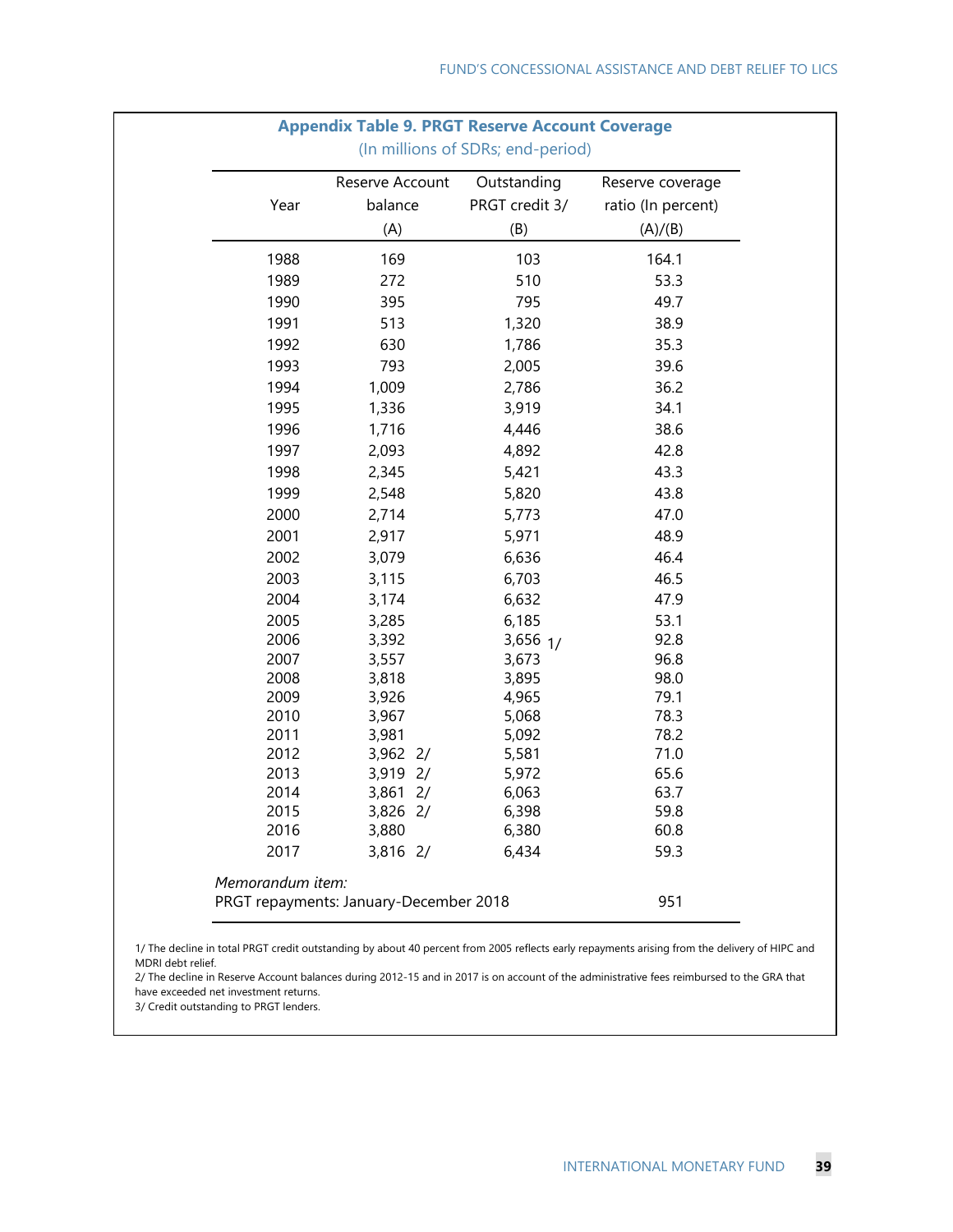|                                        |                          | New resources                | Total contributions          |                          |  |
|----------------------------------------|--------------------------|------------------------------|------------------------------|--------------------------|--|
|                                        | MDRI-II Transfer         | Pledged                      | Received                     | received                 |  |
|                                        | In SDR million           | In US\$ million              | SDR equivalent               | SDR equivalent           |  |
| Argentina                              | 0.40                     | $\qquad \qquad \blacksquare$ | $\qquad \qquad \blacksquare$ | 0.40                     |  |
| Australia                              | 0.13                     |                              |                              | 0.13                     |  |
| Austria 1/                             | $\Box$                   |                              |                              | $\overline{\phantom{a}}$ |  |
| Bangladesh                             | 0.01                     |                              |                              | 0.01                     |  |
| Belgium                                | 1.37                     |                              |                              | 1.37                     |  |
| Botswana                               | 0.02                     |                              |                              | 0.02                     |  |
| Canada                                 | 2.94                     |                              |                              | 2.94                     |  |
| Chile                                  | 0.05                     |                              |                              | 0.05                     |  |
| China                                  | 0.15                     |                              |                              | 0.15                     |  |
| Denmark                                | 0.82                     |                              |                              | 0.82                     |  |
| Egypt                                  | 0.15                     |                              |                              | 0.15                     |  |
| Finland                                | 0.53                     |                              |                              | 0.53                     |  |
| France                                 | 4.04                     |                              |                              | 4.04                     |  |
| Germany                                | 2.29                     | 30.00                        | 21.49                        | 23.79                    |  |
| Greece                                 | 0.46                     |                              |                              | 0.46                     |  |
| Iceland                                | 0.05                     |                              |                              | 0.05                     |  |
| Indonesia                              | 0.07                     |                              |                              | 0.07                     |  |
| Ireland                                | 0.08                     |                              |                              | 0.08                     |  |
| Italy                                  | 2.93                     |                              |                              | 2.93                     |  |
| Japan                                  | 8.80                     | 7.30                         | 5.34                         | 14.14                    |  |
| Korea                                  | 0.73                     | $\overline{\phantom{a}}$     | $\qquad \qquad \blacksquare$ | 0.73                     |  |
| Malaysia                               | 0.39                     |                              |                              | 0.39                     |  |
| Malta                                  | 0.02                     |                              |                              | 0.02                     |  |
| Mexico                                 | $\overline{\phantom{a}}$ | 11.00                        |                              | $\blacksquare$           |  |
| Morocco                                | 0.11                     | $\overline{\phantom{0}}$     |                              | 0.11                     |  |
| Norway                                 | 0.54                     |                              |                              | 0.54                     |  |
| Pakistan                               | 0.01                     |                              |                              | 0.01                     |  |
| Portugal                               | 0.05                     | 2.00                         | 1.45                         | 1.50                     |  |
| Saudi Arabia                           | 0.19                     | $\overline{\phantom{a}}$     | $\qquad \qquad \blacksquare$ | 0.19                     |  |
| Singapore                              | 0.22                     |                              |                              | 0.22                     |  |
| Spain                                  | 0.11                     |                              |                              | 0.11                     |  |
| Sweden                                 | 2.26                     |                              |                              | 2.26                     |  |
| Switzerland                            | 1.34                     |                              |                              | 1.34                     |  |
| Thailand                               | 0.15                     |                              |                              | 0.15                     |  |
| Tunisia                                | 0.01                     |                              |                              | 0.01                     |  |
| Turkey                                 | $\frac{1}{2}$            | 1.00                         | 0.74                         | 0.74                     |  |
|                                        | 5.40                     | 42.00                        | 29.92                        | 35.32                    |  |
| United Kingdom<br><b>United States</b> |                          |                              |                              |                          |  |
|                                        | 2.02                     |                              |                              | 2.02                     |  |
| Uruguay                                | 0.02                     |                              |                              | 0.02                     |  |
| <b>Total</b>                           | 38.86                    | 93.30                        | 58.94                        | 97.81                    |  |

#### **Appendix Table 10. Pledges and Contributions of Bilateral Subsidy Resources for the CCRT**  (In millions of SDR unless otherwise indicated; as of end-February 2018)

1/ CCR pledge was rescinded pending a budget allocation of grant resources.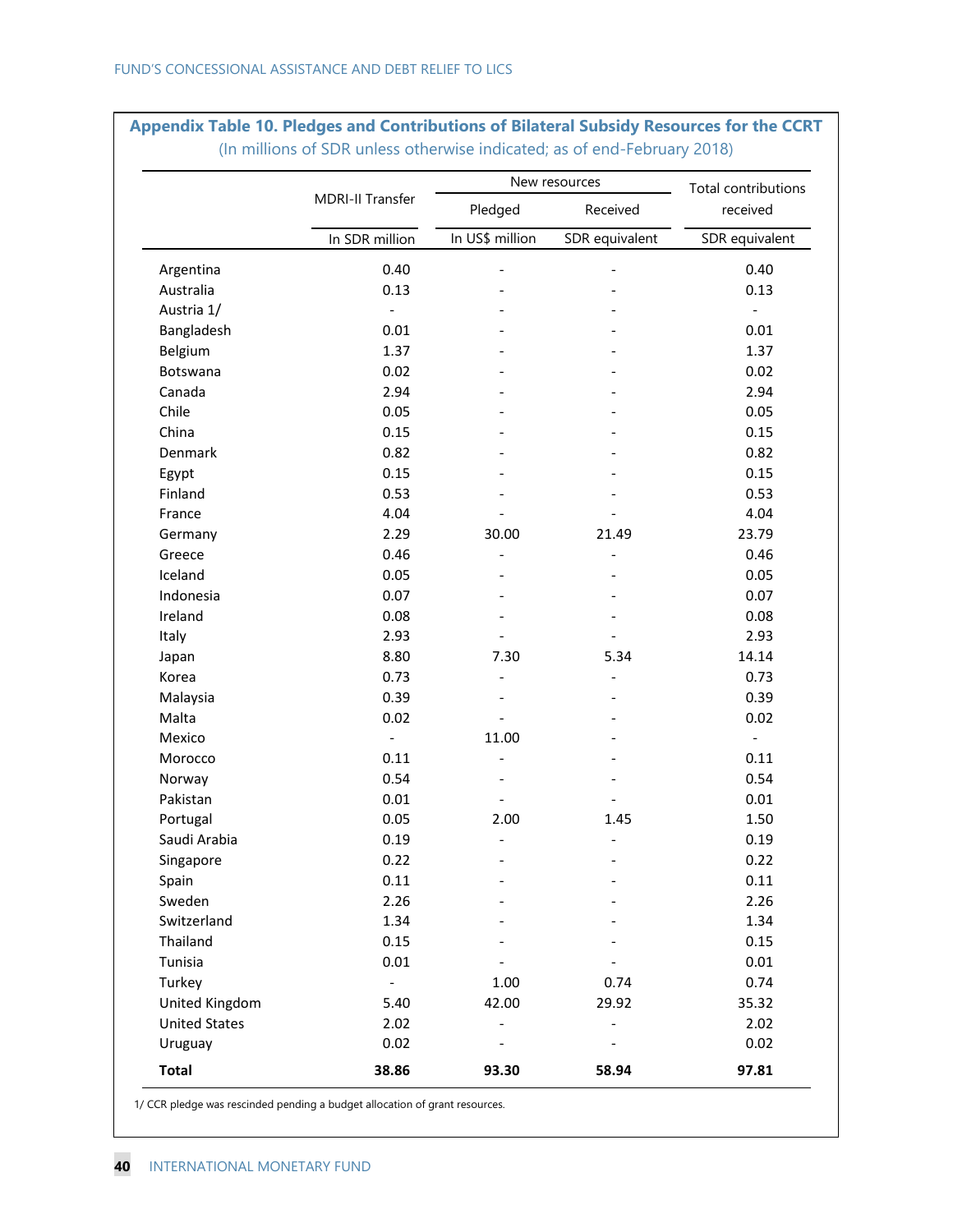## **Appendix Table 11. Implementation of the HIPC Initiative**

|                                            | Decision | Completion | Amount committed  | Amount disbursed 1/ |  |
|--------------------------------------------|----------|------------|-------------------|---------------------|--|
|                                            | point    | point      |                   |                     |  |
| <b>Completion point countries (36)</b>     |          |            | 2,421             | 2,595               |  |
| Afghanistan 2/<br>1                        | Jul-07   | Jan-10     |                   |                     |  |
| 2<br>Benin                                 | Jul-00   | Mar-03     | 18                | 20                  |  |
| 3<br><b>Bolivia</b>                        | Feb-00   | Jun-01     | $62 \frac{3}{2}$  | 65                  |  |
| $\overline{4}$<br><b>Burkina Faso</b>      | Jul-00   | Apr-02     | 44 3/             | 46                  |  |
| 5<br>Burundi                               | Aug-05   | Jan-09     | 19                | 22                  |  |
| 6<br>Cameroon                              | Oct-00   | Apr-06     | 29                | 34                  |  |
| $\overline{7}$<br>Central African Republic | Sep-07   | Jun-09     | 17                | 18                  |  |
| 8<br>Chad                                  | May-01   | Apr-15     | 14                | 17                  |  |
| 9<br>Comoros                               | Jul-10   | Dec-12     | 3                 | 3                   |  |
| Congo, Dem. Rep. of<br>10                  | Jul-03   | Jul-10     | 280               | 331                 |  |
| 11<br>Congo, Rep. of                       | Mar-06   | Jan-10     | 5                 | 6                   |  |
| 12<br>Côte d'Ivoire                        | Apr-09   | Jun-12     | 43 3/             | 264/                |  |
| 13<br>Ethiopia                             | Nov-01   | Apr-04     | 45                | 47                  |  |
| 14<br>Gambia, The                          | $Dec-00$ | Dec-07     | $\overline{c}$    | 2                   |  |
| 15<br>Ghana                                | Feb-02   | Jul-04     | 90                | 94                  |  |
| 16<br>Guinea                               | Dec-00   | $Sep-12$   | 28                | 35                  |  |
| 17<br>Guinea-Bissau                        | Dec-00   | Dec-10     | 9                 | 9                   |  |
| 18<br>Guyana                               | Nov-00   | Dec-03     | $57 \frac{3}{ }$  | 60                  |  |
| Haiti<br>19                                | Nov-06   | Jun-09     | $\overline{c}$    | $\overline{c}$      |  |
| 20<br>Honduras                             | Jun-00   | Apr-05     | 23                | 26                  |  |
| 21<br>Liberia                              | Mar-08   | Jun-10     | 441               | 452                 |  |
| 22<br>Madagascar                           | Dec-00   | Oct-04     | 15                | 16                  |  |
| 23<br>Malawi                               | Dec-00   | Aug-06     | 33                | 37                  |  |
| 24<br>Mali                                 | $Sep-00$ | Mar-03     | 46 3/             | 49                  |  |
| 25<br>Mauritania                           | Feb-00   | Jun-02     | 35                | 38                  |  |
| 26<br>Mozambique                           | Apr-00   | $Sep-01$   | 107.3/            | 108                 |  |
| 27<br>Nicaragua                            | $Dec-00$ | Jan-04     | 64                | 71                  |  |
| 28<br>Niger                                | Dec-00   | Apr-04     | 31                | 34                  |  |
| 29<br>Rwanda                               | Dec-00   | Apr-05     | 47                | 51                  |  |
| 30<br>São Tomé and Príncipe                | Dec-00   | Mar-07     | $\mathbf{1}$      | 1                   |  |
| 31<br>Senegal                              | $Jun-00$ | Apr-04     | 34                | 38                  |  |
| 32<br>Sierra Leone                         | Mar-02   | Dec-06     | 100               | 107                 |  |
| 33<br>Tanzania                             | Apr-00   | Nov-01     | 89                | 96                  |  |
| 34<br>Togo                                 | Nov-08   | Dec-10     | $\mathbf 0$       | $\mathbf{0}$        |  |
| 35<br>Uganda                               | Feb-00   | May-00     | $120 \frac{3}{2}$ | 122                 |  |
| 36<br>Zambia                               | Dec-00   | Apr-05     | 469               | 508                 |  |
| Pre-decision point countries (1)           |          |            |                   |                     |  |
| 37<br>Eritrea                              | $\cdots$ | $\cdots$   | $\cdots$          | $\cdots$            |  |
| Protracted arrears cases (2)               |          |            |                   |                     |  |
| 38<br>Somalia                              |          |            |                   |                     |  |
| 39<br>Sudan                                |          | $\ddotsc$  |                   |                     |  |
| <b>Total</b>                               |          |            | 2.421             | 2,595               |  |

(In millions of SDRs; as of end-February 2018)

1/ Includes the commitment made in NPV terms plus interest earned on that commitment.

2/ At the time of its decision point, Afghanistan did not have any outstanding eligible debt.

3/ Includes commitment under the original HIPC Initiative.

4/ Côte d'Ivoire reached its decision point under the original HIPC Initiative in 1998, but did not reach its completion point under the original HIPC Initiative. Debt relief of SDR 17 million, committed to Côte d'Ivoire under the original HIPC Initiative, was therefore not delivered.